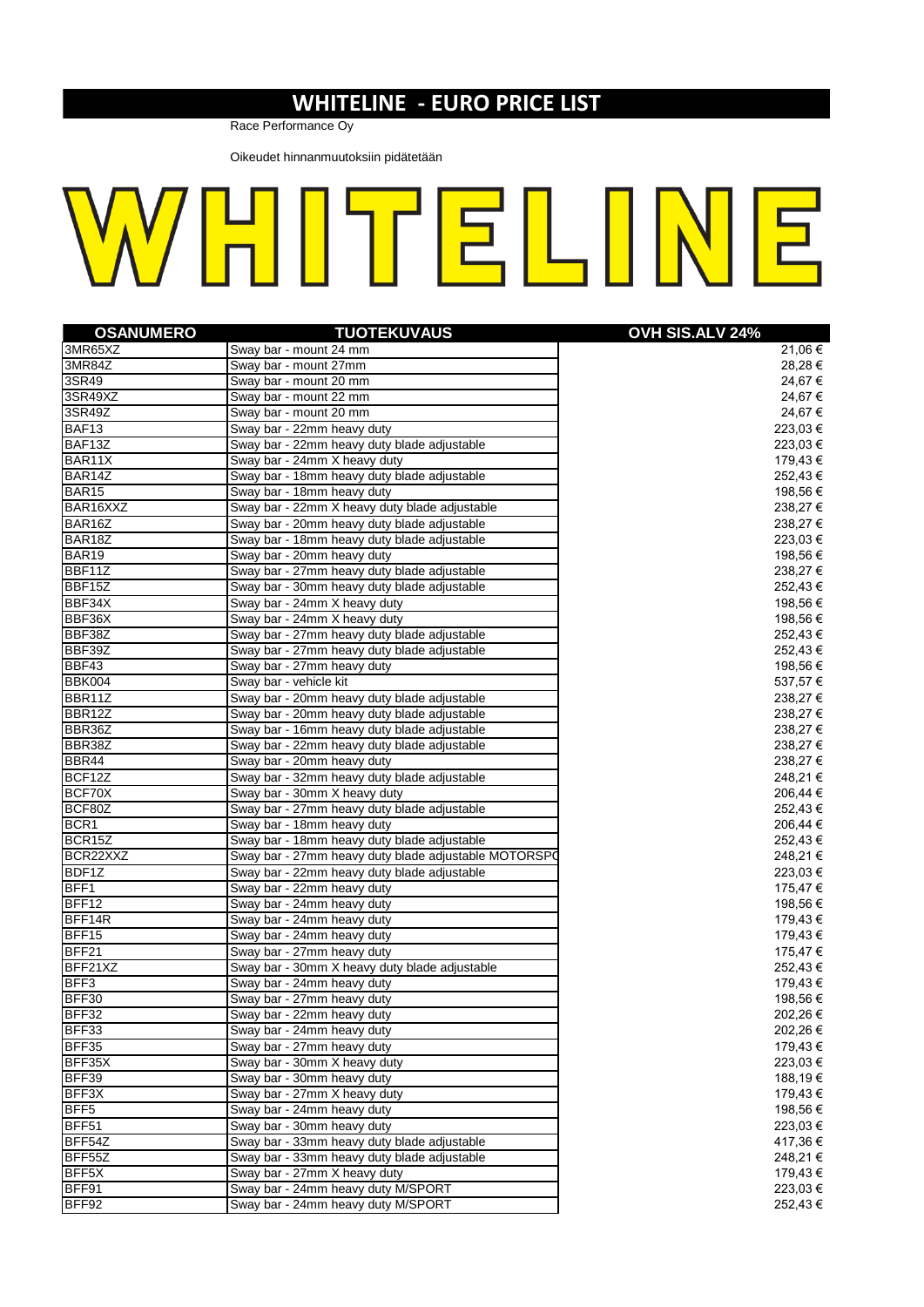| BFF93             | Sway bar - 24mm heavy duty M/SPORT            | 223,03 € |
|-------------------|-----------------------------------------------|----------|
| BFF94             | Sway bar - 24mm heavy duty M/SPORT            | 223,03 € |
| BFFT1             | Sway bar - 24mm heavy duty                    | 198,56 € |
|                   |                                               |          |
| <b>BFK003</b>     | Sway bar - vehicle kit                        | 708,78€  |
| <b>BFK004</b>     | Sway bar - vehicle kit                        | 605,59€  |
| BFR1              | Sway bar - 18mm heavy duty                    | 198,56 € |
| BFR1-KU4          | Sway bar - 18mm heavy duty                    | 215,27€  |
| BFR14             | Sway bar - 18mm heavy duty                    | 223,03 € |
| BFR <sub>26</sub> | Sway bar - 16mm heavy duty                    | 223,03€  |
| BFR29X            | Sway bar - 22mm X heavy duty                  | 198,56 € |
| BFR30             | Sway bar - 16mm heavy duty                    | 198,56 € |
| BFR35             | Sway bar - 24mm heavy duty                    | 223,03 € |
| BFR37             | Sway bar - 20mm heavy duty                    | 198,56 € |
| BFR4              | Sway bar - 20mm heavy duty                    | 223,03€  |
| BFR42Z            | Sway bar - 22mm heavy duty blade adjustable   | 223,03 € |
| BFR46X            |                                               |          |
|                   | Sway bar - 22mm X heavy duty                  | 202,26 € |
| <b>BFR58</b>      | Sway bar - 20mm heavy duty                    | 223,03 € |
| BFR61             | Sway bar - 24mm heavy duty                    | 179,43 € |
| BFR62Z            | Sway bar - 22mm heavy duty blade adjustable   | 238,27 € |
| BFR63Z            | Sway bar - 18mm heavy duty blade adjustable   | 252,43€  |
| BFR64X            | Sway bar - 26mm heavy duty                    | 198,56€  |
| BFR65Z            | Sway bar - 27mm heavy duty blade adjustable   | 252,43 € |
| BFR66XZ           | Sway bar - 24mm X heavy duty blade adjustable | 269,16€  |
| BFR66Z            | Sway bar - 22mm heavy duty blade adjustable   | 275,36€  |
| BFR7              | Sway bar - 20mm heavy duty                    | 179,43 € |
| BHF11             | Sway bar - 24mm heavy duty                    | 223,03 € |
| BHF14             | Sway bar - 30mm heavy duty                    | 198,56 € |
|                   |                                               |          |
| BHF14Z            | Sway bar - 30mm heavy duty blade adjustable   | 238,27€  |
| BHF15             | Sway bar - 20mm heavy duty                    | 179,43€  |
| BHF16X            | Sway bar - 30mm X heavy duty                  | 223,03 € |
| BHF16Z            | Sway bar - 27mm heavy duty blade adjustable   | 252,43€  |
| BHF17Z            | Sway bar - 30mm heavy duty blade adjustable   | 252,43 € |
| BHF26X            | Sway bar - 27mm X heavy duty                  | 223,03 € |
| BHF35             | Sway bar - 24mm heavy duty                    | 275,36 € |
| BHF36             | Sway bar - 22mm heavy duty                    | 252,43€  |
| BHF37             | Sway bar - 24mm heavy duty                    | 223,03 € |
| BHF39             | Sway bar - 24mm heavy duty                    | 198,56 € |
|                   |                                               |          |
| BHF4              | Sway bar - 22mm heavy duty                    | 175,47 € |
| BHF43             | Sway bar - 30mm heavy duty                    | 188,19€  |
| BHF43Z            | Sway bar - 30mm heavy duty blade adjustable   | 252,43€  |
| BHF48             | Sway bar - 30mm heavy duty                    | 252,43 € |
| BHF <sub>5</sub>  | Sway bar - 24mm heavy duty                    | 179,43 € |
| BHF50Z            | Sway bar - 24mm heavy duty blade adjustable   | 238,27 € |
| BHF52             | Sway bar - 27mm heavy duty                    | 252,43€  |
| BHF53XZ           | Sway bar - 27mm X heavy duty blade adjustable | 238,27€  |
| BHF <sub>6</sub>  | Sway bar - 24mm heavy duty                    | 175,47€  |
| BHF61XZ           | Sway bar - 30mm X heavy duty blade adjustable | 223,03 € |
| BHF62             | Sway bar - 26mm heavy duty                    | 206,44 € |
| BHF62Z            |                                               | 238,27€  |
|                   | Sway bar - 26mm X heavy duty blade adjustable |          |
| BHF7              | Sway bar - 27mm heavy duty                    | 188,19€  |
| BHF75             | Sway bar - 22mm heavy duty                    | 179,43 € |
| BHF77Z            | Sway bar - 27mm heavy duty blade adjustable   | 252,43€  |
| BHF78Z            | Sway bar - 26mm X heavy duty blade adjustable | 252,43€  |
| BHF7X             | Sway bar - 30mm X heavy duty                  | 223,03€  |
| BHF88X            | Sway bar - 30mm heavy duty                    | 347,53 € |
| BHF90XZ           | Sway bar - 26mm X heavy duty blade adjustable | 275,36€  |
| BHF91Z            | Sway bar - 24mm heavy duty blade adjustable   | 275,36€  |
| BHF92Z            | Sway bar - 26mm heavy duty blade adjustable   | 275,36€  |
| BHF93             | Sway bar - 27mm heavy duty                    | 241,81 € |
| <b>BHK009</b>     | Sway bar - vehicle kit                        | 421,58 € |
|                   |                                               |          |
| BHR16Z            | Sway bar - 22mm heavy duty blade adjustable   | 252,43€  |
| BHR31             | Sway bar - 20mm heavy duty                    | 202,26€  |
| BHR36XZ           | Sway bar - 22mm X heavy duty blade adjustable | 252,43€  |
| BHR36Z            | Sway bar - 20mm heavy duty blade adjustable   | 252,43€  |
| BHR37             | Sway bar - 18mm heavy duty                    | 223,03 € |
| BHR41X            | Sway bar - 20mm X heavy duty                  | 223,03 € |
| BHR43             | Sway bar - 22mm heavy duty                    | 223,03 € |
| BHR45             | Sway bar - 18mm heavy duty                    | 179,43 € |
| <b>BHR50</b>      | Sway bar - 18mm heavy duty                    | 198,56 € |
| BHR50Z            | Sway bar - 18mm heavy duty blade adjustable   | 223,03 € |
|                   |                                               |          |
| BHR <sub>6</sub>  | Sway bar - 18mm heavy duty                    | 223,03 € |

| 223,03 €                       |
|--------------------------------|
| 223,03 €                       |
| 198,56<br>708,78€              |
| 605,59€                        |
| 198,56€                        |
| 215,27€<br>223,03€             |
| 223,03€                        |
| 198,56<br>€<br>198,56 €        |
| 223,03<br>€                    |
| 198,56€                        |
| 223,03€<br>223,03€             |
| 202,26 €                       |
| 223,03€<br>179,43€             |
| 238,27<br>€                    |
| 252,43€<br>198,56 €            |
| 252,43<br>€                    |
| 269,16€                        |
| 275,36€<br>179,43€             |
| 223,03€                        |
| 198,56€                        |
| 238,27<br>€<br>179,43<br>€     |
| 223,03€                        |
| 252,43 €<br>252,43€            |
| 223,03€                        |
| 275,36 €                       |
| 252,43€<br>223,03€             |
| 198,56 €                       |
| 175,47€<br>188,19€             |
| 252,43€                        |
| 252,43€                        |
| 179,43€<br>238,27€             |
| 252,43<br>€                    |
| 238,27<br>€<br>75,47<br>1<br>€ |
| 223,03<br>€                    |
| 206,44<br>€                    |
| 238,27<br>€<br>188,19€         |
| 179,43€                        |
| 252,43<br>€<br>252,43<br>€     |
| 223,03 €                       |
| 347,53<br>€                    |
| 275,36€<br>275,36€             |
| 275,36<br>€                    |
| 241,81<br>€<br>421,58<br>€     |
| 252,43<br>€                    |
| 202,26<br>€                    |
| 252,43€<br>252,43 €            |
| 223,03 €                       |
| 223,03€<br>223,03€             |
| 179,43€                        |
| 198,56€<br>223,03 €            |
| 223,03€                        |
|                                |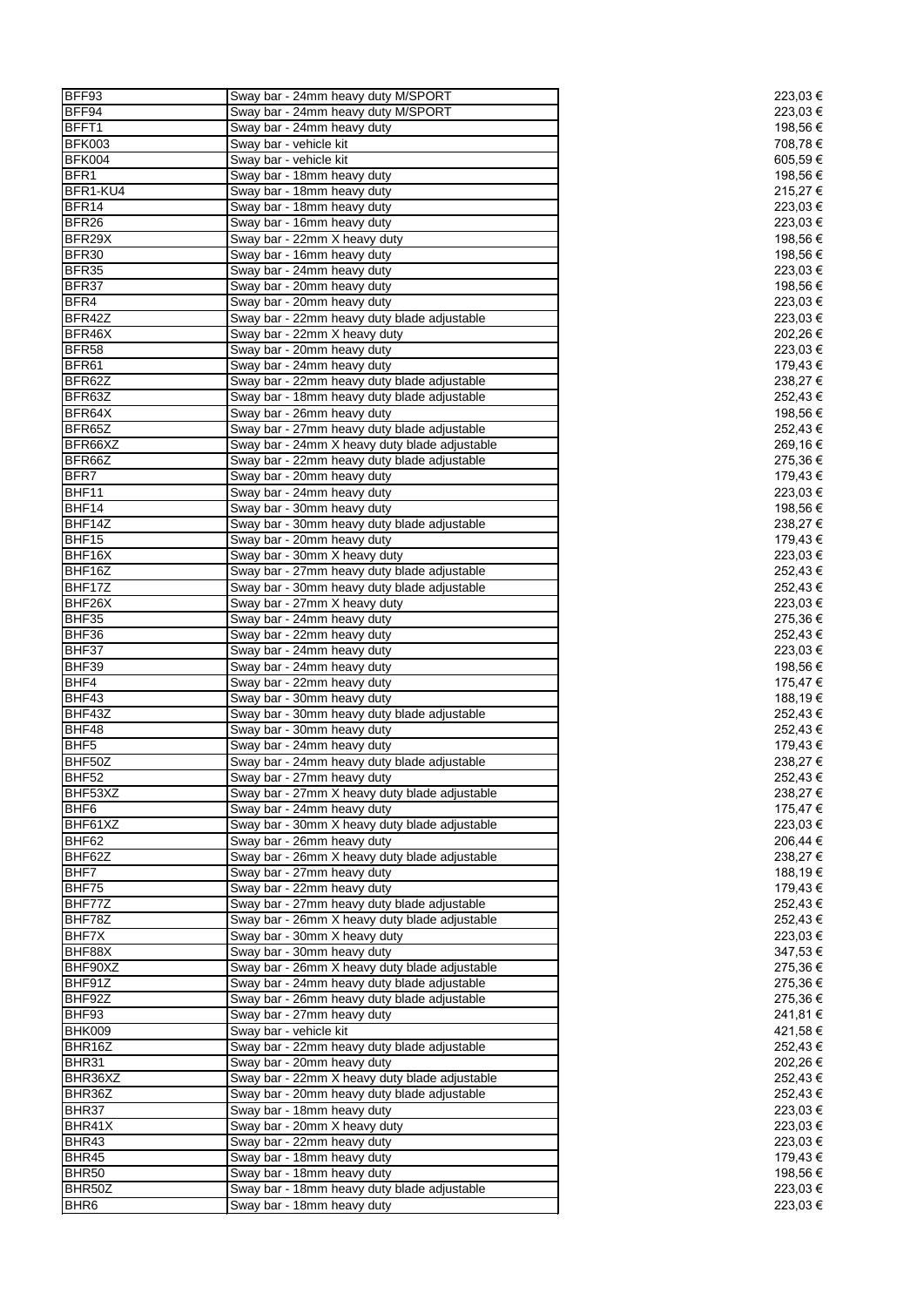| BHR60               | Sway bar - 20mm heavy duty                            | 179,43 €            |
|---------------------|-------------------------------------------------------|---------------------|
| BHR60X              | Sway bar - 22mm X heavy duty                          | 223,03 €            |
| BHR67Z              | Sway bar - 24mm heavy duty blade adjustable           | 238,27€             |
| BHR69Z              | Sway bar - 20mm heavy duty blade adjustable           | 263,37€             |
| BHR70X              | Sway bar - 22mm X heavy duty                          | 223,03 €            |
| BHR72Z              | Sway bar - 24mm heavy duty blade adjustable           | 238,27 €            |
| BHR75               | Sway bar - 24mm heavy duty                            | 252,43€             |
| BHR75Z              | Sway bar - 24mm heavy duty blade adjustable           | 275,36€             |
| BHR7X               | Sway bar - 20mm X heavy duty                          | 223,03 €            |
| BHR <sub>8</sub>    | Sway bar - 22mm heavy duty                            | 223,03 €            |
| BHR80               | Sway bar - 18mm heavy duty                            | 198,56 €            |
| BHR82XZ             | Sway bar - 22mm X heavy duty blade adjustable         | 238,27€             |
| BHR83XZ             | Sway bar - 22mm X heavy duty blade adjustable M/SPORT | 252,43€             |
| BHR84Z              | Sway bar - 24mm X heavy duty blade adjustable         | 238,27€             |
| BHR85Z              | Sway bar - 22mm heavy duty blade adjustable           | 252,43€             |
| BHR86Z              | Sway bar - 22mm heavy duty blade adjustable           | 238,27 €            |
| BHR87Z              | Sway bar - 22mm heavy duty blade adjustable           | 304,99 €            |
| BHR90XXZ            | Sway bar - 22mm XX heavy duty blade adjustable        | 275,36€             |
| BHR91Z              | Sway bar - 24mm heavy duty blade adjustable           | 252,43€             |
| BHR92               | Sway bar - 18mm heavy duty                            | 252,43€             |
| BLF41               | Sway bar - 27mm heavy duty                            | 202,26€             |
| <b>BLR41</b>        | Sway bar - 22mm heavy duty                            | 202,26€             |
| <b>BLR44</b>        | Sway bar - 22mm heavy duty                            | 198,56 €            |
| BMF12               | Sway bar - 22mm heavy duty                            | 202,26€             |
| BMF12Z              | Sway bar - 24mm heavy duty blade adjustable           | 223,03€             |
| BMF <sub>23</sub> Z | Sway bar - 24mm heavy duty blade adjustable           | 252,43€             |
| BMF28Z              | Sway bar - 27mm heavy duty blade adjustable           | 238,27€             |
| BMF48               | Sway bar - 26mm heavy duty                            | 223,03 €            |
| BMF49               | Sway bar - 27mm heavy duty                            | 198,56 €            |
| BMF49Z              |                                                       |                     |
| BMF51X              | Sway bar - 27mm heavy duty blade adjustable           | 252,43€<br>223,03 € |
|                     | Sway bar - 24mm X heavy duty                          |                     |
| <b>BMF52</b>        | Sway bar - 24mm heavy duty                            | 223,03 €            |
| BMF54Z              | Sway bar - 24mm heavy duty blade adjustable           | 238,27€             |
| BMF55Z              | Sway bar - 27mm heavy duty blade adjustable           | 252,43€             |
| BMF56XZ             | Sway bar - 26mm heavy duty blade adjustable           | 252,43€             |
| BMF56Z              | Sway bar - 24mm heavy duty blade adjustable           | 252,43€             |
| BMF57Z              | Sway bar - 27mm heavy duty blade adjustable           | 248,21€             |
| BMF58X              | Sway bar - 26mm X heavy duty                          | 304,99€             |
| BMF58XX             | Sway bar - 27mm XX heavy duty M/SPORT                 | 313,49€             |
| BMF61X              | Sway bar - 30mm heavy duty                            | 278,01 €            |
| BMF63Z              | Front Sway bar - 24mm heavy duty blade adjustablee    | 223,03 €            |
| <b>BMF92</b>        | Sway bar - 24mm heavy duty M/SPORT                    | 218,41€             |
| BMF9Z               | Sway bar - 24mm heavy duty blade adjustable           | 238,27€             |
| <b>BMK002</b>       | Sway bar - vehicle kit                                | 387,02€             |
| <b>BMK003</b>       | Sway bar - vehicle kit                                | 387,02 €            |
| <b>BMK004</b>       | Sway bar - vehicle kit                                | 387,02 €            |
| BMR1                | Sway bar - 16mm heavy duty                            | 202,26€             |
| <b>BMR12</b>        | Sway bar - 16mm heavy duty                            | 202,26€             |
| BMR12Z              | Sway bar - 16mm heavy duty blade adjustable           | 223,03 €            |
| BMR51Z              | Sway bar - 18mm heavy duty blade adjustable           | 238,27€             |
| <b>BMR52</b>        | Sway bar - 27mm heavy duty                            | 223,03 €            |
| <b>BMR53</b>        | Sway bar - 20mm heavy duty                            | 175,47€             |
| BMR54Z              | Sway bar - 18mm heavy duty blade adjustable           | 248,21€             |
| BMR56X              | Sway bar - 20mm X heavy duty                          | 198,56 €            |
| <b>BMR57</b>        | Sway bar - 22mm heavy duty                            | 179,43 €            |
| BMR60XXZ            | Sway bar - 26mm XX h/ duty blade adjustable M/SPORT   | 238,27€             |
| BMR64Z              | Sway bar - 22mm heavy duty blade adjustable           | 238,27 €            |
| BMR65XXZ            | Sway bar - 26mm XX heavy duty blade adjustable        | 304,99€             |
| BMR65XZ             | Sway bar - 24mm X heavy duty blade adjustable         | 252,43€             |
| BMR65Z              | Sway bar - 22mm heavy duty blade adjustable           | 223,03 €            |
| BMR69XZ             | Sway bar - 22mm X heavy duty blade adjustable         | 252,43€             |
| BMR72Z              | Sway bar - 20mm heavy duty blade adjustable           | 238,27 €            |
| BMR77Z              | Sway bar - 18mm heavy duty blade adjustable           | 223,03 €            |
| BMR78               | Sway bar - 22mm heavy duty                            | 202,26€             |
| BMR78XZ             | Sway bar - 24mm X heavy duty blade adjustable         | 238,27 €            |
| BMR78Z              | Sway bar - 22mm heavy duty blade adjustable           | 238,27€             |
| BMR79               | Sway bar - 18mm heavy duty                            | 198,56 €            |
| BMR81Z              | Sway bar - 16mm heavy duty blade adjustable           | 198,56 €            |
| BMR82Z              | Sway bar - 24mm heavy duty blade adjustable           | 223,03 €            |
| BMR84Z              |                                                       |                     |
|                     | Sway bar - 27mm heavy duty blade adjustable           | 238,27 €            |
| BMR85XZ             | Sway bar - 24mm heavy duty blade adjustable           | 218,41€             |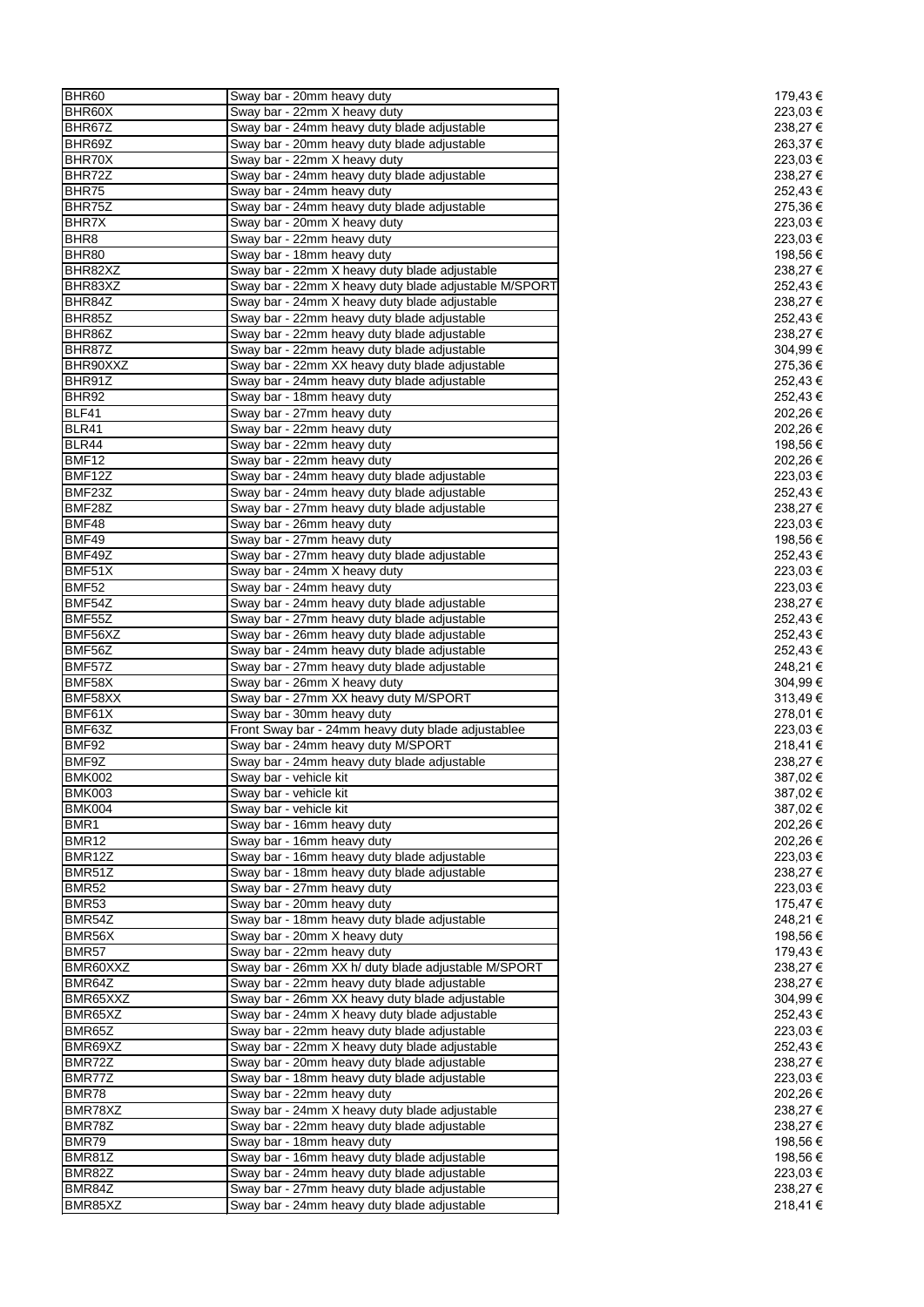| BMR85Z                 | Sway bar - 22mm heavy duty blade adjustable                | 218,41€              |
|------------------------|------------------------------------------------------------|----------------------|
| BMR86XZ                | Sway bar - 24mm heavy duty blade adjustable                | 218,41€              |
| BMR86Z                 | Sway bar - 22mm heavy duty blade adjustable                | 223,03 €             |
| BMR88Z                 | Sway bar - 27mm heavy duty blade adjustable                | 248,21 €             |
| BMR92Z                 |                                                            | 252,43€              |
|                        | Sway bar - 24mm heavy duty blade adjustable                |                      |
| <b>BNF14</b>           | Sway bar - 27mm heavy duty                                 | 223,03 €             |
| <b>BNF19</b>           | Sway bar - 27mm heavy duty                                 | 223,03 €             |
| BNF19Z                 | Sway bar - 27mm heavy duty blade adjustable                | 252,43 €             |
| BNF20Z                 | Sway bar - 27mm heavy duty blade adjustable                | 238,27 €             |
| BNF21Z                 | Sway bar - 27mm heavy duty blade adjustable                | 252,43 €             |
| BNF <sub>23</sub>      | Sway bar - 27mm heavy duty                                 | 223,03 €             |
| BNF24Z                 | Sway bar - 24mm heavy duty blade adjustable                | 223,03 €             |
|                        |                                                            |                      |
| BNF26Z                 | Sway bar - 27mm heavy duty blade adjustable                | 238,27 €             |
| BNF27Z                 | Sway bar - 22mm heavy duty blade adjustable                | 223,03 €             |
| BNF28Z                 | Sway bar - 24mm heavy duty blade adjustable                | 238,27 €             |
| BNF33Z                 | Sway bar - 32mm heavy duty blade adjustable                | 258,13€              |
| BNF39Z                 | Sway bar - 27mm heavy duty blade adjustable                | 233,48€              |
| BNF40Z                 | Sway bar - 33mm heavy duty blade adjustable                | 462,49€              |
| BNF41Z                 | Sway bar - 27mm heavy duty blade adjustable                | 258,13€              |
|                        |                                                            |                      |
| BNF42Z                 | Sway bar - 27mm heavy duty blade adjustable                | 252,43 €             |
| BNF43Z                 | Sway bar - 27mm heavy duty blade adjustable                | 258,13€              |
| BNF44Z                 | Sway bar - 32mm heavy duty blade adjustable                | 252,43 €             |
| <b>BNF83</b>           | Sway bar - 20mm heavy duty                                 | 252,43 €             |
| BNF83X                 | Sway bar - 24mm heavy duty                                 | 252,43 €             |
| <b>BNK005</b>          | Sway bar - vehicle kit                                     | 417,11 €             |
|                        |                                                            |                      |
| BNK005M                | Sway bar - vehicle kit                                     | 434,17€              |
| <b>BNK006</b>          | Sway bar - vehicle kit                                     | 677,36 €             |
| <b>BNK008</b>          | Sway bar - vehicle kit                                     | 836,33 €             |
| <b>BNK009</b>          | Sway bar - vehicle kit                                     | 523,77 €             |
| <b>BNK010</b>          | Sway bar - vehicle kit                                     | 523,77 €             |
| <b>BNK011</b>          | Sway bar - vehicle kit                                     | 523,77 €             |
| BNR11XXZ               |                                                            | 252,43 €             |
|                        | Sway bar - 24mm X heavy duty blade adjustable              |                      |
| BNR11XZ                | Sway bar - 22mm X heavy duty blade adjustable              | 238,27 €             |
| BNR <sub>13</sub>      | Sway bar - 18mm heavy duty                                 | 206,44 €             |
| BNR13Z                 | Sway bar - 18mm heavy duty blade adjustable                | 223,03 €             |
| BNR17                  | Sway bar - 18mm heavy duty                                 | 198,56 €             |
| BNR20XZ                | Sway bar - 22mm X heavy duty blade adjustable              | 238,27 €             |
| BNR20Z                 | Sway bar - 20mm heavy duty blade adjustable                | 238,27 €             |
|                        |                                                            |                      |
|                        |                                                            |                      |
| <b>BNR21</b>           | Sway bar - 20mm heavy duty                                 | 252,43 €             |
| BNR21Z                 | Sway bar - 20mm heavy duty blade adjustable                | 252,43 €             |
| BNR23Z                 | Sway bar - 20mm heavy duty blade adjustable                | 223,03 €             |
| <b>BNR25</b>           |                                                            | 202,26 €             |
|                        | Sway bar - 22mm heavy duty                                 |                      |
| BNR26XZ                | Sway bar - 24mm X heavy duty blade adjustable              | 238,27€              |
| BNR26Z                 | Sway bar - 22mm heavy duty blade adjustable                | 233,48€              |
| <b>BNR28</b>           | Sway bar - 22mm heavy duty                                 | 252,43 €             |
| BNR30Z                 | Sway bar - 20mm heavy duty blade adjustable                | 238,27 €             |
| BNR33                  | Sway bar - 18mm heavy duty                                 | 223,03€              |
| BNR33X                 | Sway bar - 24mm heavy duty                                 | 252,43€              |
|                        |                                                            | 252,43€              |
| BNR36XZ                | Sway bar - 20mm heavy duty blade adjustable                |                      |
| BNR36Z                 | Sway bar - 18mm heavy duty blade adjustable                | 252,43 €             |
| BNR37Z                 | Sway bar - 24mm heavy duty blade adjustable                | 252,43 €             |
| BNR38Z                 | Sway bar - 22mm heavy duty blade adjustable                | 223,03 €             |
| BNR7                   | Sway bar - 20mm heavy duty                                 | 167,13 €             |
| BNR8                   | Sway bar - 18mm heavy duty                                 | 179,43 €             |
| BRR10Z                 | Sway bar - 20mm heavy duty blade adjustable                | 252,43€              |
| BSF10                  | Sway bar - 22mm heavy duty                                 | 198,56 €             |
|                        |                                                            |                      |
| BSF12                  | Sway bar - 22mm heavy duty                                 | 202,26 €             |
| BSF12Z                 | Sway bar - 22mm heavy duty blade adjustable                | 223,03 €             |
| BSF14                  | Sway bar - 20mm heavy duty                                 | 198,56 €             |
| <b>BSF15</b>           | Sway bar - 22mm heavy duty                                 | 198,56 €             |
| BSF18                  | Sway bar - 20mm heavy duty                                 | 198,56 €             |
| BSF18X                 | Sway bar - 22mm X heavy duty                               | 223,03 €             |
|                        |                                                            |                      |
| BSF19X                 | Sway bar - 22mm X heavy duty                               | 223,03 €             |
| BSF19XZ                | Sway bar - 22mm X heavy duty blade adjustable M/SPORT      | 252,43 €             |
| <b>BSF20</b>           | Obsolete part - no longer available                        | 202,26 €             |
| BSF20X                 | Sway bar - 24mm X heavy duty                               | 202,26 €             |
| BSF20XXZ               | Sway bar - 27mm XX h/duty blade adjustable M/SPORT         | 252,43 €             |
| BSF20XZ                | Sway bar - 24mm X heavy duty blade adjustable              | 252,43 €             |
| BSF20Z                 |                                                            | 223,03 €             |
|                        | Sway bar - 22mm heavy duty blade adjustable                |                      |
| BSF26X<br><b>BSF30</b> | Sway bar - 27mm X heavy duty<br>Sway bar - 22mm heavy duty | 223,03 €<br>223,03 € |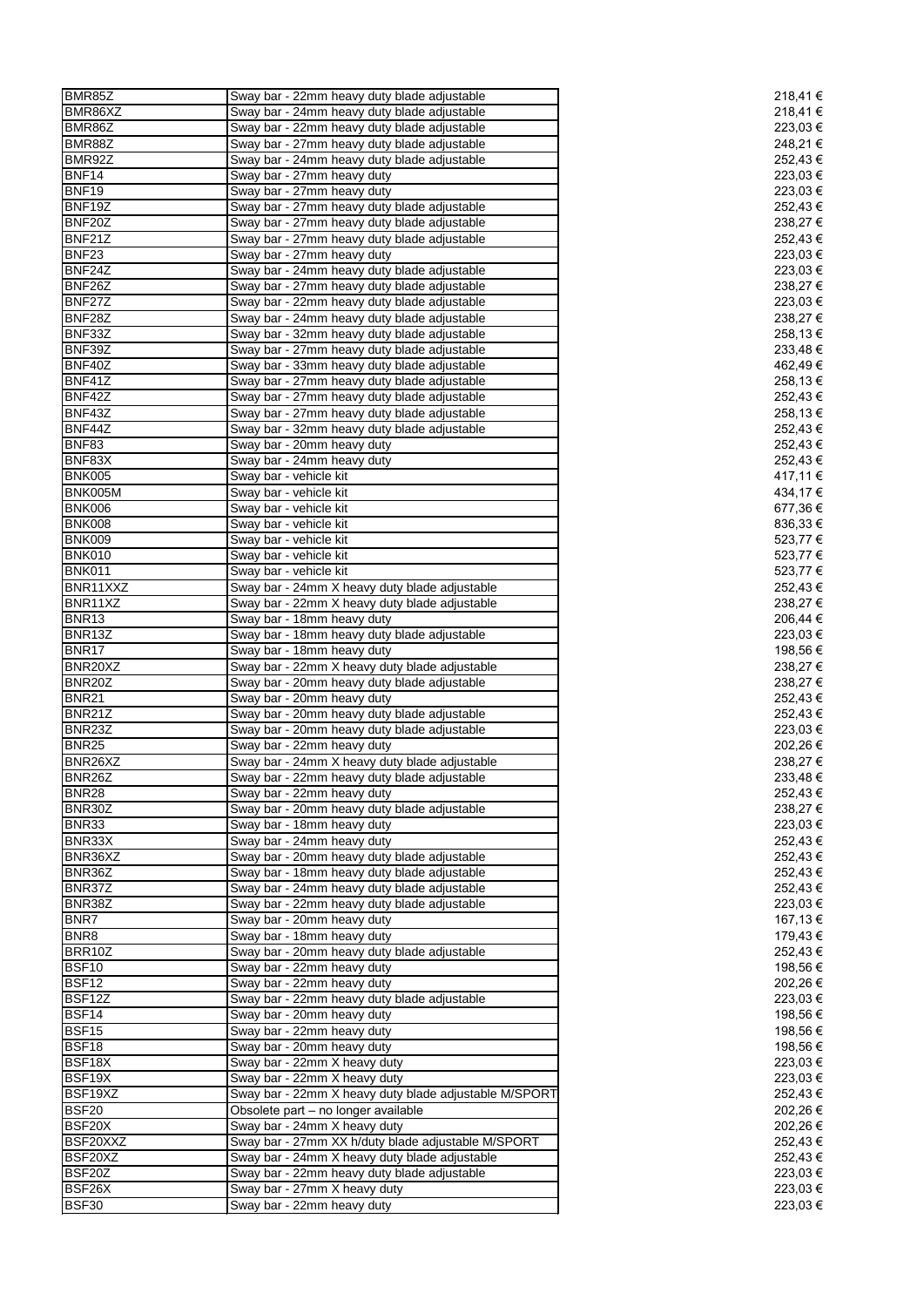| BSF30XZ             | Sway bar - 24mm X heavy duty blade adjustable         | 238,27 € |
|---------------------|-------------------------------------------------------|----------|
| BSF30Z              | Sway bar - 22mm heavy duty blade adjustable           | 223,03 € |
| BSF33               | Sway bar - 22mm heavy duty                            | 179,43 € |
| BSF33X              | Sway bar - 24mm X heavy duty M/SPORT                  | 202,26€  |
| BSF33XXZ            | Sway bar - 27mm XX h/duty blade adjustable M/SPORT    | 257,32€  |
| BSF33XZ             | Sway bar - 24mm X heavy duty blade adjustable M/SPORT | 252,43 € |
|                     |                                                       |          |
| BSF33Z              | Sway bar - 22mm heavy duty blade adjustable           | 223,03 € |
| BSF35Z              | Sway bar - 22mm heavy duty blade adjustable           | 223,03 € |
| BSF36XXZ            | Sway bar - 27mm XX h/duty blade adjustable M/SPORT    | 252,43 € |
| BSF36XZ             | Sway bar - 24mm X heavy duty blade adjustable         | 252,43€  |
| BSF36Z              | Sway bar - 22mm heavy duty blade adjustable           | 223,03 € |
| <b>BSF39</b>        | Sway bar - 22mm heavy duty                            | 202,26 € |
| BSF39XZ             | Sway bar - 24mm heavy duty blade adjustable           | 238,27 € |
| BSF39Z              | Sway bar - 22mm heavy duty blade adjustable           | 223,03 € |
| <b>BSF40</b>        | Sway bar - 22mm heavy duty                            | 180,69€  |
| BSF40XZ             | Sway bar - 24mm heavy duty blade adjustable           | 238,27 € |
|                     |                                                       |          |
| BSF40Z              | Sway bar - 22mm heavy duty blade adjustable           | 218,41 € |
| BSF41XZ             | Sway bar - 26mm X heavy duty blade adjustable         | 252,43 € |
| BSF41Z              | Sway bar - 24mm heavy duty blade adjustable           | 223,03 € |
| BSF44Z              | Sway bar - 24mm heavy duty blade adjustable           | 223,03 € |
| <b>BSF45</b>        | Sway bar - 20mm heavy duty                            | 223,03 € |
| BSF45XZ             | Sway bar - 22mm X heavy duty blade adjustable         | 275,36€  |
| BSF45Z              | Sway bar - 20mm heavy duty blade adjustable           | 252,43 € |
| BSK007M             | Sway bar - vehicle kit                                | 771,01 € |
| <b>BSK011</b>       | Sway bar - vehicle kit                                | 645,11€  |
| <b>BSK012</b>       | Sway bar - vehicle kit                                | 645,11 € |
|                     |                                                       |          |
| <b>BSK016</b>       | Sway bar - vehicle kit                                | 448,62€  |
| BSR12XZ             | Sway bar - 20mm X heavy duty blade adjustable         | 223,03 € |
| BSR13X              | Sway bar - 22mm X heavy duty                          | 218,41€  |
| BSR13Z              | Sway bar - 20mm heavy duty blade adjustable           | 238,27 € |
| BSR17XZ             | Sway bar - 20mm X heavy duty blade adjustable         | 248,21 € |
| BSR19XXZ            | Sway bar - 22mm XX heavy duty blade adjustable        | 238,27 € |
| BSR19XZ             | Sway bar - 20mm X heavy duty blade adjustable         | 223,03 € |
| BSR <sub>20</sub> X | Sway bar - 22mm X heavy duty                          | 223,03 € |
| BSR20XX             | Sway bar - 24mm XX heavy duty                         | 206,44 € |
|                     | Sway bar - 24mm XX h/duty blade adjustable M/SPORT    |          |
| BSR20XXZ            |                                                       | 252,43 € |
| BSR20XZ             | Sway bar - 22mm X heavy duty blade adjustable         | 223,03 € |
| BSR <sub>26</sub> X | Sway bar - 20mm X heavy duty                          | 202,26 € |
| BSR33XZ             | Sway bar - 24mm X heavy duty blade adjustable M/SPORT | 252,43€  |
| BSR33Z              | Sway bar - 22mm heavy duty blade adjustable           | 223,03 € |
| <b>BSR35</b>        | Sway bar - 20mm heavy duty                            | 179,43 € |
| BSR35XZ             | Sway bar - 22mm heavy duty blade adjustable           | 252,43 € |
| BSR36XZ             | Sway bar - 24mm X heavy duty blade adjustable         | 252,43 € |
| BSR36Z              | Sway bar - 22mm heavy duty blade adjustable           | 223,03€  |
| BSR37XXZ            | Sway bar - 27mm XX h/duty blade adjustable M/SPORT    | 258,13 € |
| BSR37XZ             | Sway bar - 24mm X heavy duty blade adjustable         | 252,43 € |
|                     |                                                       |          |
| BSR37Z              | Sway bar - 22mm heavy duty blade adjustable           | 223,03 € |
| <b>BSR39</b>        | Sway bar - 20mm heavy duty                            | 206,38 € |
| BSR39Z              | Sway bar - 20mm heavy duty blade adjustable           | 223,03 € |
| BSR44               | Sway bar - 22mm heavy duty                            | 223,03 € |
| BSR47Z              | Sway bar - 22mm heavy duty blade adjustable           | 238,27 € |
| BSR48Z              | Sway bar - 20mm heavy duty blade adjustable           | 252,43€  |
| <b>BSR49</b>        | Sway bar - 20mm heavy duty                            | 223,03 € |
| BSR49XXZ            | Sway bar - 24mm XX h/duty blade adjustable M/SPORT    | 283,43 € |
| BSR49XZ             | Sway bar - 22mm X heavy duty blade adjustable         | 252,43€  |
|                     | Sway bar - 20mm heavy duty blade adjustable           |          |
| BSR49Z              |                                                       | 223,03 € |
| BSR51XZ             | Sway bar - 22mm X heavy duty blade adjustable         | 238,27 € |
| BSR51Z              | Sway bar - 20mm heavy duty blade adjustable           | 218,41€  |
| BSR53XZ             | Sway bar - 18mm X heavy duty blade adjustable         | 252,43 € |
| BSR53Z              | Sway bar - 16mm heavy duty blade adjustable           | 223,03 € |
| BSR54XZ             | Sway bar - 18mm X heavy duty blade adjustable         | 275,36€  |
| BSR54Z              | Sway bar - 16mm heavy duty blade adjustable           | 275,36€  |
| BTF20Z              | Sway bar - 20mm heavy duty blade adjustable           | 238,27 € |
| BTF24Z              | Sway bar - 20mm heavy duty blade adjustable           | 238,27 € |
| BTF25Z              |                                                       | 248,21 € |
|                     | Sway bar - 24mm heavy duty blade adjustable           |          |
| BTF35               | Sway bar - 24mm heavy duty                            | 206,44 € |
| BTF35Z              | Sway bar - 24mm heavy duty blade adjustable           | 252,43 € |
| BTF38               | Sway bar - 24mm heavy duty                            | 198,56 € |
| BTF39Z              | Sway bar - 30mm heavy duty blade adjustable           | 238,27 € |
| BTF41               | Sway bar - 22mm heavy duty                            | 167,13 € |
| BTF41X              | Sway bar - 24mm X heavy duty                          | 202,26 € |
|                     |                                                       |          |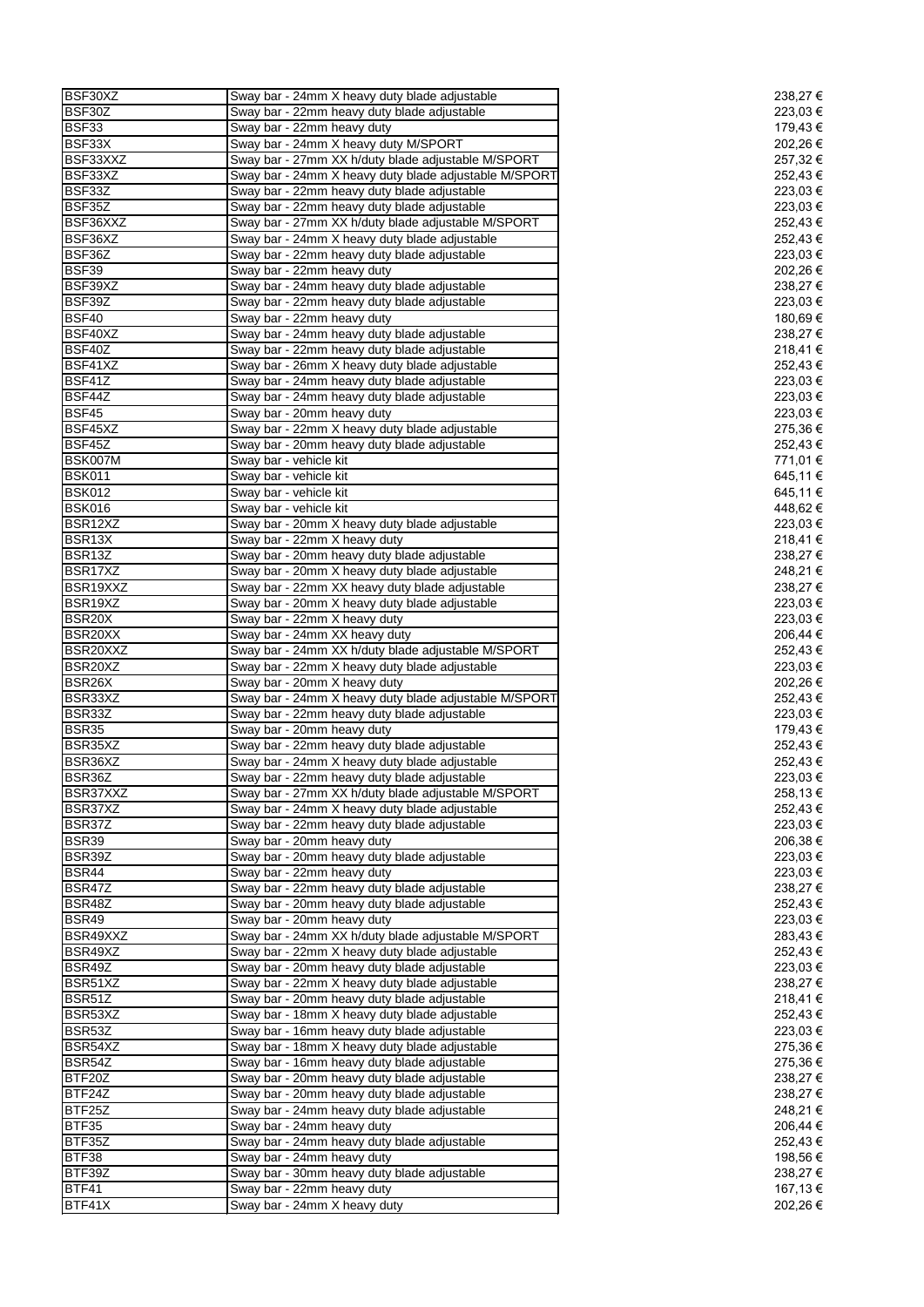| BTF46             | Sway bar - 27mm heavy duty                    | 223,03 € |
|-------------------|-----------------------------------------------|----------|
| BTF47             | Sway bar - 30mm heavy duty                    | 223,03 € |
| BTF60             | Sway bar - 22mm heavy duty                    | 223,03 € |
| BTF65             | Sway bar - 22mm heavy duty                    | 223,03 € |
| BTF66X            | Sway bar - 32mm X heavy duty                  | 318,28€  |
| BTF67Z            | Sway bar - 30mm heavy duty blade adjustable   | 318,28 € |
| BTF69             | Sway bar - 24mm heavy duty                    | 179,43€  |
| BTF7              | Sway bar - 22mm heavy duty                    | 223,03€  |
| BTF72Z            | Sway bar - 24mm heavy duty blade adjustable   | 223,03 € |
| BTF75Z            | Sway bar - 24mm heavy duty blade adjustable   | 252,43€  |
| BTF81Z            | Sway bar - 22mm heavy duty blade adjustable   | 223,03 € |
| BTF84             | Sway bar - 22mm heavy duty                    | 206,44 € |
| BTF84X            | Sway bar - 24mm X heavy duty                  | 223,03 € |
| BTF86Z            | Sway bar - 30mm heavy duty blade adjustable   | 252,43€  |
| BTF88XX           | Sway bar - 38mm heavy duty                    | 595,84 € |
| BTF89             | Sway bar - 33mm heavy duty                    | 397,18€  |
| BTF90Z            | Sway bar - 27mm heavy duty blade adjustable   | 252,43 € |
| BTR17Z            | Sway bar - 18mm heavy duty blade adjustable   | 252,43€  |
| BTR21Z            | Sway bar - 18mm heavy duty blade adjustable   | 238,27 € |
| BTR25R            | Sway bar - 18mm heavy duty                    | 167,13 € |
| BTR25Z            | Sway bar - 20mm heavy duty blade adjustable   | 252,43€  |
| BTR28Z            | Sway bar - 20mm heavy duty blade adjustable   | 238,27€  |
| BTR29Z            | Sway bar - 20mm heavy duty blade adjustable   | 223,03€  |
| BTR31             |                                               | 192,00 € |
| BTR32             | Sway bar - 18mm heavy duty                    |          |
|                   | Sway bar - 18mm heavy duty                    | 198,56 € |
| BTR33             | Sway bar - 20mm heavy duty                    | 198,56 € |
| BTR33Z            | Sway bar - 20mm heavy duty blade adjustable   | 238,27€  |
| BTR36             | Sway bar - 18mm heavy duty                    | 192,00 € |
| BTR39             | Sway bar - 20mm heavy duty                    | 198,56 € |
| BTR46             | Sway bar - 27mm heavy duty                    | 238,27 € |
| BTR46X            | Sway bar - 30mm X heavy duty                  | 294,63 € |
| BTR51X            | Sway bar - 22mm X heavy duty                  | 223,03 € |
| BTR <sub>57</sub> | Sway bar - 27mm heavy duty                    | 238,27 € |
| BTR64Z            | Sway bar - 18mm heavy duty blade adjustable   | 238,27€  |
| BTR65Z            | Sway bar - 18mm heavy duty blade adjustable   | 238,27 € |
| BTR68Z            | Sway bar - 20mm heavy duty blade adjustable   | 223,03 € |
| BTR70Z            | Sway bar - 22mm heavy duty blade adjustable   | 238,27€  |
| BTR71             | Sway bar - 18mm heavy duty                    | 202,26 € |
| BTR73             | Sway bar - 27mm heavy duty                    | 223,03€  |
| BTR74Z            | Sway bar - 20mm heavy duty blade adjustable   | 238,27€  |
| BTR76             | Sway bar - 22mm heavy duty                    | 223,03€  |
| BTR77             | Sway bar - 22mm heavy duty                    | 223,03 € |
| BTR79Z            | Sway bar - 22mm heavy duty blade adjustable   | 252,43€  |
| BTR82Z            | Sway bar - 20mm heavy duty blade adjustable   | 223,03 € |
| BTR84Z            | Sway bar - 18mm heavy duty blade adjustable   | 223,03 € |
| BTR86Z            | Sway bar - 22mm heavy duty blade adjustable   | 238,27€  |
| BTR87Z            | Sway bar - 24mm heavy duty blade adjustable   | 252,43€  |
| BTR89X            | Sway bar - 33mm heavy duty                    | 496,50 € |
| BTR90             | Sway bar - 27mm heavy duty                    | 376,42€  |
| BWF18Z            | Sway bar - 22mm heavy duty blade adjustable   | 223,03€  |
| BWF19             | Sway bar - 22mm heavy duty                    | 191,54 € |
| BWF19XZ           | Sway bar - 24mm X heavy duty blade adjustable | 252,43€  |
| BWF20XZ           | Sway bar - 24mm X heavy duty blade adjustable | 252,43€  |
| BWR19Z            | Sway bar - 20mm heavy duty blade adjustable   | 223,03 € |
| <b>BWR20</b>      | Sway bar - 22mm heavy duty                    | 202,26€  |
| BWR20XZ           | Sway bar - 24mm X heavy duty blade adjustable | 252,43€  |
| BWR21XZ           | Sway bar - 24mm X heavy duty blade adjustable | 252,43€  |
| BWR21Z            | Sway bar - 22mm heavy duty blade adjustable   | 218,41€  |
| BWR22XZ           | Sway bar - 24mm X heavy duty blade adjustable | 252,43 € |
| BWR23Z            | Sway bar - 24mm heavy duty blade adjustable   | 252,43 € |
| BWR <sub>6</sub>  | Sway bar - 22mm heavy duty                    | 223,03 € |
| KBR14             | Brace - control arm support                   | 119,09 € |
| KBR15             | Brace - sway bar mount support                | 76,16 €  |
| KBR16             |                                               | 39,63 €  |
| KBR18-20          | Link bracket support - sway bar               |          |
|                   | Sway bar - mount kit heavy duty 20mm          | 151,00 € |
| KBR18-22          | Sway bar - mount kit heavy duty 22mm          | 151,00 € |
| <b>KBR18-24</b>   | Sway bar - mount kit heavy duty 24mm          | 151,00 € |
| KBR19             | Sway bar - mount bracket conversion kit       | 49,57 €  |
| KBR21-20          | Sway bar - mount kit heavy duty 20mm          | 151,57 € |
| KBR21-22          | Sway bar - mount kit heavy duty 22mm          | 148,87 € |
| KBR21-24          | Sway bar - mount kit heavy duty 24mm          | 148,87 € |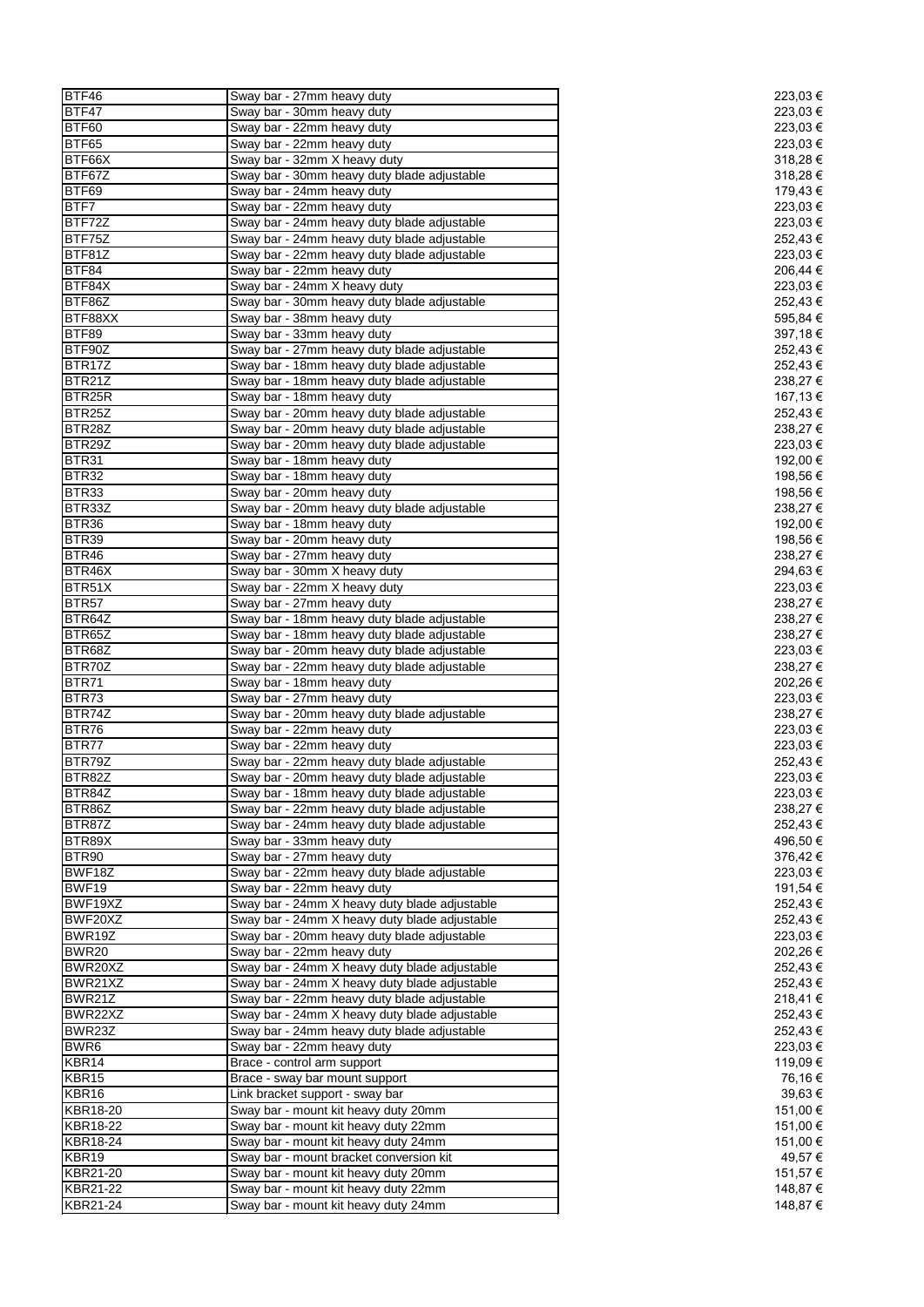| KBR22-22        | Sway bar - mount kit heavy duty 22mm                     | 151,00 € |
|-----------------|----------------------------------------------------------|----------|
| <b>KBR22-24</b> |                                                          |          |
|                 | Sway bar - mount kit heavy duty 24mm                     | 151,00 € |
| <b>KBR22-26</b> | Sway bar - mount kit heavy duty 26mm                     | 151,00 € |
| KBR27-18        | Sway bar - mount kit heavy duty 18mm                     | 148,87 € |
| KBR38           | Brace - control arm support                              | 85,08€   |
| KCA251M         | Camber/caster correction - strut mount adj M/SPORT       | 426,30 € |
| KCA252M         | Camber/caster correction - strut mount adj M/SPORT       | 426,30 € |
|                 |                                                          |          |
| KCA255M         | Camber/caster correction - strut mount adj M/SPORT       | 407,32 € |
| <b>KCA301</b>   | Caster correction - control arm lower inner rear         | 29,70 €  |
| <b>KCA302</b>   | Caster correction - control arm lower inner rear         | 99,22 €  |
| <b>KCA303</b>   | Caster correction - control arm lower inner rear         | 59,49€   |
| <b>KCA303M</b>  | Caster correction - control arm lower inner rear M/SPORT | 69,42 €  |
| <b>KCA305</b>   | Anti-dive/caster - control arm lower inner rear bushing  |          |
|                 |                                                          | 331,05 € |
| <b>KCA306</b>   | Roll centre/bump steer - correction kit                  | 275,90 € |
| <b>KCA307</b>   | Toe - lock bolt kit                                      | 49,57€   |
| <b>KCA310</b>   | Toe correction - shim type                               | 130,21 € |
| <b>KCA313</b>   | Roll-Centre and Bump-Steer adjustment Kit                | 234,86€  |
| <b>KCA314</b>   | Bump steer - correction bushing MOTORSPORT               | 252,20 € |
|                 |                                                          |          |
| <b>KCA316</b>   | Anti-lift/caster - control arm lower inner rear          | 252,43 € |
| <b>KCA317X</b>  | Anti-lift/caster - control arm lower inner rear          | 49,57 €  |
| KCA319A         | Anti-lift and Caster Kit - Lower Control Arm             | 233,59€  |
| KCA319M         | Anti-lift/caster - control arm lower inner rear M/SPORT  | 248,21 € |
| <b>KCA321</b>   | Caster correction - control arm lower inner rear         | 44,61 €  |
|                 |                                                          |          |
| <b>KCA325</b>   | Anti-lift/caster - control arm lower inner rear          | 98,15 €  |
| <b>KCA326</b>   | Camber correction - control arm upper inner              | 158,81 € |
| <b>KCA329</b>   | Camber correction - control arm upper                    | 109,16 € |
| <b>KCA330</b>   | Camber/toe correction - control arm                      | 244,60 € |
| <b>KCA331</b>   | Caster correction - radius rod to chassis                | 99,22 €  |
| <b>KCA332</b>   | Caster correction - radius rod to chassis                | 99,22 €  |
|                 |                                                          |          |
| <b>KCA334</b>   | Anti-lift/caster - control arm lower inner rear          | 148,87 € |
| KCA334M         | Anti-lift/caster - control arm lower inner rear M/SPORT  | 253,97 € |
| <b>KCA335</b>   | Camber/caster correction - strut mount offset            | 218,41 € |
| <b>KCA336</b>   | Camber correction - control arm upper                    | 178,68 € |
| <b>KCA346</b>   | Anti-lift/caster - control arm lower inner rear          | 192,28 € |
|                 |                                                          |          |
| <b>KCA347</b>   | Bump steer - correction upper radius arm inner & outer   | 79,36 €  |
| <b>KCA348</b>   | Camber correction - control arm upper outer              | 99,22 €  |
| <b>KCA349</b>   | Sub-frame - align & lock kit                             | 69,42€   |
| <b>KCA351</b>   | Caster correction - control arm lower inner rear         | 144,01 € |
| <b>KCA356</b>   | Camber/caster correction - strut mount adj               | 236,46€  |
|                 |                                                          |          |
| <b>KCA359</b>   | Anti-lift/caster - control arm lower inner rear          | 274,43€  |
| KCA359M         | Anti-lift/caster - control arm lower inner rear COMFORT  | 295,27€  |
| <b>KCA361</b>   | Anti-lift/caster - control arm lower inner rear COMFORT  | 218,41€  |
| <b>KCA362</b>   | Anti-lift/caster - control arm lower inner rear M/SPORT  | 274,43€  |
| <b>KCA366</b>   | Caster correction - control arm lower inner              | 75,79€   |
|                 |                                                          |          |
| <b>KCA368</b>   | Camber correction - control arm upper outer              | 39,63€   |
| <b>KCA370</b>   | Camber correction - control arm upper                    | 17,00 €  |
| <b>KCA371</b>   | Camber/caster correction - control arm upper inner       | 168,75 € |
| <b>KCA373</b>   | Caster correction - control arm lower inner rear         | 115,05 € |
| <b>KCA375</b>   | Caster correction - control arm lower inner rear         | 138,95 € |
|                 |                                                          |          |
| KCA375M         | Caster correction - control arm lower inner rear M/SPORT | 166,13 € |
| <b>KCA377</b>   | Toe - lock kit                                           | 59,49 €  |
| <b>KCA378</b>   | Camber correction - control arm upper inner              | 29,70 €  |
| <b>KCA379</b>   | Camber correction - hub upper                            | 69,42€   |
| <b>KCA380</b>   | Caster correction - control arm lower inner rear         | 29,70 €  |
| <b>KCA382</b>   | Caster correction - control arm lower inner rear         | 96,67 €  |
|                 |                                                          | 85,15€   |
| <b>KCA383</b>   | Camber/toe correction - shim type                        |          |
| <b>KCA387</b>   | Steering - rack & pinion mount                           | 79,36€   |
| <b>KCA388</b>   | Bump steer - correction                                  | 79,30 €  |
| <b>KCA390</b>   | Steering - rack & pinion mount                           | 68,28€   |
| <b>KCA394</b>   | Camber correction - control arm upper outer              | 112,37 € |
| <b>KCA395</b>   | Roll centre - correction                                 | 234,86€  |
|                 |                                                          |          |
| <b>KCA399</b>   | Camber correction - control arm upper inner              | 79,36 €  |
| KCA400M         | Anti-lift/caster - control arm lower inner rear M/SPORT  | 248,21 € |
| <b>KCA401M</b>  | Anti-lift/caster - control arm lower inner rear M/SPORT  | 198,56 € |
| <b>KCA402</b>   | Anti-lift/caster - control arm lower inner               | 307,22 € |
| <b>KCA403</b>   | Camber correction - control arm upper inner              | 213,37 € |
|                 |                                                          |          |
| <b>KCA404</b>   | Caster correction - control arm lower inner rear bushing | 99,22 €  |
| <b>KCA405</b>   | Bump steer - correction                                  | 44,61 €  |
| <b>KCA406</b>   | Caster correction - control arm lower inner rear         | 168,04 € |
| <b>KCA409</b>   | Strut mount - offset assembly (camber/caster correction) | 219,53 € |
| <b>KCA412</b>   | Camber adj bolt kit - 12mm                               | 39,63€   |
|                 |                                                          |          |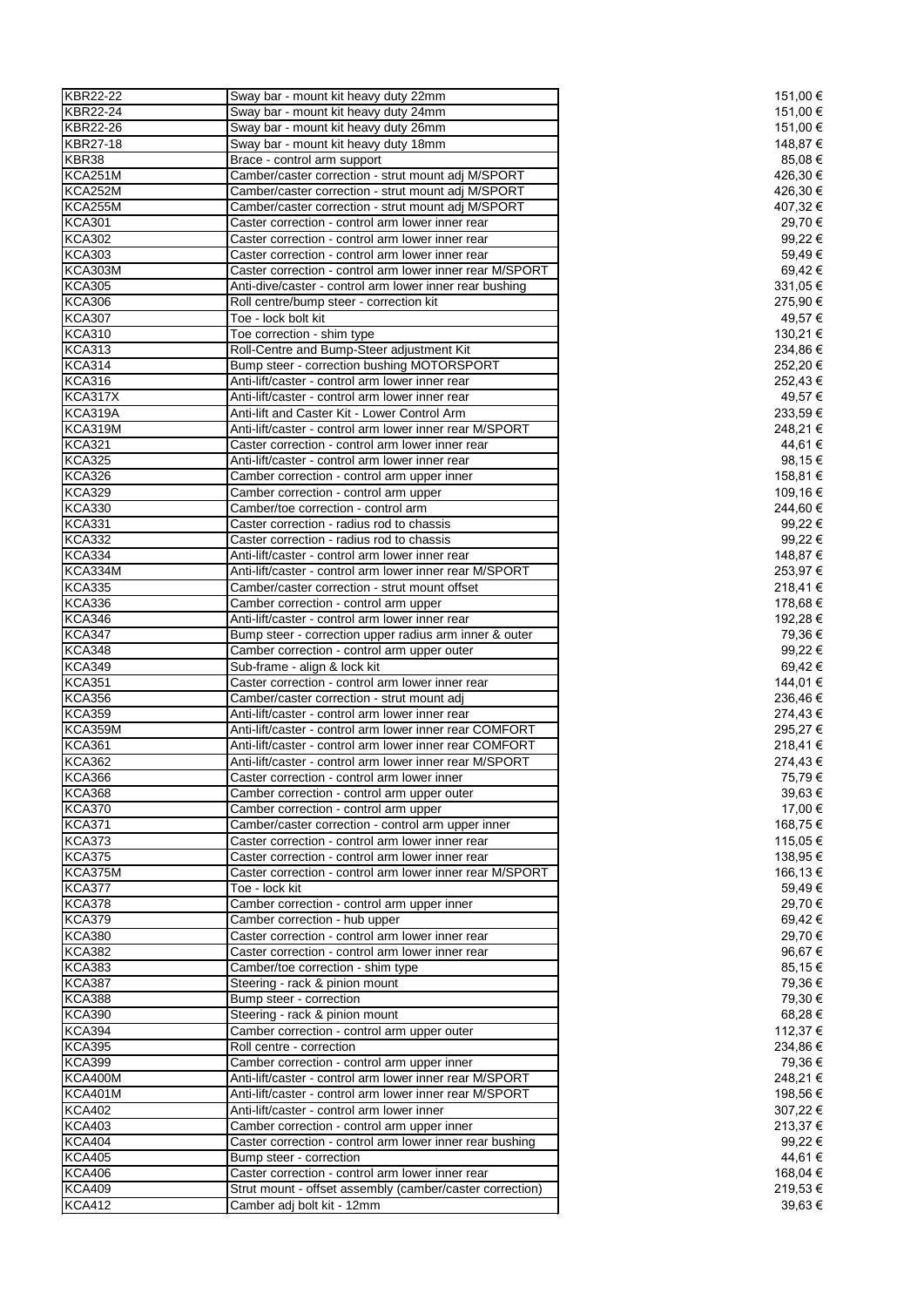| <b>KCA414</b>   | Camber adj bolt kit - 14mm                                     | 39,63€   |
|-----------------|----------------------------------------------------------------|----------|
| <b>KCA415</b>   | Camber adj bolt kit - 15mm                                     | 39,63 €  |
| <b>KCA416</b>   | Camber adj bolt kit - 16mm                                     | 39,63 €  |
| <b>KCA417</b>   | Camber adi bolt kit - 17mm                                     | 39,63€   |
| <b>KCA420</b>   | Camber correction - control arm upper inner bushing            | 129,02 € |
| <b>KCA421</b>   | Camber correction - control arm upper inner bushing            | 99,22 €  |
| <b>KCA422</b>   | Caster correction - radius rod to chassis bushing              |          |
|                 |                                                                | 148,97 € |
| <b>KCA424</b>   | Control arm - lower inner front bushing (caster correction)    | 220,32€  |
| KCA425M         | Anti-lift/caster - control arm lower inner rear bushing MOTO   | 278,01 € |
| <b>KCA426</b>   | Caster correction - control arm lower inner rear bushing       | 119,09€  |
| <b>KCA428</b>   | Anti-lift/caster - control arm lower inner rear bushing        | 252,43 € |
| <b>KCA429</b>   | Control arm - lower inner rear bushing (caster correction)     | 119,83 € |
| <b>KCA430</b>   | Radius/strut rod - to chassis bushing (caster correction)      | 141,52 € |
| <b>KCA434</b>   | Control arm - lower inner front bushing (anti-dive/caster cori | 127,95 € |
| <b>KCA435</b>   | Roll centre/bump steer - correction kit                        | 257,51 € |
| <b>KCA437</b>   | Control arm - lower inner rear bushing (caster correction)     | 157,77 € |
| <b>KDT901</b>   | Gearbox - positive shift kit                                   | 51,55 €  |
| <b>KDT902</b>   | Crossmember - mount insert                                     | 64,53 €  |
| <b>KDT903</b>   | Diff - mount in cradle insert                                  | 48,87 €  |
| <b>KDT905</b>   | Diff - mount front                                             | 30,15€   |
|                 | Diff - mount in cradle                                         |          |
| <b>KDT906</b>   |                                                                | 56,47€   |
| <b>KDT907</b>   | Crossmember - mount                                            | 265,46€  |
| <b>KDT908</b>   | Trailing arm - front M/SPORT                                   | 297,86 € |
| <b>KDT909</b>   | Diff - mount front                                             | 74,39€   |
| <b>KDT910</b>   | Crossmember - mount insert bushing                             | 69,42 €  |
| <b>KDT911</b>   | Diff - mount front & rear bushing                              | 109,16 € |
| <b>KDT913</b>   | Diff - support rear bushing                                    | 109,16 € |
| <b>KDT914</b>   | Engine - torque arm insert bushing                             | 24,68 €  |
| <b>KDT915</b>   | Engine - rear mount insert                                     | 39,34 €  |
| <b>KDT917</b>   | Crossmember - front & rear mount bushing                       | 226,75€  |
| <b>KDT918</b>   | Diff - mount bushing                                           | 95,73 €  |
| <b>KDT919</b>   | Diff - mount bushing                                           | 113,99 € |
|                 |                                                                |          |
| <b>KDT921</b>   | Crossmember - mount bushing                                    | 158,40 € |
| <b>KDT922</b>   | Crossmember - mount insert bushing                             | 70,84 €  |
| <b>KDT923</b>   | Diff - support outrigger bushing                               | 80,87 €  |
| <b>KDT924</b>   | Diff - mount in cradle bushing                                 | 200,50 € |
| <b>KDT925</b>   | Diff - mount in cradle & support outrigger insert bushing      | 103,29€  |
| KDT926          | Gearbox - positive shift kit bushing                           | 56,14 €  |
| <b>KDT927</b>   | Diff - mount in cradle insert bushing                          | 46,20 €  |
| KL <sub>1</sub> | Sway Bar Links - threaded rod                                  | 21,59€   |
| KL13P           | Sway Bar Links - threaded rod                                  | 34,67€   |
| KL3P            | Sway Bar Links - threaded rod                                  | 43,24 €  |
| KLC004          | Sway bar - link kit adj spherical rod end M/SPORT              | 189,59€  |
| <b>KLC008</b>   | Sway bar - link kit adj spherical rod end M/SPORT              | 153,99€  |
| <b>KLC010</b>   |                                                                | 183,90 € |
|                 | Sway bar - link kit adj spherical rod end M/SPORT              |          |
| KLC042          | Sway bar - link kit adj spherical rod end M/SPORT              | 183,60 € |
| KLC043          | Sway bar - link kit adj spherical rod end M/SPORT              | 191,07 € |
| KLC045          | Sway bar - link kit adj spherical rod end M/SPORT              | 178,19€  |
| KLC046          | Sway bar - link kit adj spherical rod end M/SPORT              | 178,19€  |
| KLC047          | Sway bar - link kit adj spherical rod end M/SPORT              | 153,99€  |
| <b>KLC055</b>   | Sway bar - link kit adj spherical rod end M/SPORT              | 251,85 € |
| <b>KLC058</b>   | Sway bar - link kit 100mm lift adj spherical rod M/SPORT       | 239,72€  |
| <b>KLC059</b>   | Sway bar - link kit 50mm lift adj spherical rod M/SPORT        | 235,29€  |
| <b>KLC060</b>   | Sway bar - link kit 100mm lift adj spherical rod M/SPORT       | 200,05 € |
| <b>KLC061</b>   | Sway bar - link kit 100mm lift adj spherical rod M/SPORT       | 205,22 € |
| <b>KLC102</b>   | Sway bar - link kit heavy duty adj steel ball                  | 155,03€  |
| <b>KLC105</b>   | Sway bar - link kit heavy duty adj steel ball                  | 155,03 € |
| <b>KLC106</b>   | Sway bar - link kit heavy duty adj steel ball                  | 155,03 € |
| <b>KLC107</b>   |                                                                | 155,03 € |
|                 | Sway bar - link kit heavy duty adj steel ball                  |          |
| <b>KLC108</b>   | Sway bar - link kit heavy duty adj steel ball                  | 155,03 € |
| <b>KLC109</b>   | Sway bar - link kit heavy duty adj steel ball                  | 155,03 € |
| <b>KLC110</b>   | Sway bar - link kit heavy duty adj steel ball                  | 155,03 € |
| <b>KLC111</b>   | Sway bar - link assembly                                       | 155,03 € |
| <b>KLC112</b>   | Sway bar - link assembly                                       | 155,09 € |
| <b>KLC113</b>   | Sway bar - link assembly suit 50mm lift                        | 164,29 € |
| <b>KLC114</b>   | Sway bar - link assembly suit 100mm lift                       | 164,29 € |
| <b>KLC139</b>   | Sway bar - link kit heavy duty adj steel ball                  | 164,29 € |
| KLC14           | Sway bar - link kit suit 50mm lift                             | 113,68 € |
| KLC140-060      | Sway bar - link kit heavy duty adj steel ball                  | 155,03 € |
| KLC140-090      | Sway bar - link kit heavy duty adj steel ball                  | 155,03 € |
| KLC140-115      | Sway bar - link kit heavy duty adj steel ball                  | 155,03 € |
|                 |                                                                |          |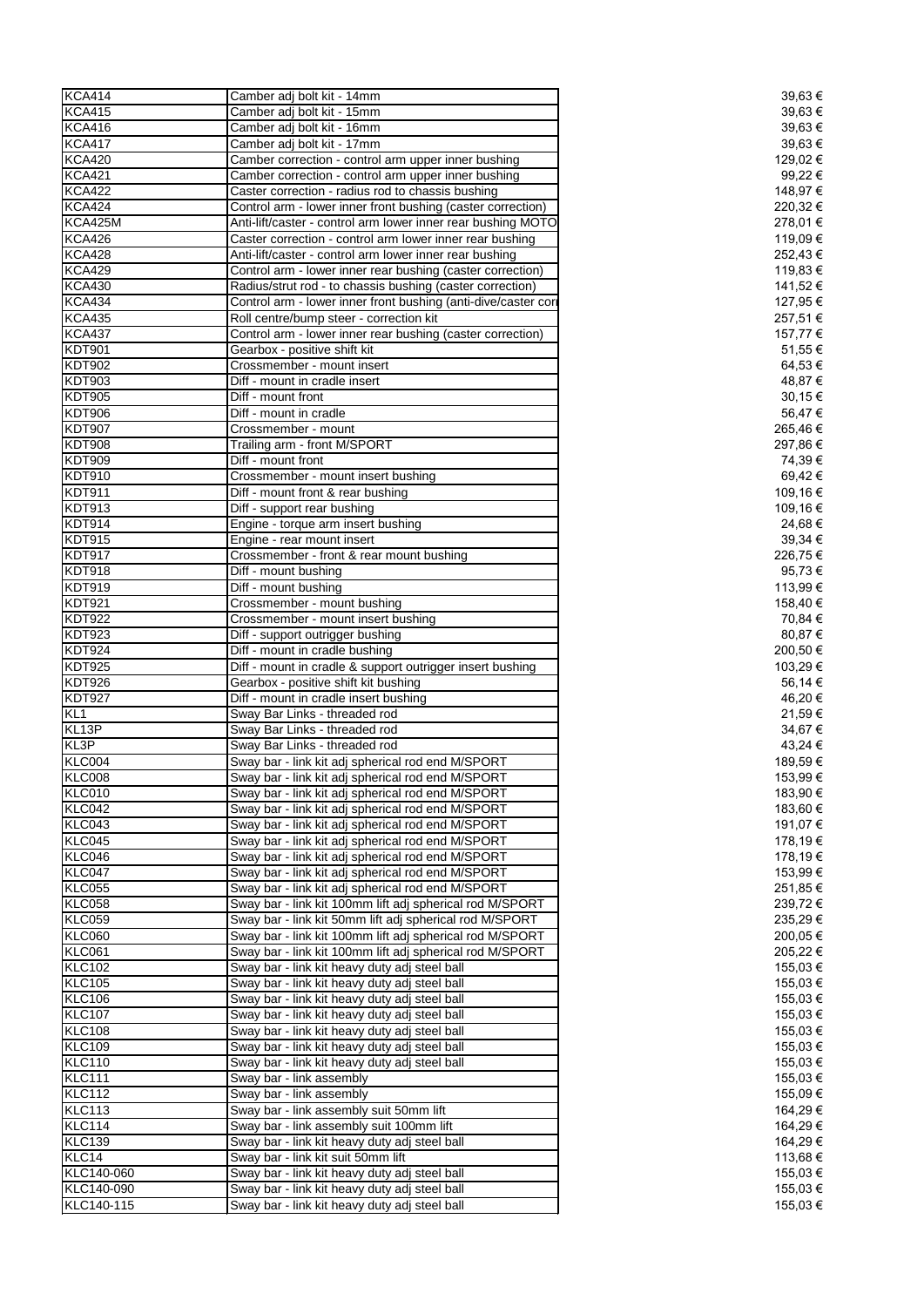| KLC140-135      | Sway bar - link kit heavy duty adj steel ball                | 155,03 € |
|-----------------|--------------------------------------------------------------|----------|
| KLC140-155      | Sway bar - link kit heavy duty adj steel ball                | 155,03 € |
|                 |                                                              |          |
| KLC140-175      | Sway bar - link kit heavy duty adj steel ball                | 155,03 € |
| KLC140-195      | Sway bar - link kit heavy duty adj steel ball                | 155,03 € |
| KLC140-215      | Sway bar - link kit heavy duty adj steel ball                | 155,03 € |
| KLC140-235      | Sway bar - link kit heavy duty adj steel ball                | 155,03 € |
| KLC140-275      | Sway bar - link assembly heavy duty adjustable 10mm ball/    | 155,03 € |
| KLC140-295      | Sway bar - link assembly                                     | 155,03 € |
| <b>KLC141</b>   |                                                              | 155,03 € |
|                 | Sway bar - link kit heavy duty adj steel ball                |          |
| <b>KLC142</b>   | Sway bar - link kit heavy duty adj steel ball                | 155,03 € |
| KLC143          | Sway bar - link kit heavy duty adj steel ball                | 164,29€  |
| <b>KLC144</b>   | Sway bar - link kit heavy duty adj steel ball                | 155,03 € |
| <b>KLC146</b>   | Sway bar - link kit heavy duty adj steel ball                | 168,64 € |
| <b>KLC150</b>   | Sway bar - link kit heavy duty adj steel ball                | 155,03 € |
| <b>KLC151</b>   | Sway bar - link kit heavy duty adj steel ball                | 155,03 € |
|                 |                                                              |          |
| <b>KLC154</b>   | Sway bar - link kit heavy duty adj steel ball                | 168,64 € |
| <b>KLC157</b>   | Sway bar - link kit adj spherical rod end M/SPORT            | 155,03 € |
| <b>KLC160</b>   | Sway bar - link assembly 50mm lift heavy duty adj steel ball | 271,55 € |
| <b>KLC163</b>   | Sway bar - link kit heavy duty adj steel ball                | 155,03 € |
| <b>KLC167</b>   | Sway bar - link kit heavy duty adj steel ball                | 155,03 € |
| KLC167A         | Front Sway bar - link assembly                               | 170,04 € |
| <b>KLC169</b>   | Sway bar - link kit heavy duty adj steel ball                | 155,03 € |
|                 |                                                              |          |
| <b>KLC170</b>   | Sway bar - link kit heavy duty adj steel ball                | 155,03 € |
| <b>KLC172</b>   | Sway bar - link kit heavy duty adj steel ball                | 155,03 € |
| <b>KLC173</b>   | Sway bar - link kit heavy duty adj steel ball                | 155,03 € |
| <b>KLC174</b>   | Sway bar - link kit heavy duty adj steel ball                | 155,03 € |
| <b>KLC175</b>   | Sway bar - link kit heavy duty adj steel ball                | 155,03 € |
| <b>KLC176</b>   |                                                              |          |
|                 | Sway bar - link kit heavy duty adj steel ball                | 155,03 € |
| <b>KLC179</b>   | Sway bar - link assembly                                     | 164,29€  |
| KLC18           | Sway bar - link conversion kit                               | 147,92 € |
| KLC180-060      | Sway bar - link kit heavy duty adj steel ball                | 155,03 € |
| KLC180-090      | Sway bar - link kit heavy duty adj steel ball                | 155,03 € |
| KLC180-115      | Sway bar - link kit heavy duty adj steel ball                | 155,03 € |
| KLC180-135      |                                                              | 155,03 € |
|                 | Sway bar - link kit heavy duty adj steel ball                |          |
| KLC180-155      | Sway bar - link kit heavy duty adj steel ball                | 155,03 € |
| KLC180-175      | Sway bar - link kit heavy duty adj steel ball                | 155,03 € |
| KLC180-195      | Sway bar - link kit heavy duty adj steel ball                | 155,03 € |
| KLC180-215      | Sway bar - link kit heavy duty adj steel ball                | 155,03 € |
| KLC180-235      | Sway bar - link kit heavy duty adj steel ball                | 155,03 € |
| <b>KLC182</b>   | Sway bar - link assembly COMFORT                             | 164,29 € |
|                 |                                                              |          |
| <b>KLC183</b>   | Sway bar - link assembly                                     | 155,03 € |
| <b>KLC185</b>   | Rear Sway bar - link assembly                                | 217,51 € |
| KLC18X          | Sway bar - link conversion kit                               | 124,26 € |
| KLC20A          | Obsolete part – no longer available                          | 82,15€   |
| KLC21           | Sway bar - link kit suit 100mm lift                          | 65,34 €  |
| KLC22           | Sway bar - link kit suit 50mm lift                           | 65,34 €  |
| KLC26           |                                                              | 145,74 € |
|                 | Sway bar - link kit extra heavy duty alloy                   |          |
| KLC27           | Sway bar - link conversion kit steel                         | 69,42 €  |
| KLC30           | Sway bar - link kit extra heavy duty alloy                   | 145,74 € |
| KLC31           | Sway bar - link kit extra heavy duty alloy                   | 283,86€  |
| KLC32           | Sway bar - link kit                                          | 147,09 € |
| <b>KLC40-03</b> | Sway bar - spherical rod end service kit                     | 40,27 €  |
| KLC40-135       | Sway bar - link kit adj spherical rod end M/SPORT            | 178,19€  |
| KLC40-155       | Sway bar - link kit adj spherical rod end M/SPORT            | 178,19€  |
|                 |                                                              |          |
| KLC40-195       | Sway bar - link kit adj spherical rod end M/SPORT            | 183,90 € |
| KLC40-235       | Sway bar - link kit adj spherical rod end M/SPORT            | 195,36 € |
| KLC40-275       | Sway bar - link kit adj spherical rod end M/SPORT            | 261,09 € |
| KLC40-315       | Sway bar - link kit adj spherical rod end M/SPORT            | 261,09€  |
| KLC40-335       | Sway bar - link kit adj spherical rod end M/SPORT            | 261,09€  |
| KLD110B         | Sway bar - S link (Double eye)                               | 69,42€   |
|                 |                                                              |          |
| KLD55           | Sway bar - S link (Double eye)                               | 64,46€   |
| KLD55B          | Sway bar - S link (Double eye)                               | 64,46€   |
| <b>KLL116</b>   | Sway bar - alloy lateral lock                                | 31,29€   |
| <b>KLL118</b>   | Sway bar - alloy lateral lock                                | 31,29€   |
| <b>KLL120</b>   | Sway bar - alloy lateral lock                                | 31,29€   |
| <b>KLL122</b>   | Sway bar - alloy lateral lock                                | 31,29€   |
|                 |                                                              |          |
| <b>KLL124</b>   | Sway bar - alloy lateral lock                                | 31,29 €  |
| <b>KLL127</b>   | Sway bar - alloy lateral lock                                | 31,29€   |
| <b>KLL130</b>   | Sway bar - alloy lateral lock                                | 31,29 €  |
| <b>KLL132</b>   | Sway bar - alloy lateral lock                                | 54,32€   |
| <b>KLL133</b>   | Sway bar - alloy lateral lock                                | 31,29€   |
|                 |                                                              |          |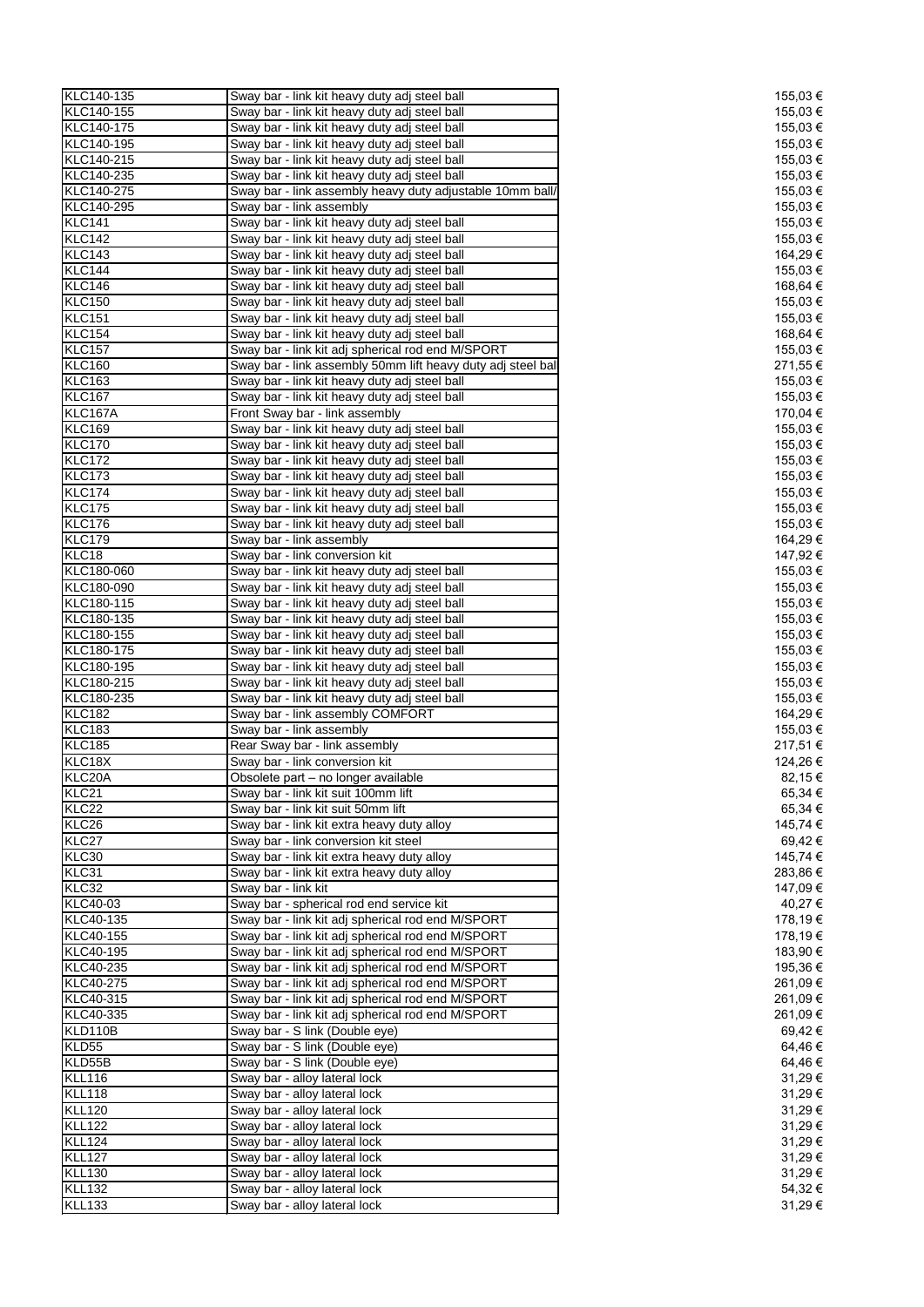| <b>KLL135</b>  | Sway bar - alloy lateral lock assembly | 34,77 €  |
|----------------|----------------------------------------|----------|
| <b>KLL138</b>  | Sway bar - alloy lateral lock assembly | 34,77 €  |
| <b>KLS125</b>  | Sway bar - S link (Single eye)         | 69,42€   |
| <b>KLS190</b>  | Sway bar - S link (Single eye)         | 69,42€   |
| KPR002X        | Panhard rod - complete adj assembly    | 160,35€  |
| <b>KPR004</b>  | Panhard rod - complete adj assembly    | 255,94 € |
| <b>KPR005</b>  | Panhard rod - complete adj assembly    | 222,66€  |
| KPR007         | Panhard rod - complete adj assembly    | 248,21€  |
|                |                                        |          |
| <b>KPR008</b>  | Panhard rod - complete adj assembly    | 265,91€  |
| <b>KPR010</b>  | Panhard rod - complete adj assembly    | 166,34 € |
| <b>KPR020</b>  | Panhard rod - complete adj assembly    | 151,88 € |
| <b>KPR025</b>  | Panhard rod - complete adj assembly    | 142,44 € |
| <b>KPR028</b>  | Panhard rod - complete adj assembly    | 243,96€  |
| KPR028X        | Panhard rod - complete adj assembly    | 336,56€  |
| <b>KPR029</b>  | Panhard rod - complete adj assembly    | 244,92 € |
| KPR029X        | Panhard rod - complete adj assembly    | 336,56€  |
| <b>KPR032</b>  | Panhard rod - complete adj assembly    | 119,09 € |
| <b>KPR033</b>  | Panhard rod - complete adj assembly    | 129,02 € |
| <b>KPR203</b>  | Panhard rod - complete adj assembly    | 218,41€  |
| <b>KS30</b>    | Sway bar - mount bracket               | 29,70 €  |
|                |                                        |          |
| KS6B           | Sway bar - mount bracket               | 13,96 €  |
| <b>KSB500A</b> | Brace - strut tower alloy adj          | 182,64 € |
| <b>KSB501A</b> | Brace - strut tower alloy adj          | 182,64 € |
| <b>KSB502A</b> | Brace - strut tower alloy adj          | 182,64 € |
| <b>KSB504</b>  | Brace - strut tower alloy adj          | 182,64 € |
| <b>KSB505</b>  | Brace - strut tower alloy adj          | 148,87 € |
| <b>KSB507</b>  | Brace - strut tower alloy adj          | 191,83 € |
| <b>KSB511</b>  | Brace - strut tower alloy adj          | 191,83€  |
| <b>KSB513</b>  | Brace - strut tower alloy adj          | 148,87 € |
| <b>KSB514</b>  | Brace - strut tower alloy adj          | 148,87 € |
| <b>KSB517</b>  | Brace - strut tower alloy adj          | 148,87 € |
| <b>KSB519</b>  |                                        |          |
|                | Brace - strut tower alloy adj          | 148,87 € |
| <b>KSB520</b>  | Brace - strut tower alloy adj          | 178,68 € |
| <b>KSB525Q</b> | Brace - strut tower alloy adj          | 148,87 € |
| <b>KSB526</b>  | Brace - strut tower alloy adj          | 148,87 € |
| <b>KSB527</b>  | Brace - strut tower alloy adj          | 153,45 € |
| <b>KSB529Q</b> | Brace - strut tower alloy adj          | 148,87 € |
| <b>KSB530</b>  | Brace - strut tower alloy adj          | 237,74 € |
| <b>KSB533</b>  | Brace - strut tower alloy adj          | 148,87 € |
| <b>KSB534</b>  | Brace - strut tower alloy adj          | 148,87 € |
| <b>KSB535</b>  | Brace - strut tower alloy adj          | 148,87 € |
| <b>KSB536</b>  | Brace - strut tower alloy adj          | 148,87 € |
| <b>KSB537</b>  | Brace - strut tower alloy adj          | 148,87 € |
|                |                                        |          |
| <b>KSB541</b>  | Brace - strut tower alloy adj          | 146,11 € |
| <b>KSB546</b>  | Brace - strut tower alloy adj          | 148,87 € |
| <b>KSB547</b>  | Brace - strut tower alloy adj          | 148,87 € |
| <b>KSB549</b>  | Brace - strut tower alloy adj          | 158,81 € |
| <b>KSB550</b>  | Brace - strut tower alloy adj          | 191,83 € |
| <b>KSB551</b>  | Brace - strut tower alloy adj          | 182,64 € |
| <b>KSB554</b>  | Brace - strut tower alloy adj          | 182,64 € |
| <b>KSB555</b>  | Brace - strut tower alloy adj          | 148,87 € |
| <b>KSB556</b>  | Brace - strut tower alloy adj          | 148,87 € |
| <b>KSB557</b>  | Brace - strut tower alloy adj          | 148,87 € |
| <b>KSB563</b>  | Brace - strut tower alloy adj          | 237,74 € |
| <b>KSB564</b>  | Brace - strut tower alloy adj          | 168,15€  |
| <b>KSB567</b>  | Brace - strut tower alloy adj          |          |
|                |                                        | 153,45 € |
| <b>KSB568</b>  | Brace - strut tower alloy adj          | 228,55 € |
| <b>KSB572</b>  | Brace - strut tower alloy adj          | 148,87 € |
| <b>KSB573</b>  | Brace - strut tower alloy adj          | 148,87 € |
| KSB578A        | Brace - strut tower alloy adj          | 148,87 € |
| <b>KSB582</b>  | Brace - strut tower alloy adj          | 148,87 € |
| <b>KSB583</b>  | Brace - strut tower alloy adj          | 148,87 € |
| <b>KSB586Q</b> | Brace - strut tower alloy adj          | 210,19€  |
| <b>KSB587</b>  | Brace - strut tower alloy adj          | 148,87 € |
| <b>KSB590Q</b> | Brace - strut tower alloy adj          | 198,56 € |
|                |                                        |          |
| <b>KSB592</b>  | Brace - strut tower alloy adj          | 168,15 € |
| KSB594         | Brace - strut tower alloy adj          | 148,87 € |
| <b>KSB595</b>  | Brace - strut tower alloy adj          | 148,87 € |
| <b>KSB596</b>  | Brace - strut tower alloy adj          | 148,87 € |
| KSB598A        | Brace - strut tower alloy adj          | 168,15€  |
| <b>KSB599</b>  | Brace - strut tower alloy adj          | 191,83 € |
|                |                                        |          |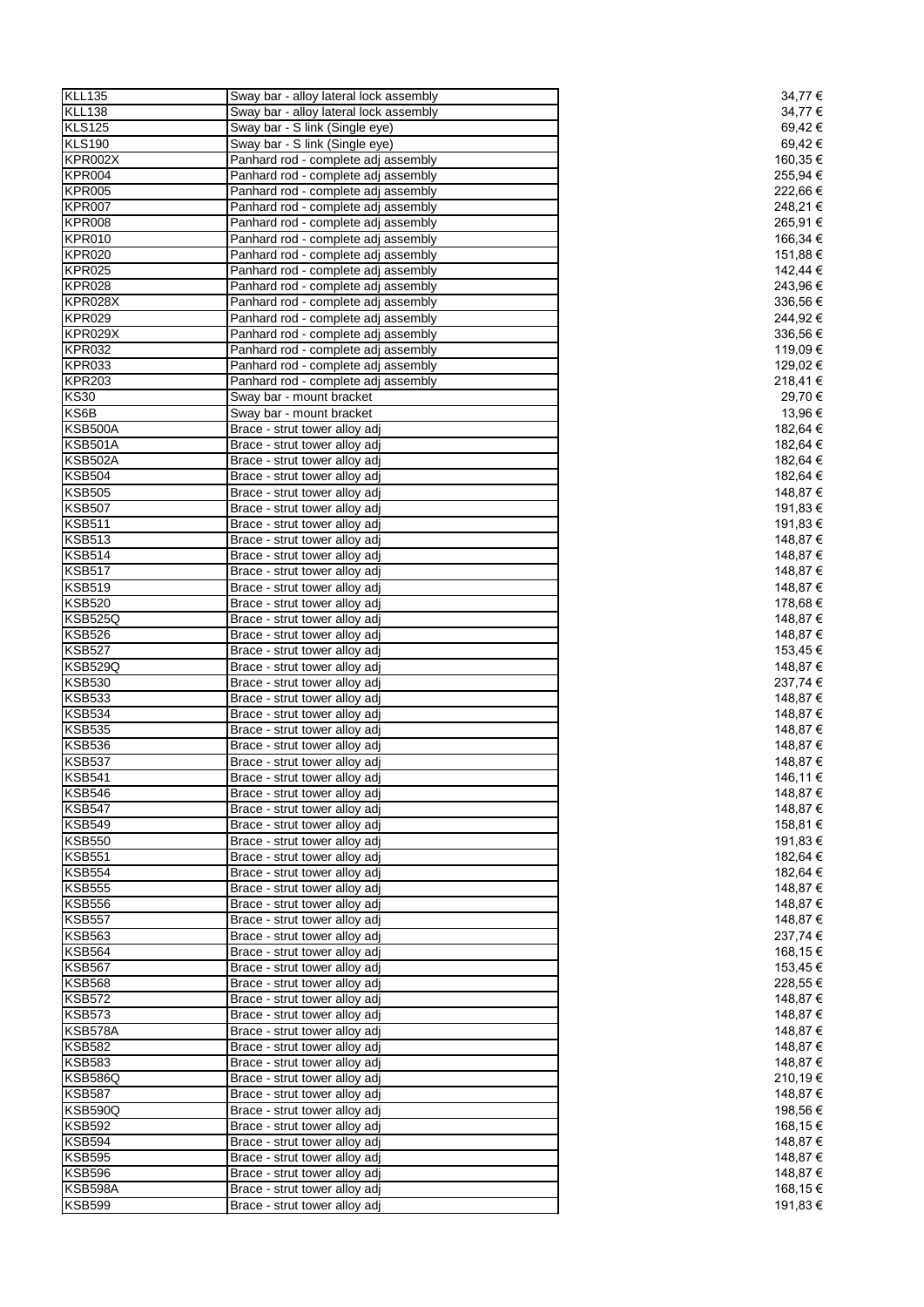| <b>KSB601</b>                 | Brace - strut tower alloy adj                                  | 148,87 €           |
|-------------------------------|----------------------------------------------------------------|--------------------|
| <b>KSB602</b>                 | Brace - strut tower alloy adj                                  | 148,87 €           |
| <b>KSB603</b>                 | Brace - strut tower alloy adj                                  | 148,87 €           |
| <b>KSB605</b>                 | Brace - strut tower alloy adj                                  | 164,49€            |
| <b>KSB606</b>                 | Brace - strut tower alloy adj                                  | 178,68 €           |
| <b>KSB608</b>                 | Brace - strut tower alloy adj                                  | 148,87 €           |
| <b>KSB610</b>                 | Brace - strut tower alloy adj                                  | 191,83 €           |
| <b>KSB618</b>                 | Brace - strut tower alloy adj                                  | 168,75 €           |
| <b>KSB623</b>                 | Brace - strut tower alloy adj                                  | 210,19€            |
| <b>KSB624</b>                 | Brace - strut tower alloy adj                                  | 153,45 €           |
| <b>KSB625</b>                 | Brace - strut tower alloy adj                                  | 188,62 €           |
| <b>KSB627</b>                 | Brace - strut tower alloy adj                                  | 198,56€            |
| <b>KSB628Q</b>                | Brace - strut tower alloy adj                                  | 198,56 €           |
| <b>KSB629</b>                 | Brace - strut tower alloy adj                                  | 168,15€            |
| <b>KSB630</b>                 | Brace - strut tower alloy adj                                  | 198,56 €           |
|                               |                                                                |                    |
| <b>KSB631</b>                 | Brace - strut tower alloy adj                                  | 148,87 €           |
| <b>KSB632</b>                 | Brace - strut tower alloy adj                                  | 148,87 €           |
| <b>KSB633</b>                 | Brace - strut tower alloy adj                                  | 188,62 €           |
| <b>KSB635</b>                 | Brace - strut tower alloy adj                                  | 153,45 €           |
| <b>KSB637</b>                 | Brace - strut tower alloy adj                                  | 218,41€            |
| <b>KSB638</b>                 | Brace - strut tower alloy adj                                  | 168,75 €           |
| <b>KSB639</b>                 | Brace - strut tower alloy adj                                  | 178,68 €           |
| <b>KSB652</b>                 | Brace - strut tower                                            | 191,83 €           |
| <b>KSB700</b>                 | Brace - lower control arm                                      | 234,05 €           |
| <b>KSB706</b>                 | Brace - lower control arm                                      | 279,94 €           |
| <b>KSB710</b>                 | Brace - lower control arm                                      | 79,36 €            |
| <b>KSB712</b>                 | Brace - lower control arm                                      | 256,99€            |
| <b>KSB713</b>                 | Brace - lower control arm                                      | 218,41€            |
| <b>KSB716</b>                 | Brace - lower control arm                                      | 168,75 €           |
| <b>KSB717Q</b>                | Brace - C pillar cabin alloy adj                               | 191,83 €           |
| <b>KSB723</b>                 | Brace - lower control arm                                      | 252,43€            |
| <b>KSB726</b>                 | Brace - lower control arm to sway bar MOTORSPORT               | 258,13€            |
|                               |                                                                |                    |
| <b>KSB731</b>                 | Brace - lower control arm                                      | 234,65 €           |
| <b>KSB750</b>                 | Subframe - lock kit                                            | 45,90 €            |
| <b>KSB751</b>                 | Diff - front support lock kit                                  | 44,61 €            |
|                               |                                                                |                    |
| <b>KSB790</b>                 | Brace - strut tower quick release clamp                        | 24,73 €            |
| KSK001-20                     | Sway bar - mount bushing 20mm                                  | 22,73 €            |
| KSK001-20G                    | Sway bar - mount bushing 20mm                                  | 27,29 €            |
| KSK001-22                     | Sway bar - mount 27mm                                          | 22,73€             |
| KSK002-22                     | Sway bar - mount bushing 22mm                                  | 23,83 €            |
| KSK003-22                     | Sway bar - mount bushing 22mm                                  | 23,83 €            |
| KSK003-26                     | KSK003-26 - Sway bar - mount bushing 26mm - 3MF48              | 23,83 €            |
| KSK003-27                     | Sway bar - mount 27mm                                          | 23,83 €            |
|                               | Sway bar - mount bushing 30mm                                  | 23,83 €            |
| KSK003-30<br><b>KSK004-27</b> | Sway bar - mount bushing 27mm                                  | 23,83 €            |
| KSK004-30                     | Sway bar - mount bushing 30mm                                  |                    |
|                               |                                                                | 23,83 €            |
| KSK005-30                     | Sway bar - mount bushing 30mm                                  | 23,83 €            |
| KSK006-24                     | Sway bar - mount bushing 24mm                                  | 22,73 €            |
| KSK007-24                     | Sway bar - mount bushing 24mm                                  | 22,73 €            |
| KSK011-20                     | Sway bar - mount bushing 20mm                                  | 29,10 €            |
| KSK011-22                     | Sway bar - mount bushing 22mm                                  | 23,83 €            |
| KSK012-16                     | Sway bar - mount bushing 16mm                                  | 23,83 €            |
| KSK013-22                     | Sway bar - mount bushing 22mm                                  | 23,83 €            |
| KSK016-22                     | Sway bar - mount bushing 22mm                                  | 23,83 €            |
| KSK018-18                     | Sway bar - mount bushing 18mm                                  | 23,83 €            |
| KSK018-20                     | Sway bar - mount bushing 20mm                                  | 23,83 €            |
| KSK020-20                     | Sway bar - mount bushing 20mm                                  | 29,10 €            |
| KSK021-24                     | Sway bar - mount bushing 24mm                                  | 23,83 €            |
| KSK022-24                     | Sway bar - mount bushing 24mm                                  | 23,83 €            |
| KSK023-20                     | Sway bar - mount bushing 20mm                                  | 23,83 €            |
| KSK024-18                     | Sway bar - mount bushing 18mm                                  | 23,83 €            |
| KSK026-27                     | Sway bar - mount bushing 27mm                                  | 23,83 €            |
| KSK028-20                     | Sway bar - mount bushing 20mm                                  | 23,83 €            |
| KSK029-24                     | Sway bar - mount bushing 24mm                                  | 23,83 €            |
| KSK033-24                     | Sway bar - mount bushing 24mm                                  | 23,83 €            |
|                               |                                                                |                    |
| KSK034-27                     | Sway bar - mount bushing 27mm                                  | 23,83 €            |
| KSK036-22                     | Sway bar - mount bushing 22mm                                  | 23,83 €            |
| KSK037-20                     | Sway bar - mount bushing 20mm                                  | 23,83 €            |
| KSK037-22                     | Sway bar - mount bushing 22mm                                  | 23,83 €            |
| KSK040-20<br>KSK041-22        | Sway bar - mount bushing 20mm<br>Sway bar - mount bushing 22mm | 23,83 €<br>23,83 € |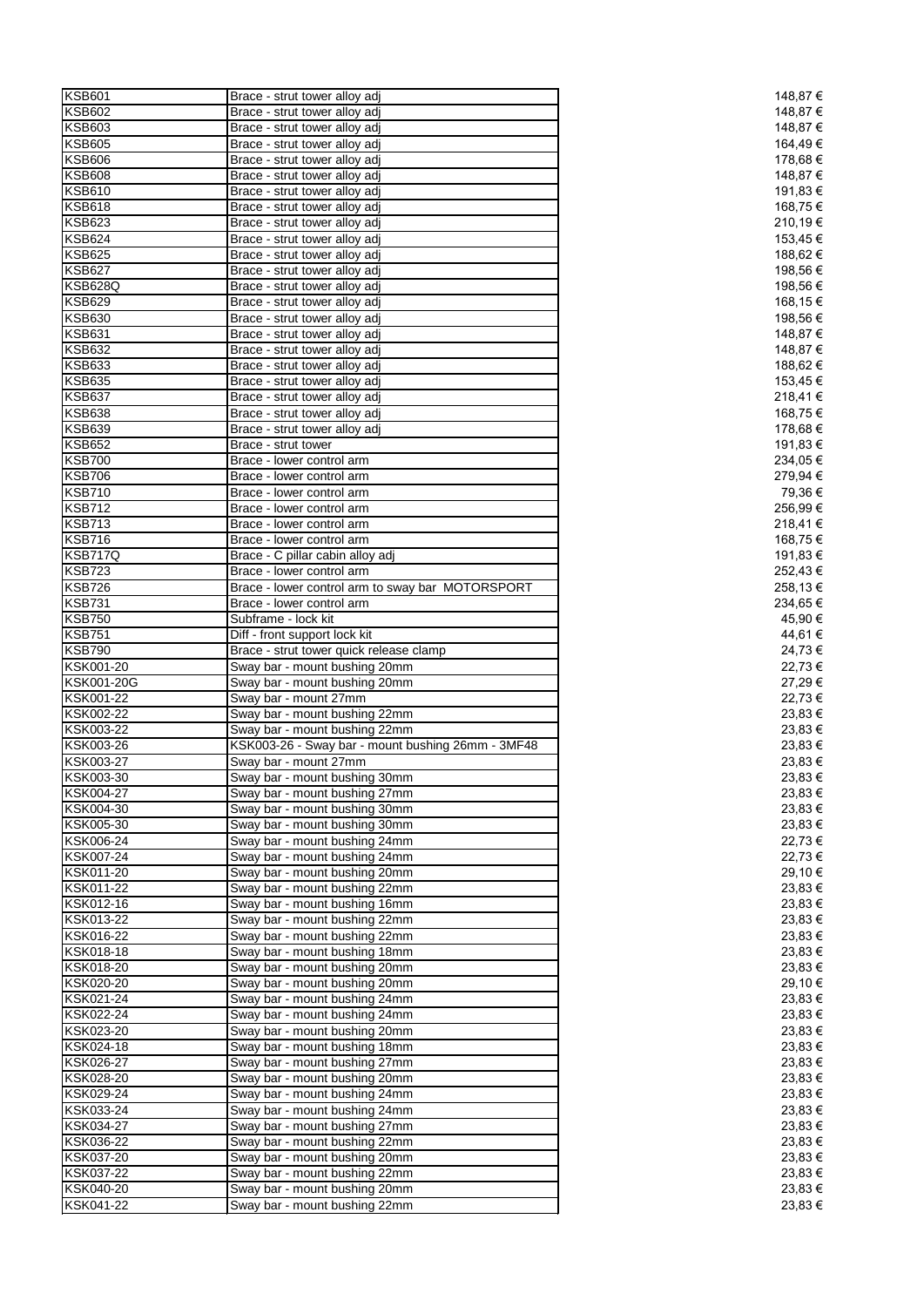| KSK045-24        | Sway bar - mount bushing 24mm                              | 23,83 €  |
|------------------|------------------------------------------------------------|----------|
| KSK045-27        | Sway bar - mount bushing 27mm                              | 23,83€   |
| KSK046-27        | Sway bar - mount bushing 27mm                              | 23,83 €  |
| <b>KSK047-27</b> | Sway bar - mount bushing 27mm                              | 23,83 €  |
| KSK048-18        | Sway bar - mount bushing 18mm                              | 23,83 €  |
| KSK048-20        | Sway bar - mount bushing 20mm                              | 23,83 €  |
|                  |                                                            |          |
| KSK049-22        | Sway bar - mount bushing 22mm                              | 23,83 €  |
| KSK049-24        | Sway bar - Sway bar - mount bushing 24mm                   | 23,83€   |
| KSK053-24        | Sway bar - mount bushing 24mm                              | 22,73 €  |
| KSK054-24        | Sway bar - mount bushing 24mm                              | 23,83 €  |
| KSK055-24        | Sway bar - mount bushing 24mm                              | 23,83 €  |
| KSK056-18        | Sway bar - mount bushing 18mm                              | 23,83 €  |
| KSK058-22        | Sway bar - mount bushing 22mm                              | 22,73 €  |
| KSK058-24        | Sway bar - mount bushing 24mm                              | 22,73 €  |
| <b>KSK058-27</b> | Sway bar - mount bushing 27mm                              | 23,83 €  |
| KSK062-22        | Sway bar - mount bushing 22mm                              | 23,83 €  |
| KSK063-20        | Sway bar - mount bushing 20mm                              | 23,83 €  |
| KSK065-18        | Sway bar - mount bushing 18mm                              | 23,83 €  |
| KSK065-30        | Sway bar - mount bushing 30mm                              | 23,83 €  |
| KSK068-20        | Sway bar - mount bushing 20mm                              | 23,83 €  |
| KSK069-24        | Sway bar - mount bushing 24mm                              | 23,83 €  |
| <b>KSK070-22</b> | Sway bar - mount bushing 22mm                              | 23,83 €  |
| KSK070-30        | Sway bar - mount bushing 30mm                              |          |
|                  |                                                            | 23,83 €  |
| KSK072-30        | Sway bar - mount bushing 30mm                              | 23,83€   |
| KSK074-22        | Sway bar - Sway bar - mount bushing 22mm                   | 24,93 €  |
| KSK074-24        | Sway bar - Sway bar - mount bushing 24mm                   | 22,73 €  |
| KSK075-30        | Sway bar - mount bushing 30mm                              | 23,83 €  |
| KSK077-20        | Sway bar - mount bushing 20mm                              | 23,83 €  |
| <b>KSK078-22</b> | Sway bar - mount bushing 22mm                              | 23,83€   |
| KSK082-22        | Sway bar - mount bushing 22mm                              | 23,83 €  |
| KSK087-22        | Sway bar - mount bushing 22mm                              | 23,83 €  |
| KSK091-33        | Sway bar - mount bushing 33mm                              | 23,83 €  |
| <b>KSK094-27</b> | Sway bar - mount bushing 27mm                              | 23,83 €  |
| KSK095-24        | Sway bar - mount bushing 24mm                              | 23,83 €  |
| KSK097-38        | Sway bar - mount bushing 38mm                              | 23,83 €  |
| <b>KSR200</b>    | Steering - rack & pinion mount                             | 45,66 €  |
| <b>KSR202</b>    | Steering - rack & pinion mount                             | 45,66 €  |
| <b>KSR204</b>    | HICAS - hydraulic lock kit                                 | 138,95 € |
| <b>KSR206</b>    | Steering - rack & pinion mount                             | 79,68 €  |
| <b>KSR207</b>    |                                                            |          |
|                  | Steering - rack & pinion mount                             | 79,68 €  |
| <b>KSR209</b>    | Steering - rack & pinion mount                             | 27,28 €  |
| <b>KSR210</b>    | Steering - rack & pinion mount bushing                     | 89,87 €  |
| <b>KTA103</b>    | Pinion angle adj - complete upper trailing arm             | 288,12€  |
| <b>KTA104</b>    | Pinion angle adj - complete upper trailing arm M/SPORT     | 344,84 € |
| <b>KTA106</b>    | Pinion angle adj - complete upper trailing arm             | 357,75 € |
| <b>KTA107</b>    | Toe correction - complete control arm                      | 297,86 € |
| <b>KTA108</b>    | Camber/toe correction arm - complete lower control arm     | 464,33 € |
| <b>KTA109</b>    | Camber/toe correction arm - complete lower control arm     | 464,33 € |
| <b>KTA110</b>    | Pinion angle adj - complete upper trailing arm             | 253,33 € |
| <b>KTA117</b>    | Camber/toe correction arm - complete upper radius arm      | 188,62 € |
| <b>KTA118</b>    | Camber correction arm - complete upper control arm         | 228,33 € |
| <b>KTA123</b>    | Camber/toe correction arm - complete lower control arm     | 464,33 € |
| <b>KTA124</b>    | Camber/toe correction arm - complete lower control arm     | 446,85 € |
| <b>KTA127</b>    | Camber/toe correction arm - complete upper control arm     | 496,50 € |
| <b>KTA128</b>    | Camber correction - complete upper control arm             | 297,86 € |
| <b>KTA135</b>    | Camber/toe correction arm - complete lower control arm     | 372,00 € |
| <b>KTA140</b>    | Control arm - complete lower arm assembly                  | 248,21€  |
| <b>KTA143</b>    | Trailing arm - complete lower arm assembly (camber corred  | 424,08€  |
| <b>KTA144</b>    | Control arm - complete lower arm assembly (camber corred   | 788,64 € |
| <b>KTA145</b>    | Control arm - complete lower arm assembly (camber corred   | 531,63 € |
| <b>KTA147</b>    |                                                            | 484,85 € |
|                  | Control arm - complete lower front arm assembly (toe corre |          |
| KU4              | Sway bar - U bolt mount bracket                            | 54,52€   |
| KW2              | Sway bar - link washers                                    | 9,83€    |
| W0004            | Sway bar - S link service kit                              | 12,98 €  |
| W0007            | Sway bar - link bushings                                   | 14,80 €  |
| W0008            | Sway bar - KLC32 KLC26 service kit                         | 36,99€   |
| W0009            | Sway bar - KLC30 service kit                               | 39,63 €  |
| W0206            | Radius rod - to chassis                                    | 75,19 €  |
| W0400-18         | Sway bar - mount 18mm                                      | 15,06 €  |
|                  |                                                            |          |
| W0400-20         | Sway bar - mount 20mm                                      | 15,06 €  |
| W0400-22         | Sway bar - mount 22mm                                      | 15,06 €  |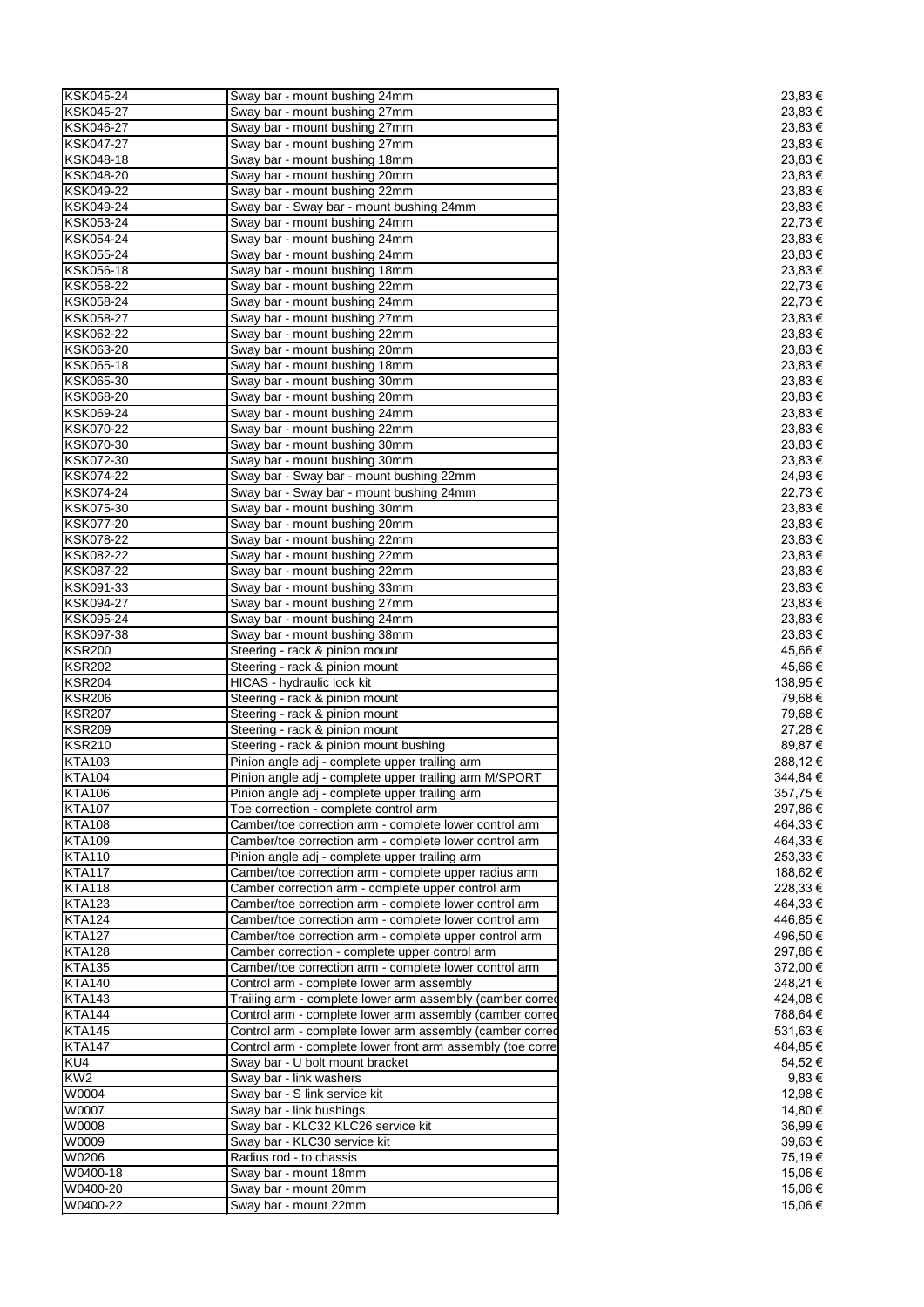| W0400-27  | Sway bar - mount 27mm                                | 15,06 €     |
|-----------|------------------------------------------------------|-------------|
| W0400-30  | Sway bar - mount 30mm                                | 15,06 €     |
| W0404-19  | Sway bar - mount 19mm                                | 23,71 €     |
| W0404-20  | Sway bar - mount 20mm                                | 23,71 €     |
| W0404-22  | Sway bar - mount 22mm                                | 23,71 €     |
| W0404-22G | Sway bar - mount bushing 22mm                        | 28,45 €     |
| W0404-24  | Sway bar - mount 24mm                                | 23,71 €     |
| W0405-18  | Sway bar - mount 18mm                                | 23,71€      |
| W0405-19  | Sway bar - mount 19mm                                | 23,71€      |
| W0405-20  | Sway bar - mount 20mm                                | 23,71 €     |
| W0405-20G | Sway bar - mount bushing 20mm                        | 28,45€      |
| W0405-21  | Sway bar - mount 21mm                                | 23,71 €     |
| W0405-22  | Sway bar - mount 22mm                                | 23,71 €     |
|           |                                                      | 23,71 €     |
| W0405-24  | Sway bar - mount 24mm                                |             |
| W0406-15  | Sway bar - mount 15mm                                | 23,71€      |
| W0406-20G | Sway bar service kit                                 | 28,45 €     |
| W0406-22  | Sway bar - mount 22mm                                | 23,71 €     |
| W0406-22G | Sway bar - mount bushing 22mm                        | 28,45€      |
| W0406-24  | Sway bar - mount 24mm                                | 23,71€      |
| W0406-24G | Sway bar - mount bushing 24mm                        | 29,87 €     |
| W0407-26  | Sway bar - mount 26mm                                | 23,71 €     |
| W0407-28  | Sway bar - mount 28mm                                | 23,71 €     |
| W0410-27  | Sway bar - mount 27mm                                | 23,71€      |
| W0410-30  | Sway bar - mount 30mm                                | 23,71€      |
| W0410-32  | Sway bar - mount 32mm                                | 23,71 €     |
| W0440-22  | Sway bar - mount 22mm                                | 23,71€      |
| W0440-24  | Sway bar - mount 24mm                                | 14,90 €     |
| W0450-22  | Sway Bar Lateral Lock Kit 22mm                       | $ \epsilon$ |
| W0503     | Control arm - lower inner front                      | 66,38€      |
| W0504     | Beam axle - front                                    | 69,42€      |
| W0505     | Shock absorber - lower                               | 49,57 €     |
|           |                                                      |             |
| W0506     | Control arm - lower inner front                      | 48,84 €     |
| W0507     | Control arm - lower inner front                      | 48,84 €     |
| W0508     | Control arm - lower inner front bushing              | 39,63 €     |
| W0562     | Anti-lift/caster - service kit for KCA319A           | 90,12€      |
| W0563     | Anti-lift/caster - service bushing kit for KCA362    | 89,30€      |
| W0568     | Trailing arm - lower front                           | 100,50 €    |
| W0584     | Gearbox - positive shift kit                         | 48,84 €     |
| W0584M    | Gearbox - positive shift kit M/SPORT                 | 49,57 €     |
| W0588     | Toe arm - inner                                      | 44,61 €     |
| W0589     | Shock absorber - to control arm                      | 49,57 €     |
| W0590     | Control arm - front upper inner                      | 117,60 €    |
| W0591     | Control arm - rear upper inner                       | 49,57 €     |
| W0592     | Diff mount - front                                   | 45,66€      |
| W0593     | Control arm - lower inner front                      | 56,53€      |
| W0594     | Trailing arm - lower front                           | 39,63 €     |
| W0595     |                                                      | 138,04 €    |
| W0605     | Control arm - rear                                   | 69,72 €     |
| W0606     | Beam axle - front lateral lock insert                | 55,80€      |
| W0607     | Beam axle - front                                    | 76,96€      |
|           |                                                      |             |
| W0902     | Sway bar - spherical rod end dust boot service kit   | 24,73 €     |
| W0903     | Roll centre - service kit for KCA395                 | 28,99€      |
| W0907     | Roll centre/bump steer - service boot kit for KCA313 | 32,84 €     |
| W11010    | Steering - idler                                     | 22,73 €     |
| W11046    | Steering - idler                                     | 19,76€      |
| W11049    | Steering - rack & pinion internal                    | 11,81 €     |
| W11057    | Steering - idler                                     | 15,79€      |
| W11066    | Steering - coupling                                  | 49,57 €     |
| W11068    | Steering - idler                                     | 19,76€      |
| W11071    | Steering - rack & pinion mount                       | 29,70 €     |
| W11077    | Steering - rack & pinion mount                       | 39,63 €     |
| W11081    | Steering - idler                                     | 26,81 €     |
| W11083    | Steering - coupling                                  | 49,28 €     |
| W11089    | Steering - idler                                     | 19,76€      |
| W11113    | Steering - rack & pinion internal                    | 19,76€      |
| W11163    | Steering - coupling                                  | 39,63€      |
| W11164    | Steering - rack & pinion mount                       | 30,82 €     |
|           |                                                      |             |
| W11166    | Steering - rack & pinion mount                       | 40,03 €     |
| W11208    | Steering - idler                                     | 13,06 €     |
| W11213    | Steering - rack & pinion mount                       | 28,83 €     |
| W11217    | Steering - coupling                                  | 39,63€      |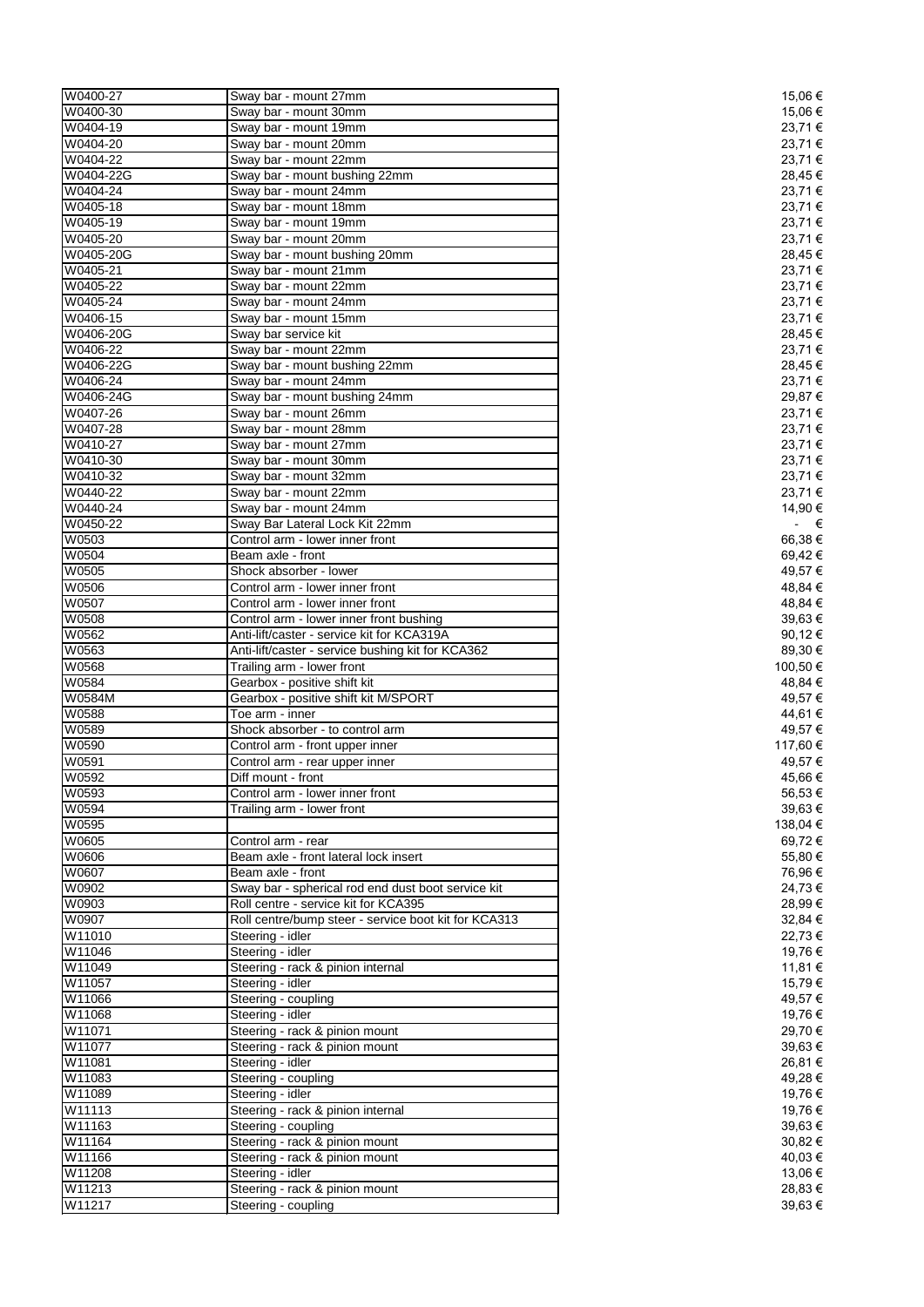| W11281           | Steering - coupling                    | 39,63€   |
|------------------|----------------------------------------|----------|
| W11282           | Steering - coupling                    | 39,63€   |
| W11283           | Steering - coupling                    | 51,12€   |
| W11297           | Steering - idler                       | 21,20€   |
| W11414           | Steering - idler arm assembly          | 65,92€   |
| W11415           | Steering - coupling                    | 57,88€   |
| W11421           | Steering - idler                       | 19,76€   |
| W11515           | Steering - draglink                    | 17,94 €  |
| W11529           | Steering - rack & pinion internal      | 12,73 €  |
| W11531           | Steering - idler                       | 19,76€   |
| W11561           | Steering - idler                       | 16,63 €  |
| W11594           | Steering - idler                       | 18,11 €  |
| W11693           | Steering - idler                       | 29,70€   |
| W11722           | Steering - rack & pinion mount         | 34,67€   |
| W11736           | Steering - rack & pinion mount         | 26,85€   |
| W11887           | Steering - rack & pinion mount         | 27,18€   |
| W11970           | Steering - rack & pinion mount         | 34,67€   |
| W12055           | Steering - idler                       | 19,76€   |
| W12063           | Steering - idler                       | 15,76€   |
| W12104           | Steering - idler                       | 21,75 €  |
| W12105           | Steering - idler                       | 12,32 €  |
| W12247           | Steering - rack & pinion mount         | 26,85€   |
| W12580           | Steering - idler                       | 11,52 €  |
| W12978           | Steering - rack & pinion mount         | 49,57 €  |
| W12983           | Steering - rack & pinion mount         | 18,21 €  |
| W13051           | Steering - rack & pinion mount         | 26,85€   |
| W13149           | Steering - rack & pinion mount         | 29,70 €  |
| W13203           | Steering - rack & pinion mount         | 34,67€   |
| W13204           | Steering - rack & pinion mount         | 31,44 €  |
| W13206           | Steering - rack & pinion mount         | 19,76€   |
| W13207           | Steering - rack & pinion mount         | 104,03 € |
| W13208           | Steering - rack & pinion mount         | 69,42€   |
| W13210           |                                        | 44,61 €  |
|                  | Steering - rack & pinion mount bushing |          |
| W13211<br>W13212 | Steering - rack & pinion mount         | 22,00 €  |
|                  | Steering - rack & pinion mount         | 20,69€   |
| W13213           | Steering - rack & pinion mount bushing | 89,22 €  |
| W13327           | Steering - rack & pinion mount         | 59,49€   |
| W13373           | Steering - rack & pinion mount bushing | 49,57 €  |
| W13374           | Steering - idler bushing               | 33,10 €  |
| W13377           | Steering - rack & pinion mount bushing | 35,78€   |
| W21013           | Sway bar - link                        | 19,76€   |
| W21013/10        | Sway bar - link bushings - bulk        | 203,52€  |
| W21013/100       | Sway bar - link bushings - bulk        | 231,75€  |
| W21014           | Sway bar - link                        | 24,56 €  |
| W21014/10        | Sway bar - link bushings - bulk        | 203,52 € |
| W21014/100       | Sway bar - link bushings - bulk        | 210,69€  |
| W21022           | Sway bar - mount 22mm                  | 18,00 €  |
| W21047           | Sway bar - mount 22mm                  | 19,14 €  |
| W21053           | Sway bar - mount 19mm                  | 19,14 €  |
| W21058           | Sway bar - mount 24mm                  | 22,73 €  |
| W21063           | Sway bar - mount 20mm                  | 19,14 €  |
| W21063G          | Sway bar - mount 20mm                  | 22,96€   |
| W21064           | Shock absorber - upper & lower         | 22,73€   |
| W21082           | Sway bar - to control arm              | 29,70 €  |
| W21086           | Sway bar - mount 18mm                  | 19,14 €  |
| W21092           | Sway bar - mount 19mm                  | 22,73 €  |
| W21105           | Sway bar - mount 21mm                  | 19,14 €  |
| W21106           | Sway bar - mount 25mm                  | 17,85€   |
| W21110           | Sway bar - mount 20mm                  | 22,73€   |
| W21112           | Sway bar - mount 22mm                  | 20,95€   |
| W21120           | Sway bar - link                        | 22,73 €  |
| W21122           | Sway bar - mount 21mm                  | 22,73 €  |
| W21123           | Sway bar - mount 23mm                  | 22,73 €  |
| W21135           | Sway bar - link inner & outer          | 29,70 €  |
| W21139           | Sway bar - mount 23mm                  | 22,73 €  |
| W21143           | Sway bar - mount 26mm                  | 17,85 €  |
| W21147           | Sway bar - mount 23mm                  | 22,73 €  |
| W21148           | Sway bar - mount 22mm                  | 22,73 €  |
| W21155           | Sway bar - mount 24mm                  | 18,00 €  |
| W21160           | Sway bar - mount 20mm                  | 22,73 €  |
| W21168           | Sway bar - mount 18mm                  | 22,73€   |
|                  |                                        |          |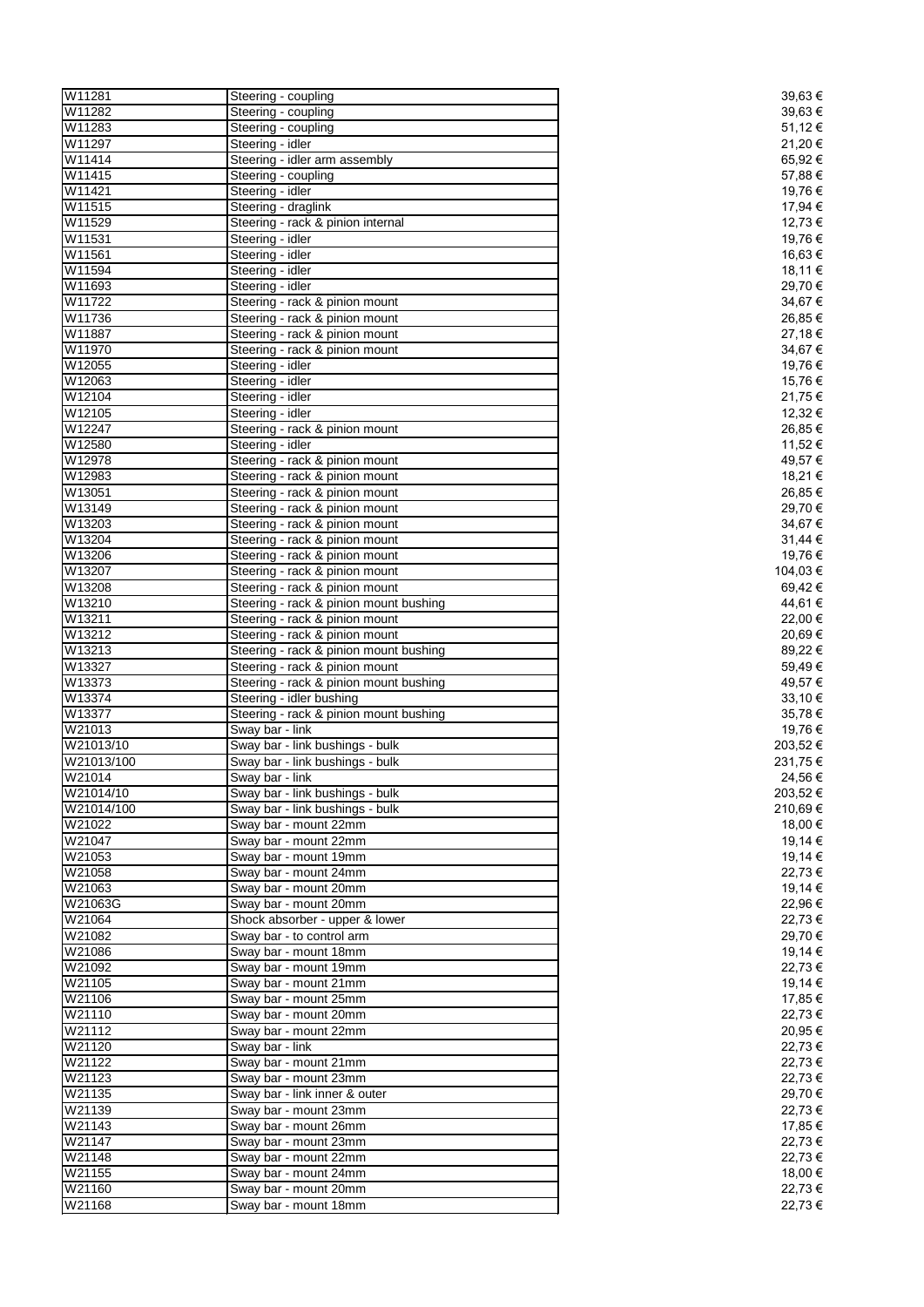| W21169      | Sway bar - link                 | 22,73 €  |
|-------------|---------------------------------|----------|
| W21169/100  | Sway bar - link bushings - bulk | 211,25 € |
| W21172      | Shock absorber - upper          | 22,73 €  |
| W21173      | Sway bar - link                 | 18,84 €  |
| W21175      | Sway bar - mount 23mm           | 22,73 €  |
| W21200      | Sway bar - link                 | 22,73 €  |
| W21206      | Sway bar - mount 21mm           | 18,00 €  |
|             |                                 |          |
| W21211      | Sway bar - to control arm       | 44,61 €  |
| W21212G     | Sway bar - mount bushing 25mm   | 23,04 €  |
| W21214      | Sway bar - mount 24mm           | 18,00 €  |
| W21223      | Sway bar - mount 21mm           | 22,73 €  |
| W21228      | Sway bar - mount 17mm           | 19,38 €  |
| W21259      | Sway bar - mount 16mm           | 22,73€   |
| W21259G     | Sway bar - mount bushing 16mm   | 27,29€   |
| W21269G     | Sway bar - mount bushing 27mm   | 27,29€   |
| W21270      | Sway bar - mount 30mm           | 22,73 €  |
| W21285      | Sway bar - mount 27mm           | 18,00 €  |
| W21301      | Sway bar - mount bracket        | 22,73 €  |
|             |                                 |          |
| W21314      | Sway bar - mount 20mm           | 22,73 €  |
| W21315      | Sway bar - mount 21mm           | 22,73 €  |
| W21318      | Sway bar - mount 16mm           | 18,48€   |
| W21319      | Sway bar - mount 20mm           | 22,73 €  |
| W21320      | Sway bar - mount 22mm           | 22,73 €  |
| W21321      | Sway bar - mount 24mm           | 19,09€   |
| W21322      | Sway bar - mount 27mm           | 19,09€   |
| W21324      | Sway bar - mount 27mm           | 18,00 €  |
| W21326      | Sway bar - mount 20mm           | 22,73 €  |
| W21327      | Sway bar - mount 21mm           | 22,73 €  |
|             |                                 |          |
| W21331      | Sway bar - mount 18mm           | 16,84 €  |
| W21332      | Sway bar - mount 22mm           | 22,73 €  |
| W21334      | Sway bar - mount 24mm           | 19,56 €  |
| W21335      | Sway bar - mount 27mm           | 19,56 €  |
| W21336      | Sway bar - mount 30mm           | 19,56 €  |
| W21337      | Sway bar - mount 22mm           | 19,85€   |
| W21385      | Sway bar - mount 22mm           | 22,73 €  |
| W21390      | Sway bar - to control arm       | 32,06 €  |
| W21420      | Sway bar - mount 27mm           | 22,73 €  |
| W21454      | Sway bar - to control arm       | 22,73 €  |
| W21471      | Sway bar - mount 19mm           | 17,85 €  |
|             |                                 |          |
| W21488      | Sway bar - mount 22mm           | 16,63 €  |
| W21502      | Sway bar - mount 19mm           | 20,95€   |
| W21671      | Sway bar - mount 17mm           | 22,73 €  |
| W21696      | Sway bar - mount 22mm           | 22,73 €  |
| W21740      | Sway bar - mount 22mm           | 22,79€   |
| W21742      | Sway bar - mount 24mm           | 22,79€   |
| W21744      | Sway bar - mount 26mm           | 22,79€   |
| W21745      | Sway bar - mount 27mm           | 22,79€   |
| W21748      | Sway bar - link kit             | 42,95 €  |
| W21793      | Shock absorber - upper & lower  |          |
|             |                                 | 29,70 €  |
| W21806      | Sway bar - link kit (Threaded)  | 29,70 €  |
| W21806S     | Sway bar - link kit (Threaded)  | 39,63€   |
| W21807      | Sway bar - link kit (Threaded)  | 29,70 €  |
| W21807S     | Sway bar - link kit             | 39,63 €  |
| W21807ST    | Sway bar - link kit             | 42,54 €  |
| W21808      | Sway bar - link kit (Threaded)  | 29,70 €  |
| W21808S     | Sway bar - link kit (Threaded)  | 39,63€   |
| W21809      | Sway bar - link kit (Threaded)  | 29,70€   |
| W21809S     | Sway bar - link kit (Threaded)  | 39,63€   |
| W21810      | Sway bar - link kit (Threaded)  | 29,70 €  |
| W21810S     | Sway bar - link kit (Threaded)  |          |
|             |                                 | 39,63€   |
| W21864      | Sway bar - mount 24mm           | 23,19€   |
| W21865      | Sway bar - link                 | 24,26€   |
| W21989      | Sway bar - mount 30mm           | 22,73 €  |
| W21999A     | Sway bar - link                 | 22,73 €  |
| W21999A/10  | Sway bar - link bushings - bulk | 219,53€  |
| W21999A/100 | Sway bar - link bushings - bulk | 321,53 € |
| W22066      | Sway bar - mount 17mm           | 18,12 €  |
| W22106      | Sway bar - mount 24mm           | 39,63 €  |
| W22107      | Sway bar - link outer           | 22,73 €  |
| W22109      |                                 |          |
|             | Sway bar - mount 25mm           | 22,73€   |
| W22110      | Sway bar - link                 | 22,73€   |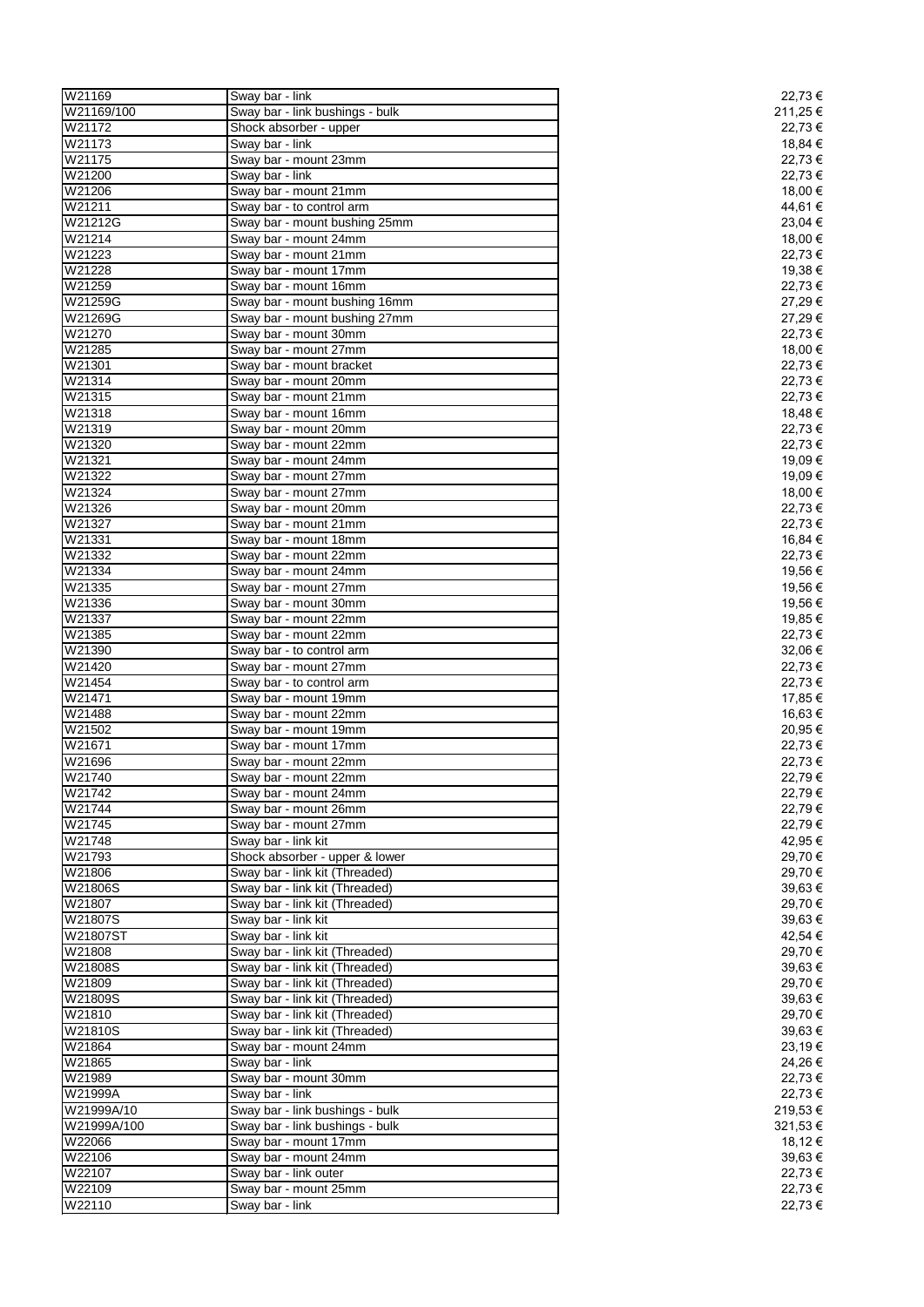| W22112           | Sway bar - mount 18mm                                              | 22,73 €            |
|------------------|--------------------------------------------------------------------|--------------------|
| W22114           | Sway bar - mount 25mm                                              | 18,61 €            |
| W22116           | Sway bar - mount 27mm                                              | 22,73 €            |
| W22117           | Sway bar - link to stub axle                                       | 22,73€             |
| W22118           |                                                                    | 22,73€             |
|                  | Sway bar - mount 21mm                                              |                    |
| W22119           | Sway bar - mount 23mm                                              | 22,73€             |
| W22120           | Sway bar - link                                                    | 14,67 €            |
| W22121           | Sway bar - link                                                    | 22,73 €            |
| W22162           | Sway bar - mount 21mm                                              | 22,73€             |
| W22163           | Sway bar - mount 25mm                                              | 22,73 €            |
| W22165           | Sway bar - mount 21mm                                              | 22,73 €            |
| W22171           | Sway bar - link upper                                              | 22,73 €            |
| W22184           | Sway bar - mount 14mm                                              | 22,73 €            |
| W22259           | Sway bar - link                                                    | 34,67€             |
| W22260           | Sway bar - link                                                    | 34,67€             |
|                  |                                                                    |                    |
| W22298           | Sway bar - mount 27mm                                              | 29,70€             |
| W22515           | Sway bar - link                                                    | 39,63€             |
| W22598           | Sway bar - mount 26mm                                              | 22,73 €            |
| W22598G          | Sway bar - mount bushing 26mm                                      | 27,29€             |
| W22629           | Sway bar - mount 22mm                                              | 22,73 €            |
| W22642           | Sway bar - mount 22.5mm                                            | 39,63 €            |
| W22772           | Sway bar - link kit                                                | 79,36€             |
| W22788           | Sway bar - mount 26mm                                              | 22,73€             |
| W22798           | Sway bar - mount 27mm                                              | 22,73 €            |
|                  |                                                                    | 22,45€             |
| W22801           | Sway bar - mount 20mm                                              |                    |
| W22805           | Sway bar - mount 27mm                                              | 29,70 €            |
| W22810           | Sway bar - mount 27mm                                              | 22,73€             |
| W22828           | Sway bar - mount 16mm                                              | 22,73€             |
| W22833           | Sway bar - link                                                    | 39,63€             |
| W22851           | Sway bar - mount 19mm                                              | 22,73 €            |
| W22921           | Sway bar - link upper                                              | 22,73 €            |
| W22945           | Sway bar - mount 30mm                                              | 21,95€             |
| W22947           | Sway bar - radius rod                                              | 24,26€             |
| W22948           | Sway bar - mount 22mm                                              | 19,08€             |
|                  |                                                                    |                    |
| W22959           | Sway bar - mount 22mm                                              | 22,80 €            |
|                  |                                                                    |                    |
| W22960           | Sway bar - mount 24mm                                              | 22,73€             |
| W23000A          | Sway bar - link kit                                                | 62,40€             |
| W23000A/10       | Sway bar - link kit bulk                                           | 592,83€            |
| W23034           | Sway bar - link                                                    | 22,73 €            |
| W23046           | Sway bar - mount 19mm                                              | 20,28€             |
|                  | Sway bar - link kit                                                |                    |
| W23162           |                                                                    | 74,39€             |
| W23169           | Sway bar - link kit                                                | 49,57€             |
| W23171           | Sway bar - mount 18mm                                              | 22,73€             |
| W23180           | Sway bar - link kit                                                | 69,42€             |
| W23185           | Sway bar - link kit                                                | 69,42€             |
| W23186           | Sway bar - link kit                                                | 59,49€             |
| W23187           | Sway bar - link kit                                                | 59,49€             |
| W23188           | Sway bar - link kit                                                | 79,36€             |
| W23253           | Sway bar - link kit                                                | 69,42€             |
| W23254           | Sway bar - link kit                                                |                    |
|                  | Sway bar - link kit                                                | 59,49€             |
| W23255           |                                                                    | 69,42€             |
| W23256           | Sway bar - mount 21mm                                              | 32,20€             |
| W23257           | Sway bar - mount 26mm                                              | 22,73€             |
| W23260           | Sway bar - mount 32mm                                              | 31,69€             |
| W23323           | Sway bar - mount 34mm                                              | 22,73 €            |
| W23328           | Sway bar - mount 30mm                                              | 22,73 €            |
| W23329           | Sway bar - mount 32mm                                              | 22,73 €            |
| W23330           | Sway bar - mount 14.5mm                                            | 22,73€             |
| W23331           | Sway bar - mount 18mm                                              | 22,73€             |
| W23332           | Sway bar - link kit                                                |                    |
| W23365           |                                                                    | 226,68€<br>18,11 € |
|                  | Sway bar - link bushing                                            |                    |
| W23366           | Sway bar - link kit                                                | 69,42 €            |
| W23367           | Sway bar - link upper bushing                                      | 20,11 €            |
| W23368G          | Sway bar - mount bushing 23mm                                      | 23,02€             |
| W23369           | Sway bar - mount bushing 25mm                                      | 22,73 €            |
| W23371           | Sway bar - mount bushing 19mm                                      | 22,73€             |
| W23374           | Sway bar - mount bushing 18mm                                      | 22,73 €            |
| W23375           | Sway bar - link                                                    | 22,73€             |
| W23376           |                                                                    | 22,73 €            |
|                  | Sway bar - to control arm                                          |                    |
| W23377<br>W23378 | Sway bar - to control arm bushing<br>Sway bar - mount bushing 20mm | 35,68€<br>22,73€   |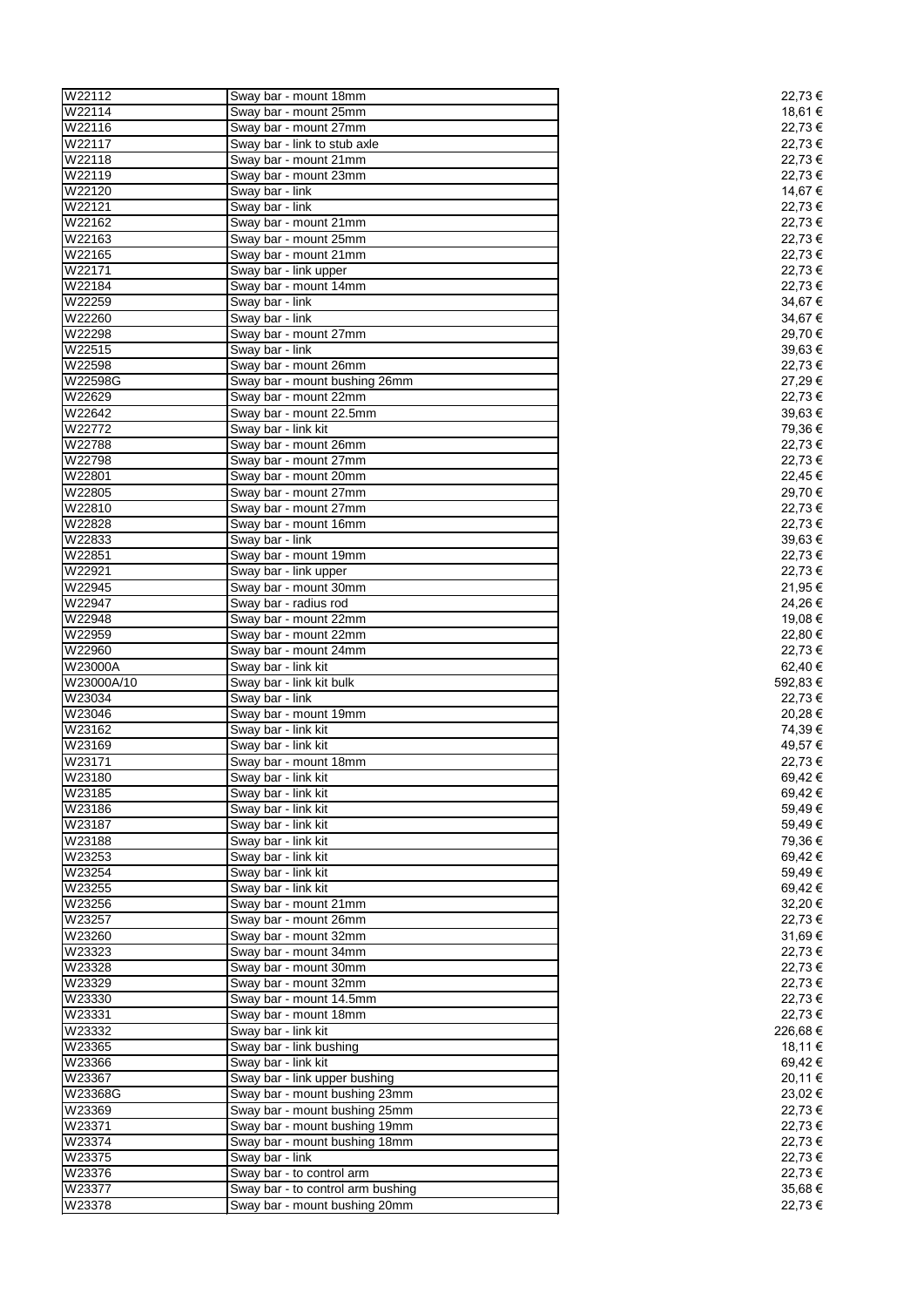| W23379           | Sway bar - mount bushing 22mm                                  | 22,73 €          |
|------------------|----------------------------------------------------------------|------------------|
| W23381           | Sway bar - link kit                                            | 83,78€           |
| W23382           | Sway bar - mount 20mm                                          | 16,40 €          |
| W23383           | Sway bar - link kit                                            | 49,57€           |
| W23386           | Sway bar - mount bushing 18mm                                  | 22,20 €          |
| W23387           | Sway bar - mount bushing 29mm                                  | 22,73 €          |
| W23394           | Sway bar - link upper & lower bushing                          | 22,73 €          |
| W23395           | Sway bar - mount bushing 11mm                                  | 23,76€           |
| W23396           | Sway bar - mount bushing 12mm                                  | 23,76€           |
| W23397           | Sway bar - mount bushing 13mm                                  | 23,76€           |
| W23398           | Sway bar - mount bushing 14mm                                  | 23,76€           |
| W23399           | Sway bar - mount bushing 15mm                                  | 23,76€           |
| W23407           | Sway bar - link upper bushing                                  | 22,99€           |
| W23408           | Sway bar - link lower eyelet bushing                           | 22,99€           |
| W23409           | Sway bar - link lower eyelet bushing                           | 22,99€           |
| W23410           | Sway bar - link lower eyelet bushing                           | 22,99€           |
| W23413           | Sway bar - mount bushing 18.5mm                                | 29,18€           |
| W23414           | Sway bar - mount bushing 25mm                                  | 26,88€           |
| W23415           | Sway bar - mount bushing 23mm                                  | 26,88€           |
| W23416           | Sway bar - mount bushing 26.5mm                                | 48,00 €          |
| W23417           | Sway bar - mount bushing 28mm                                  | 26,88 €          |
| W23418           | Sway bar - mount bushing 21.5mm                                | 29,53€           |
| W23421           | Sway bar - link bushing                                        | 57,11 €          |
| W23422           | Sway bar - mount bushing 23mm                                  | 28,92€           |
| W23423G          | Sway bar - mount bushing 20mm                                  | 27,29€           |
| W23429           | Sway bar - mount bushing 24mm                                  | 28,92€           |
| W23430           | Sway bar - mount 31mm/link combined kit                        | 84,93€           |
| W23432           |                                                                | 40,46€           |
|                  | Sway bar - mount bushing 29mm<br>Sway bar - link upper bushing |                  |
| W23437           |                                                                | 26,88€           |
| W23439           | Sway Bar - link assembly (Ball/Ball) (pair)                    | 102,89€          |
| W23441           | Sway bar - link assembly                                       | 102,89€          |
| W23442           | Sway bar - link assembly                                       | 102,89€          |
| W23444           | Sway bar - mount bushing 24mm                                  | 52,86 €          |
| W23447           | Sway bar - mount bushing 18mm                                  | 30,86 €          |
| W23449           | Sway bar - link bushing                                        | 27,29€           |
| W23480           | Sway bar - link assembly heavy duty steel (Replaces KLC1       | 82,15 €          |
| W31062           | Shock absorber - upper & lower                                 | 14,80 €          |
| W31088           | Shock absorber - upper & lower                                 | 19,76 €          |
| W31102           | Shock absorber - lower                                         | 19,76 €          |
| W31207           | Sway bar - link                                                | 22,73 €          |
| W31296           | Shock absorber - to control arm                                | 43,12 €          |
| W31408           | Shock absorber - upper                                         | 19,76 €          |
| W31409           | Shock absorber - lower                                         | 22,73 €          |
| W31435           | Shock absorber - upper                                         | 30,82€           |
| W31467           | Shock absorber - upper                                         | 29,70 €          |
| W31469           | Shock absorber - lower                                         | 19,76 €          |
| W31487           | Shock absorber - upper                                         |                  |
|                  |                                                                | 19,76 €          |
| W31649           | Sway bar - link                                                | 34,67€           |
| W31704           | Shock absorber - upper                                         | 14,80 €          |
| W31739           | Shock absorber - upper                                         | 19,09€           |
| W31783           | Shock absorber - upper                                         | 40,83 €          |
| W31902           | Shock absorber - lower                                         | 15,89€           |
| W32051           | Shock absorber - lower                                         | 14,80 €          |
| W32137           | Sway bar - link lower                                          | 14,80 €          |
|                  |                                                                | 29,70 €          |
| W32840<br>W32855 | Shock absorber - upper<br>Shock absorber - upper               | 29,90 €          |
|                  |                                                                |                  |
| W32958           | Control arm - lower shock bush                                 | 59,49€           |
| W32985           | Shock absorber - lower                                         | 69,42€           |
| W33168           | Shock absorber - lower                                         | 39,63€           |
| W33240           | Sway bar - mount 18mm                                          | 22,73 €          |
| W33241           | Sway bar - mount 25.4mm                                        | 22,73 €          |
| W33242           | Sway bar - mount 21mm                                          | 23,59€           |
| W33243           | Sway bar - mount 25mm                                          | 26,74 €          |
| W33245           | Shock absorber - upper                                         | 19,76 €          |
| W33324           | Shock absorber - to control arm                                | 39,63€           |
| W33325           | Shock absorber - lower                                         | 39,63€           |
| W33326           | Shock absorber - upper                                         | 39,63€           |
| W33333           | Shock absorber - lower                                         | 79,36 €          |
| W33334           | Shock absorber - lower                                         | 34,67€           |
| W33335<br>W33336 | Shock absorber - to control arm<br>Shock absorber - lower      | 34,67€<br>18,18€ |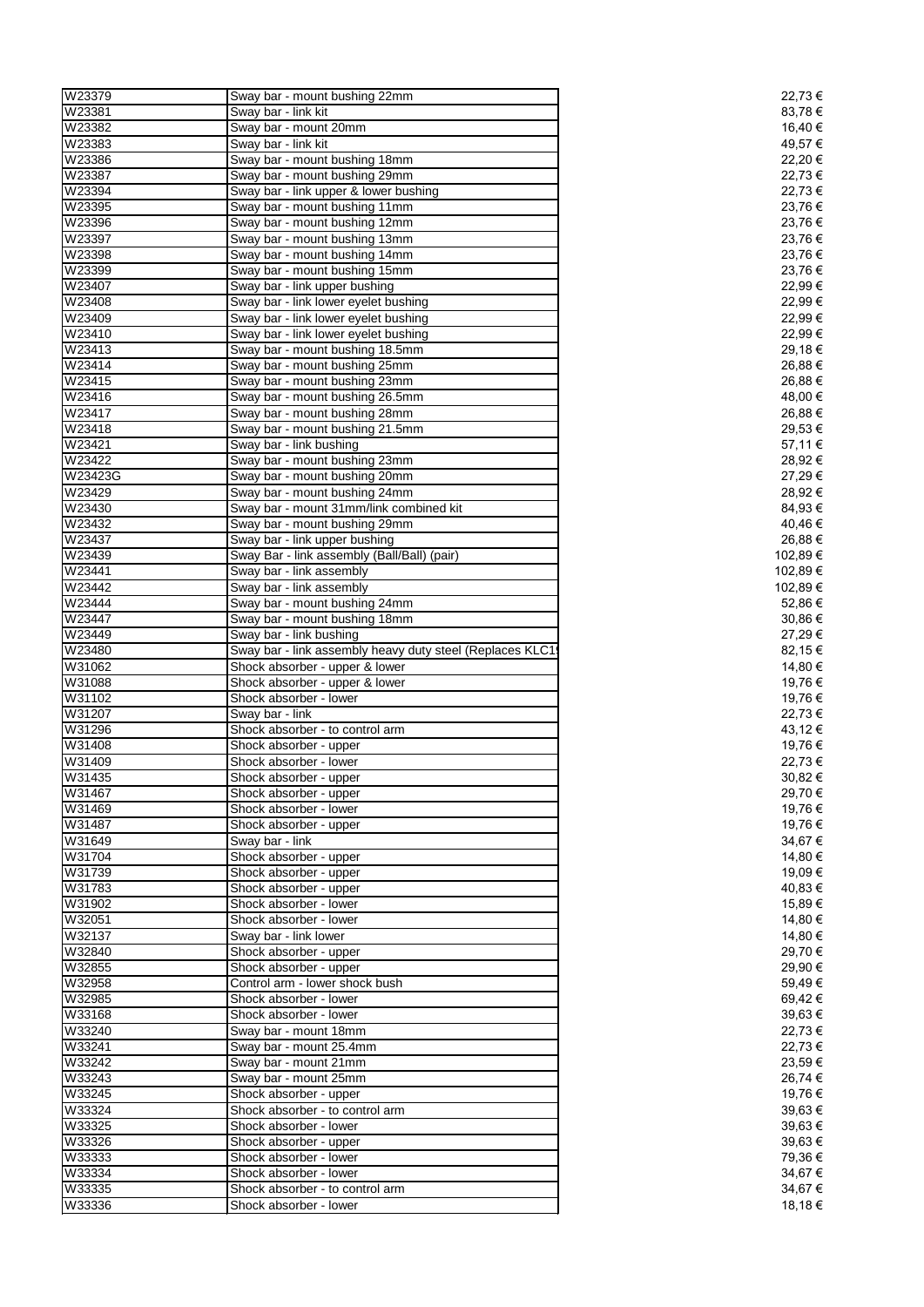| W33337     | Shock absorber - to control arm                      | 39,02 €  |
|------------|------------------------------------------------------|----------|
| W33338     | Shock absorber - to control arm bushing              | 49,57 €  |
| W33341     | Shock absorber - upper bushing                       | 64,58 €  |
| W41771     | Strut mount - standard                               | 129,02 € |
| W41772     | Strut mount - standard                               | 208,48€  |
| W42565     | Camber correction - strut mount offset               | 397,18€  |
| W42565S    | Camber correction - strut mount offset               | 327,67 € |
| W44040     | Strut mount - standard                               | 119,09 € |
| W44106     | Strut mount - bushing                                | 107,63 € |
| W51016     | Control arm - lower inner                            | 57,90 €  |
| W51016L    | Control arm - lower inner                            | 46,59€   |
| W51017     | Control arm - upper inner                            | 76,08€   |
| W51018     | Control arm - upper inner                            | 59,49€   |
| W51026     | Control arm - lower inner                            | 103,03 € |
| W51027     | Control arm - lower inner                            | 88,41€   |
| W51036     | Control arm - lower inner                            | 92,42 €  |
| W51037     | Control arm - lower inner                            | 50,97€   |
| W51051     | Sway bar - radiator support                          | 22,73 €  |
| W51054     | Sway bar - to control arm                            | 29,70 €  |
| W51090     | Control arm - upper inner                            | 79,36 €  |
| W51095     | Control arm - lower inner front                      | 29,70€   |
| W51140     | Control arm - lower inner                            | 49,57 €  |
| W51141     | Control arm - lower inner rear                       | 34,67€   |
| W51145     | Control arm - lower inner                            | 20,11 €  |
| W51146     | Control arm - lower inner                            | 29,22€   |
| W51177     | Control arm - upper inner                            | 49,57 €  |
| W51178     | Control arm - lower inner                            | 39,63€   |
| W51209     | Alignment shim pack - 3.0mm                          | 15,04 €  |
| W51209/100 | Alignment shim pack - 3.0mm bulk                     | 112,83 € |
| W51210     | Alignment shim pack - 1.5mm                          | 15,67 €  |
| W51210/100 | Alignment shim pack - 1.5mm bulk                     | 99,43 €  |
| W51211     | Alignment shim pack - 6.0mm bulk                     | 25,21 €  |
| W51219     | Control arm - upper                                  | 109,16 € |
| W51226     | Control arm - lower inner                            | 37,93 €  |
| W51227     | Control arm - lower inner                            | 29,70 €  |
| W51232     | Control arm - lower inner rear                       | 59,49€   |
| W51233     | Control arm - lower inner                            | 59,49€   |
| W51262     | Control arm - lower inner front                      | 29,70 €  |
| W51263     | Control arm - lower inner rear                       | 49,57 €  |
| W51275     | Control arm - lower inner                            | 29,70 €  |
| W51276     | Control arm - lower inner                            | 49,57€   |
| W51280     | Control arm - lower inner front                      | 29,70 €  |
| W51284     | Control arm - lower inner                            | 79,36€   |
| W51290     | Control arm - lower inner                            | 29,70 €  |
| W51298     | Control arm - lower inner                            | 41,88 €  |
| W51307     | Control arm - lower inner front                      | 49,57 €  |
| W51308     | Control arm - lower inner rear                       | 54,52 €  |
| W51310     | Control arm - upper inner                            | 49,57€   |
| W51375     | Camber/caster correction - adjuster upper inner      | 93,30 €  |
| W51375/10  | Camber/caster correction - adjuster upper inner bulk | 792,34 € |
| W51389     | Control arm - lower inner                            | 25,54 €  |
| W51392     | Control arm - upper inner                            | 84,78€   |
| W51393     | Control arm - lower inner                            | 38,05 €  |
| W51398     | Control arm - lower inner                            | 37,52 €  |
| W51402     | Control arm - lower inner                            | 63,06 €  |
| W51417     | Control arm - upper inner                            | 49,28 €  |
| W51450     | Control arm - inner & outer                          | 39,63 €  |
| W51451     | Control arm - lower inner rear                       | 79,36€   |
| W51453     | Control arm - lower inner                            | 32,67€   |
| W51458     | Control arm - lower inner front                      | 39,63€   |
| W51459     | Control arm - lower inner rear                       | 29,70 €  |
| W51491     | Spring - eye front/rear & shackle                    | 19,27 €  |
| W51499     | Control arm - lower inner rear                       | 44,61 €  |
| W51511     | Control arm - upper inner                            | 63,06 €  |
| W51512     | Control arm - lower inner                            | 64,46 €  |
| W51514     | Control arm - lower inner                            | 55,46€   |
| W51525     | Control arm - upper outer                            | 18,48€   |
| W51546     | Control arm - lower inner                            | 29,70 €  |
| W51584     | Control arm - lower inner                            | 26,52 €  |
| W51590     | Control arm - lower inner rear                       | 78,02 €  |
| W51592     | Control arm - lower inner rear                       | 43,01 €  |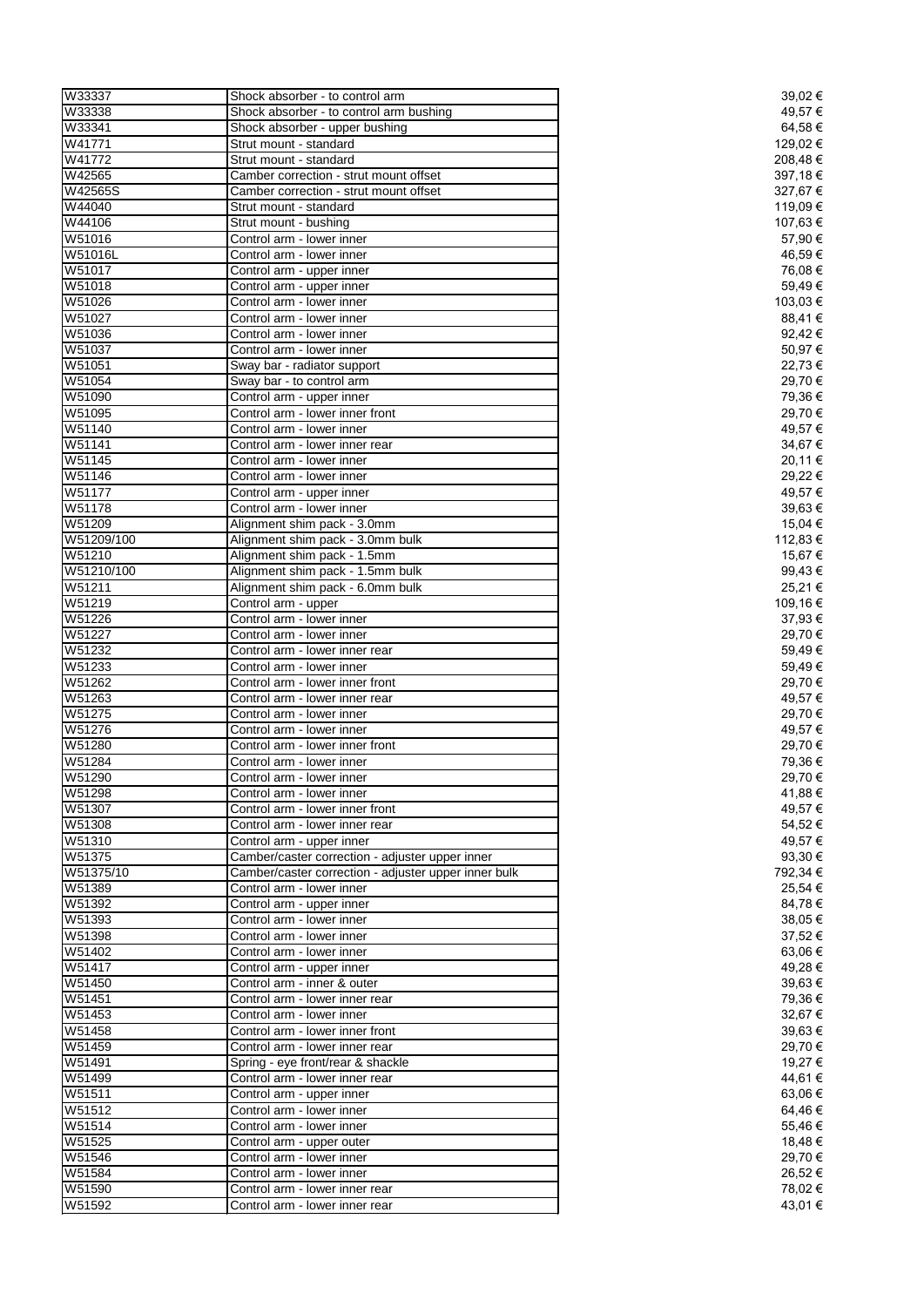| W51595  | Control arm - lower inner front                  | 59,49€   |
|---------|--------------------------------------------------|----------|
| W51596  | Control arm - lower inner rear                   | 59,49€   |
| W51598  | Control arm - outer                              | 64,46€   |
| W51602  | Control arm - lower inner front                  | 39,63 €  |
| W51603  | Control arm - lower inner rear                   | 49,57€   |
| W51604  | Control arm - lower inner                        | 39,14 €  |
| W51605  | Control arm - lower inner                        | 59,41 €  |
| W51619  |                                                  | 29,70 €  |
|         | Control arm - lower inner                        |          |
| W51623  | Control arm - lower inner                        | 34,67€   |
| W51627  | Control arm - lower inner                        | 39,63€   |
| W51639  | Control arm - lower inner                        | 49,57 €  |
| W51663  | Sway bar - to control arm                        | 49,57 €  |
| W51665  | Control arm - lower inner                        | 29,70 €  |
| W51677  | Control arm - lower inner front                  | 29,70 €  |
| W51678  | Control arm - lower inner rear                   | 44,61 €  |
| W51683  | Control arm - upper inner front                  | 49,57 €  |
| W51684  | Control arm - upper inner rear                   | 105,62 € |
| W51690  | Control arm - upper inner front                  | 49,57 €  |
| W51691  | Control arm - upper inner rear                   | 59,49€   |
| W51702  | Control arm - lower inner                        | 74,39€   |
| W51709A |                                                  | 49,57 €  |
|         | Control arm - lower inner front bushing          |          |
| W51710  | Control arm - lower inner rear                   | 119,09€  |
| W51711  | Control arm - lower inner                        | 67,93€   |
| W51720A | Control arm - lower inner front bushing          | 99,22 €  |
| W51721  | Control arm - lower inner rear                   | 49,57 €  |
| W51724  | Control arm - lower inner front                  | 29,70 €  |
| W51737  | Control arm - lower inner front                  | 39,63 €  |
| W51738  | Control arm - lower inner rear                   | 44,61 €  |
| W51749  | Trailing arm - upper                             | 89,30€   |
| W51750  | Trailing arm - lower                             | 133,97 € |
| W51769  | Control arm - lower inner front                  | 57,90 €  |
| W51770  | Control arm - lower inner rear                   | 117,06 € |
|         |                                                  |          |
| W51775  | Control arm - lower inner rear                   | 44,61 €  |
| W51778  | Control arm - lower inner front                  | 44,61 €  |
| W51781  | Control arm - lower inner                        | 34,67 €  |
| W51827  | Camber/caster correction - adjuster upper inner  | 128,08 € |
| W51828  | Control arm - lower inner front                  | 121,68 € |
| W51829  | Control arm - lower inner rear                   | 62,83 €  |
| W51961  | Control arm - lower inner front                  | 44,61 €  |
| W51962  | Control arm - lower inner rear                   | 44,61 €  |
| W51972  | Control arm - lower inner                        | 89,30 €  |
| W51975  | Control arm - lower inner rear                   | 54,52€   |
| W51976  | Control arm - lower inner front                  | 59,49€   |
| W51977  | Control arm - upper inner                        | 115,95 € |
| W51988  |                                                  | 39,63 €  |
|         | Control arm - lower inner front                  |          |
| W52006  | Control arm - lower                              | 44,61 €  |
| W52007  | Control arm - upper inner                        | 39,63 €  |
| W52010  | Control arm - lower                              | 49,57 €  |
| W52058  | Control arm - lower inner                        | 93,20 €  |
| W52081  | Control arm - lower inner                        | 29,70 €  |
| W52091  | Control arm - lower inner front                  | 49,57 €  |
| W52099  | Control arm - lower inner                        | 129,02€  |
| W52124  | Bump stop - lower                                | 56,85 €  |
| W52125  | Control arm - lower inner                        | 78,23 €  |
| W52149  | Control arm - lower inner rear                   | 34,67 €  |
| W52152  | Control arm - lower inner rear                   | 59,49€   |
| W52208  | Control arm - upper inner                        | 69,42 €  |
| W52210  |                                                  | 29,70 €  |
|         | Control arm - upper inner                        |          |
| W52217  | Control arm - lower inner front                  | 39,63 €  |
| W52218  | Shock absorber - to control arm                  | 34,67 €  |
| W52219  | Control arm - upper inner                        | 44,61 €  |
| W52220  | Caster correction - control arm lower inner rear | 105,62 € |
| W52221  | Camber correction - control arm upper inner      | 112,57 € |
| W52240  | Control arm - lower inner front                  | 52,18 €  |
| W52268  | Axle - pivot round type                          | 59,49€   |
| W52279  | Control arm - upper                              | 106,56 € |
| W52400  | Control arm - lower inner front                  | 59,49€   |
| W52401  | Control arm - lower inner rear                   | 49,57 €  |
| W52417  |                                                  | 69,42 €  |
|         | Caster correction - control arm lower inner rear |          |
| W52419  | Caster correction - control arm lower inner rear | 84,85 €  |
| W52420  | Caster correction - control arm lower inner rear | 100,22 € |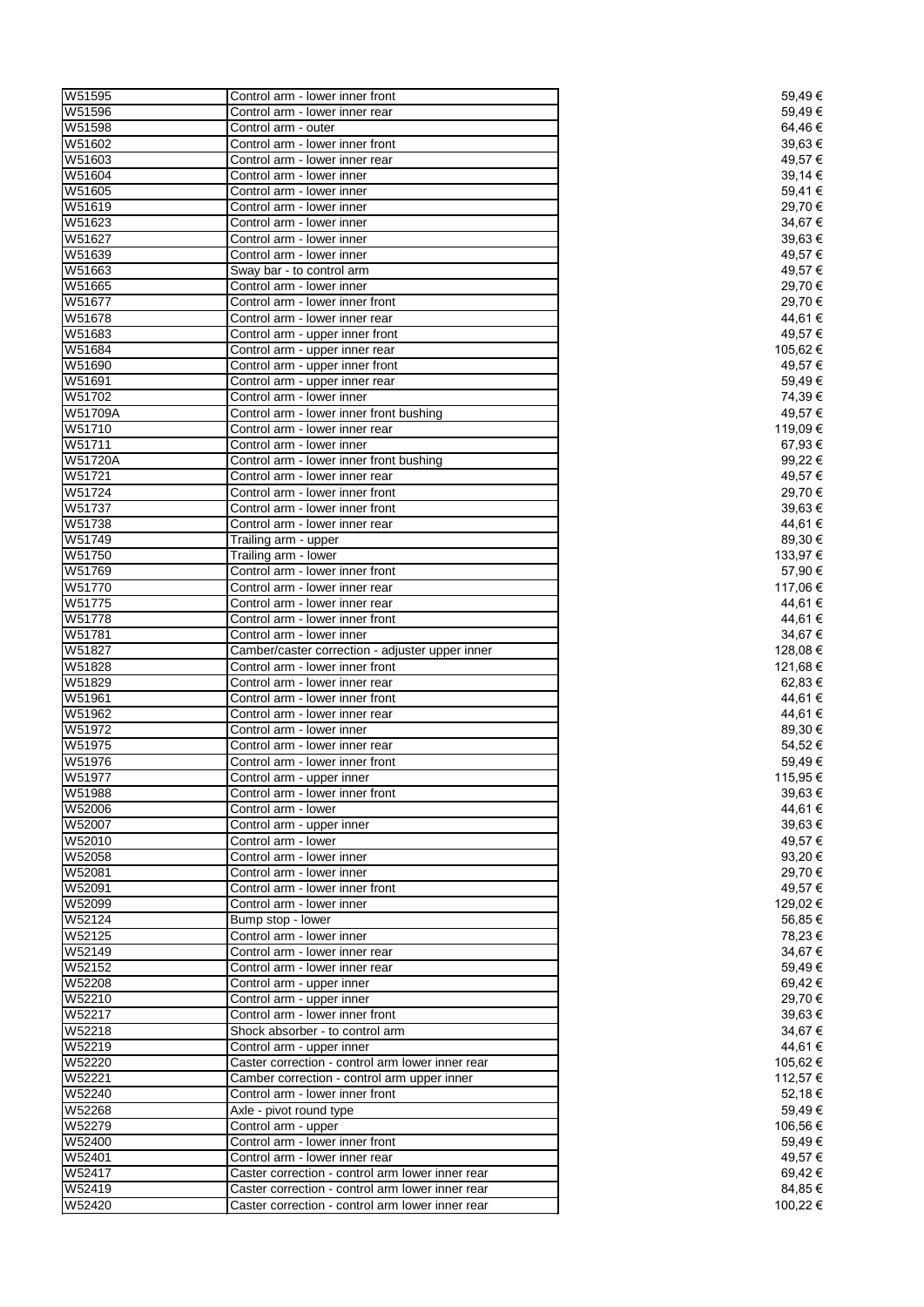| W52422     | Caster correction - control arm lower inner rear      | 59,49€   |
|------------|-------------------------------------------------------|----------|
| W52425     | Control arm - lower inner rear                        | 106,91 € |
| W52432     | Control arm - lower inner front                       | 53,56€   |
| W52433     | Control arm - lower inner rear                        | 74,49€   |
| W52482     |                                                       | 49,57 €  |
|            | Control arm - upper inner                             |          |
| W52490     | Control arm - service kit for W82567                  | 59,02 €  |
| W52491     | Camber correction - control arm lower inner           | 143,98 € |
| W52502     | Control arm - lower                                   | 117,33 € |
| W52566     | Caster correction - control arm lower inner           | 44,61 €  |
| W52570     | Radius rod - to control arm                           | 24,73€   |
| W52584     | Control arm - lower inner rear                        | 49,57 €  |
| W52585     | Caster correction - control arm lower inner rear      | 49,57 €  |
| W52591     | Caster correction - control arm lower inner rear      | 51,45€   |
|            |                                                       |          |
| W52605     | Control arm - lower inner rear                        | 49,57€   |
| W52606     | Caster correction - control arm lower inner rear      | 49,57 €  |
| W52613     | Control arm - lower inner rear                        | 99,22 €  |
| W52614     | Caster correction - control arm lower inner rear      | 99,22€   |
| W52627     | Control arm - lower inner                             | 34,67 €  |
| W52662     | Control arm - lower inner rear                        | 69,42 €  |
|            |                                                       |          |
| W52720     | Caster correction - control arm lower inner front     | 128,08 € |
| W52774     | Camber correction - control arm upper                 | 99,22 €  |
| W52811     | Control arm - upper inner                             | 109,16 € |
| W52813     | Control arm - lower inner                             | 99,22 €  |
| W52906     | Radius rod - to control arm                           | 39,63 €  |
| W52966     | Caster correction - control arm lower inner front     | 198,56 € |
| W52967     | Control arm - lower inner front                       | 84,32 €  |
|            |                                                       |          |
| W52969     | Control arm - upper inner                             | 69,42€   |
| W52973     | Control arm - lower inner front                       | 39,63€   |
| W52988     | Control arm - upper inner                             | 69,42€   |
| W52991     | Control arm - lower inner                             | 64,63€   |
| W52992     | Shock absorber - to control arm                       | 55,46€   |
| W53150     | Control arm - rear lower inner                        | 79,36 €  |
|            |                                                       |          |
| W53152     | Caster - lock kit                                     | 44,61 €  |
| W53173     | Control arm - lower inner front                       | 74,39€   |
| W53174     | Control arm - lower inner rear                        | 74,39€   |
| W53175     | Control arm - lower inner                             | 54,40 €  |
|            | Control arm - upper inner                             |          |
|            |                                                       | 104,77 € |
| W53179     |                                                       |          |
| W53181     | Control arm - lower inner front                       | 48,51 €  |
| W53182     | Alignment shim pack - 1.5mm                           | 19,09€   |
| W53182/100 | Alignment shim pack - 1.5mm bulk                      | 164,66 € |
| W53183     | Alignment shim pack - 3.0mm                           | 25,64 €  |
| W53183/100 | Alignment shim pack - 3.0mm bulk                      | 230,36 € |
| W53184     | Alignment shim pack - 6.0mm                           | 21,73 €  |
|            | Control arm - lower inner rear                        | 59,49€   |
| W53188     |                                                       |          |
| W53189     | Caster correction - control arm lower inner rear      | 79,36 €  |
| W53196     | Control arm - lower inner rear                        | 89,30 €  |
| W53197     | Control arm - lower inner front                       | 77,86 €  |
| W53268     | Control arm - lower inner rear                        | 78,99€   |
| W53269     | Caster correction - control arm lower inner rear      | 78,99€   |
| W53270     | Control arm - upper inner bushing (camber correction) | 285,57€  |
| W53271     | Control arm - upper inner                             | 99,22 €  |
|            | Control arm - lower inner                             | 99,22 €  |
| W53272     |                                                       |          |
| W53273     | Caster correction - control arm lower inner           | 84,32 €  |
| W53274     | Control arm - upper inner                             | 99,22 €  |
| W53275     | Control arm - lower inner rear                        | 79,36 €  |
| W53276     | Caster correction - control arm lower inner rear      | 79,36€   |
| W53277     | Control arm - lower inner                             | 54,52€   |
| W53278     | Caster correction - control arm lower inner           | 84,32 €  |
| W53281     | Control arm - lower inner front                       | 226,58€  |
|            |                                                       |          |
| W53283     | Control arm - lower inner front                       | 34,67 €  |
| W53284     | Control arm - lower inner rear                        | 89,30 €  |
| W53285     | Caster correction - control arm lower inner rear      | 89,30 €  |
| W53286     | Control arm - lower inner front                       | 39,63€   |
| W53287     | Control arm - lower inner rear                        | 79,36 €  |
| W53288     | Caster correction - control arm lower inner rear      | 79,36€   |
| W53289     | Control arm - lower inner front                       | 66,52€   |
|            |                                                       |          |
| W53291     | Control arm - upper inner                             | 128,08 € |
| W53292     | Control arm - lower inner                             | 109,16 € |
| W53293     | Control arm - upper inner                             | 59,49€   |
| W53294     | Control arm - lower inner front                       | 47,86 €  |
| W53295     | Control arm - lower inner rear                        | 49,05€   |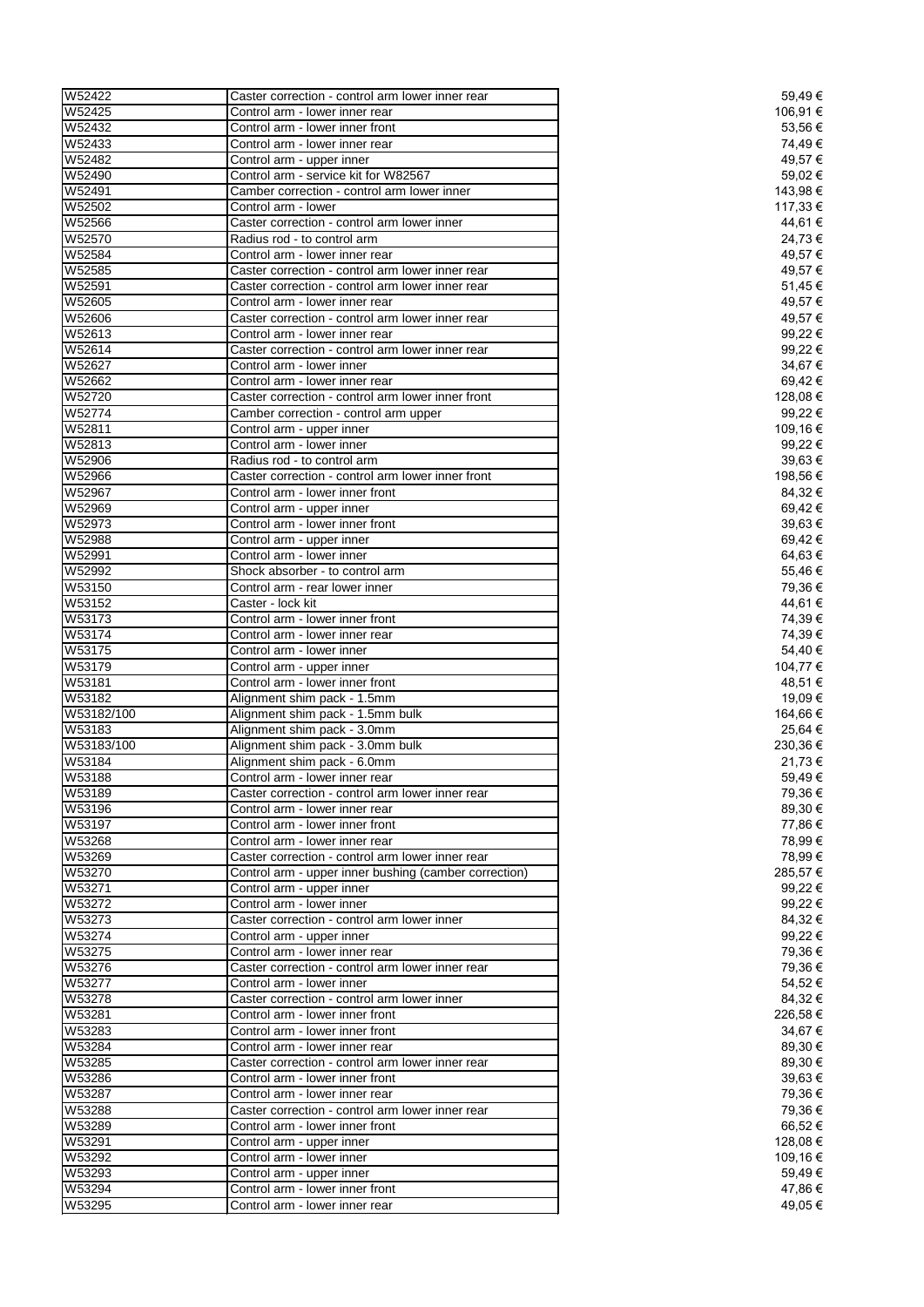| W53296         | Caster correction - control arm lower inner rear         | 98,55 €  |
|----------------|----------------------------------------------------------|----------|
| W53297         | Control arm - lower inner front                          | 49,57 €  |
| W53298         | Caster correction - control arm lower inner rear         | 79,36€   |
| W53299         | Control arm - lower inner rear                           | 69,42€   |
|                |                                                          |          |
| W53300         | Caster correction - control arm lower inner rear         | 69,42€   |
| W53301         | Control arm - lower inner front                          | 29,70 €  |
| W53302         | Control arm - lower inner rear                           | 109,16€  |
| W53303         | Caster correction - control arm lower inner rear         | 109,16€  |
| W53304         | Control arm - lower inner bushing                        | 159,24 € |
| W53305         | Control arm - upper inner                                | 62,50 €  |
| W53308         | Control arm - upper inner insert                         | 55,83 €  |
| W53309         | Control arm - upper inner bushing                        | 57,77€   |
|                | Control arm - front lower inner                          |          |
| W53310         |                                                          | 175,51 € |
| W53311         | Control arm - rear lower inner                           | 105,04 € |
| W53312         | Control arm - lower inner                                | 168,75 € |
| W53313         | Control arm - upper inner                                | 109,16€  |
| W53315         | Control arm - lower inner front                          | 75,79€   |
| W53316         | Control arm - lower inner rear                           | 133,15 € |
| W53335         | Control arm - front lower inner                          | 79,36 €  |
| W53336         | Control arm - rear lower inner                           | 79,36 €  |
| W53337         |                                                          | 119,09€  |
|                | Control arm - upper inner                                |          |
| W53338         | Camber/caster correction - control arm upper inner       | 148,87 € |
| W53347         | Camber correction - control arm rear lower inner         | 79,36 €  |
| W53353         | Control arm - lower inner rear                           | 129,02 € |
| W53372         | Control arm - lower inner rear                           | 69,42€   |
| W53374         | Control arm - lower inner front                          | 29,70 €  |
| W53375         | Control arm - lower inner front                          | 39,63€   |
| W53376         | Control arm - lower inner rear bushing                   | 99,22 €  |
| <b>W53377A</b> | Control arm - lower inner bushing                        | 69,42€   |
|                |                                                          |          |
| W53378         | Control arm - lower inner front                          | 34,67€   |
| W53379         | Control arm - lower inner rear                           | 69,42€   |
| W53380         | Control arm - upper inner                                | 192,45 € |
| W53382         | Control arm - lower inner rear bushing                   | 69,42€   |
| W53383         | Anti-lift/caster - control arm lower inner rear bushing  | 99,22 €  |
| W53384         | Caster correction - control arm lower inner rear         | 99,22 €  |
| W53393         | Control arm - lower inner                                | 177,62 € |
| W53394         | Control arm - lower inner front                          | 109,16 € |
| W53395         | Caster correction - control arm lower inner rear         | 143,91 € |
|                |                                                          |          |
| W53396         | Control arm - lower inner rear                           | 34,67 €  |
| W53397         | Control arm - upper inner                                | 148,87 € |
| W53398         | Camber correction - control arm upper                    | 168,75€  |
| W53399         | Control arm - lower inner front                          | 44,61 €  |
| W53400         | Control arm - lower inner rear                           | 165,99€  |
| W53401         | Caster correction - control arm lower inner rear         | 99,22 €  |
| W53402         | Control arm - lower inner rear                           | 103,10 € |
| W53403         | Caster correction - control arm lower inner rear         | 103,17 € |
| W53404         |                                                          | 51,74 €  |
|                | Control arm - lower inner front                          |          |
| W53405         | Control arm - lower inner rear                           | 105,04 € |
| W53406         | Caster correction - control arm lower inner rear         | 128,08 € |
| W53407         | Control arm - lower inner                                | 44,68 €  |
| W53409         | Control arm - lower inner front                          | 29,70 €  |
| W53410         | Control arm - lower inner front bushing                  | 189,50 € |
| W53411         | Control arm - lower inner rear bushing                   | 48,17€   |
| W53412         | Control arm - lower inner rear bushing                   | 29,70 €  |
| W53413         | Control arm - lower inner front                          | 39,63 €  |
| W53415         | Control arm - upper inner rear bushing                   | 39,63 €  |
|                |                                                          |          |
| W53416         | Control arm - lower inner rear                           | 32,67€   |
| W53418         | Control arm - lower inner rear bushing                   | 74,39€   |
| W53419         | Camber/caster correction - adjuster upper inner bushing  | 158,30 € |
| W53420         | Caster correction - control arm lower inner rear         | 138,95 € |
| W53422         | Control arm - lower inner rear                           | 29,70 €  |
| W53423         | Control arm - lower inner rear bushing                   | 89,30 €  |
| W53424         | Control arm - lower inner front bushing                  | 56,11 €  |
| W53425         | Control arm - lower inner rear bushing                   | 92,33 €  |
| W53430         | Control arm - lower inner rear bushing                   | 141,33 € |
|                |                                                          |          |
| W53431         | Control arm - lower inner front bushing                  | 39,63 €  |
| W53432         | Control arm - lower inner rear                           | 89,30 €  |
| W53436         | Control arm - lower inner rear bushing                   | 109,16 € |
| W53445         | Caster correction - control arm lower inner rear bushing | 99,22 €  |
| W53447         | Control arm - lower inner front bushing                  | 28,95€   |
| W53453         | Control arm - lower rear inner bushing                   | 59,49€   |
|                |                                                          |          |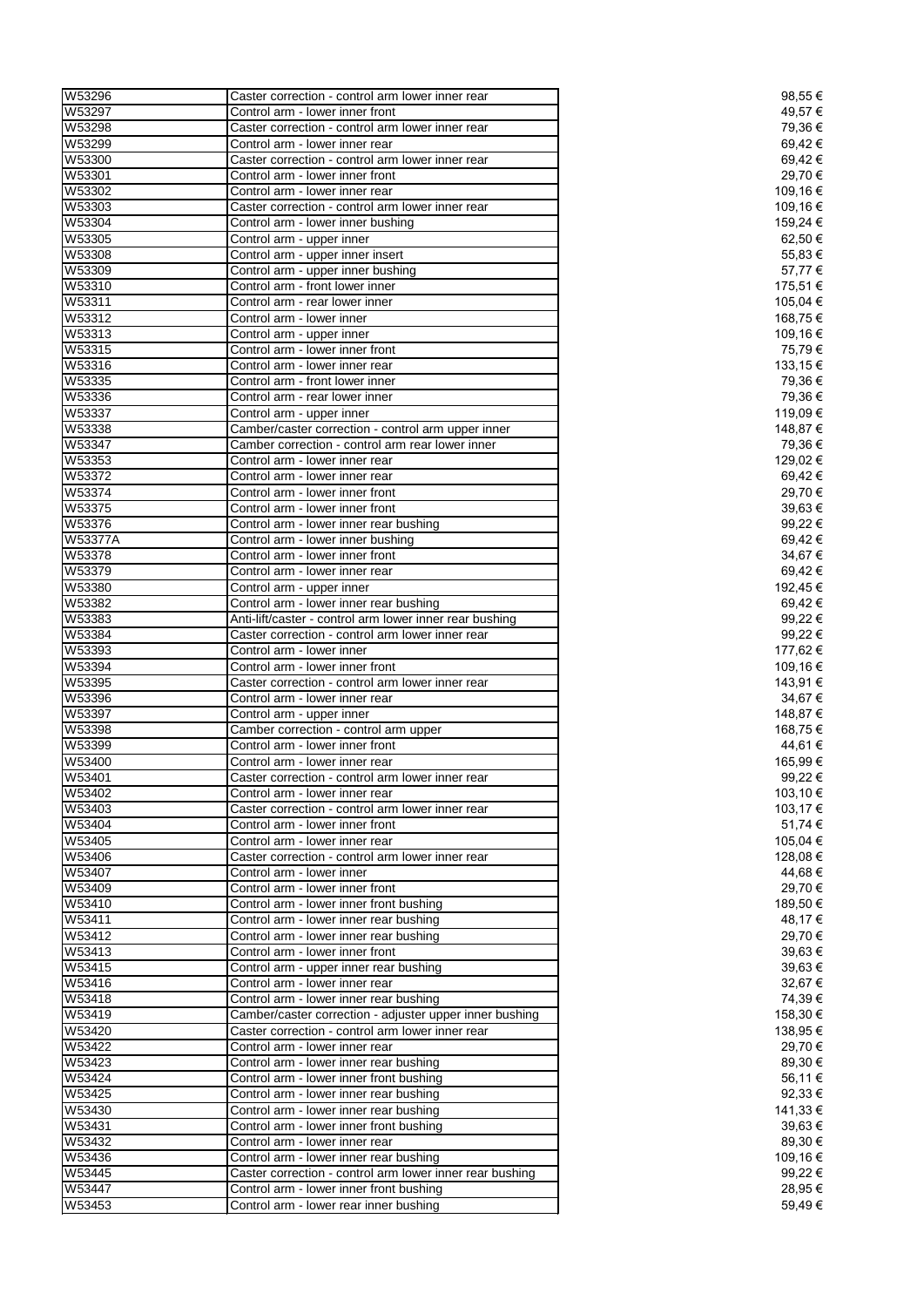| W53454    | Caster correction - control arm lower inner bushing     | 227,42 € |
|-----------|---------------------------------------------------------|----------|
| W53455    | Camber correction - control arm upper inner bushing     | 523,74 € |
| W53456    | Camber correction - control arm upper inner bushing     | 399,69€  |
| W53457    | Camber correction - control arm upper inner bushing     | 476,64 € |
| W53459    | Control arm - lower inner bushing                       | 65,05€   |
| W53467    | Control arm - lower inner bushing                       | 93,83€   |
| W53468    | Control arm - upper inner bushing                       | 102,89 € |
| W53471    | Control arm - upper inner bushing                       | 112,53 € |
|           |                                                         |          |
| W53472    | Control arm - lower inner rear bushing                  | 102,61 € |
| W53473    | Control arm - lower inner rear bushing                  | 102,61 € |
| W53479    | Control arm - lower front bushing                       | 145,57 € |
| W53480    | Control arm - lower rear bushing                        | 157,12 € |
| W53481    | Control arm - upper front & rear bushing                | 189,81 € |
| W53483    | Control arm - lower inner rear bushing                  | 142,03 € |
| W53488    | Rear Leading arm - to diff bushing                      | 124,75 € |
| W53489    | Front Leading arm - to diff bushing (caster correction) | 165,50 € |
| W53490    | Rear / Front Leading arm - to chassis bushing           | 68,78 €  |
| W53492    | Control arm - lower inner front bushing                 | 39,61 €  |
| W53493    | Control arm - lower inner rear bushing                  | 101,55 € |
| W61002    | Trailing arm - lower                                    | 59,75€   |
| W61003    |                                                         |          |
|           | Trailing arm - upper                                    | 91,93 €  |
| W61015    | Trailing arm - upper front                              | 46,82 €  |
| W61024    | Beam axle - front                                       | 49,57 €  |
| W61052    | Trailing arm - lower front                              | 53,28€   |
| W61067    | Trailing arm - upper front & rear                       | 46,76 €  |
| W61079    | Trailing arm - lower rear                               | 74,95 €  |
| W61117    | Trailing arm - upper                                    | 79,36€   |
| W61118    | Trailing arm - upper                                    | 79,36 €  |
| W61182    | Trailing arm - upper & lower                            | 69,42€   |
| W61183    | Trailing arm - lower                                    | 116,38 € |
| W61184    | Trailing arm - lower rear                               | 52,73 €  |
| W61203    |                                                         | 99,22 €  |
|           | Control arm - lower inner                               |          |
| W61204    | Trailing arm - lower                                    | 89,35 €  |
| W61222    | Trailing arm - front & rear                             | 49,57€   |
| W61238    | Trailing arm - lower                                    | 59,49€   |
| W61242    | Trailing arm - upper & lower                            | 59,49€   |
| W61256    | Control arm - inner                                     | 39,63€   |
| W61258    | Trailing arm - control arm                              | 49,57 €  |
| W61268    | Trailing arm - lower rear                               | 52,18€   |
| W61309    | Camber/toe correction - control arm                     | 125,39€  |
| W61309/10 | Camber/toe correction - control arm bulk                | 856,03€  |
| W61309S   | Camber/toe correction - control arm                     | 144,04 € |
| W61381    | Trailing arm - lower front                              | 69,42 €  |
| W61381A   |                                                         | 83,32 €  |
|           | Trailing arm - lower front bushing                      |          |
| W61382    | Control arm - lower inner & outer                       | 168,75 € |
| W61383    | Trailing arm - lower rear                               | 59,49€   |
| W61383A   | Trailing arm - lower rear                               | 71,40 €  |
| W61395    | Trailing arm - lower front                              | 50,01€   |
| W61442    | Control arm - lower inner & outer                       | 89,30 €  |
| W61446    | Trailing arm - lower                                    | 79,36 €  |
| W61452    | Control arm - inner & outer                             | 109,16 € |
| W61456    | Trailing arm - front                                    | 49,57 €  |
| W61460    | Control arm - lower inner front                         | 59,49€   |
| W61461    | Control arm - outer front                               | 29,70 €  |
| W61463    | Control arm - inner & outer rear                        | 29,70 €  |
| W61483    | Control arm - inner & outer                             | 39,63 €  |
|           |                                                         |          |
| W61489    | Trailing arm - lower front                              | 38,82 €  |
| W61490    | Trailing arm - lower rear                               | 39,02€   |
| W61508    | Trailing arm - pivot                                    | 44,61 €  |
| W61509    | Trailing arm - pivot                                    | 49,57 €  |
| W61550    | Trailing arm - upper & lower                            | 79,36 €  |
| W61588    | Trailing arm - front                                    | 59,49€   |
| W61607    | Trailing arm - front                                    | 39,63 €  |
| W61608    | Trailing arm - rear                                     | 109,16 € |
| W61610    | Control arm - lower inner rear                          | 79,36 €  |
| W61612    | Trailing arm - front                                    | 34,67 €  |
| W61613    | Control arm - inner & outer                             | 59,49€   |
| W61628    |                                                         | 74,39 €  |
|           | Trailing arm - upper                                    |          |
| W61630    | Trailing arm - upper                                    | 89,30 €  |
| W61631    | Trailing arm - upper                                    | 44,61 €  |
| W61675    | Trailing arm - upper & lower                            | 64,46€   |
|           |                                                         |          |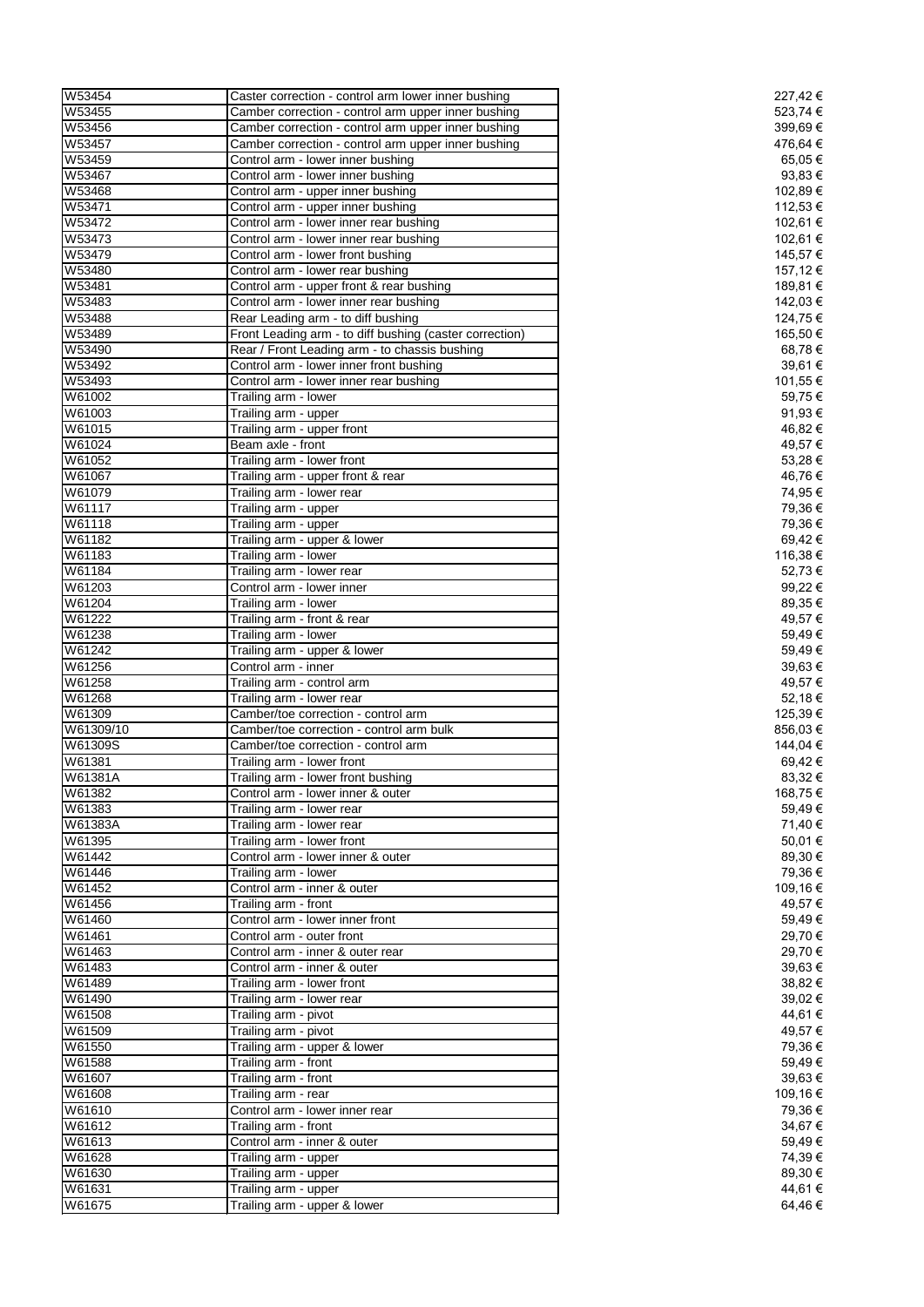| W61699          | Trailing arm - upper                                    | 150,69€  |  |
|-----------------|---------------------------------------------------------|----------|--|
|                 |                                                         |          |  |
| W61699A         | Trailing arm - upper bushing                            | 104,18 € |  |
| W61700A         | Trailing arm - lower bushing                            | 99,22€   |  |
| W61705A         | Trailing arm - lower bushing                            | 79,36 €  |  |
| W61753          | Control arm - inner & outer                             | 129,02 € |  |
| W61763          | Trailing arm - lower                                    | 79,36 €  |  |
|                 |                                                         |          |  |
| W61764          | Trailing arm - front & rear                             | 79,36 €  |  |
| W61765          | Trailing arm - front & rear                             | 104,73 € |  |
| W61786          | Trailing arm - lower                                    | 52,98€   |  |
| W61788          | Trailing arm - lower                                    | 88,04 €  |  |
|                 |                                                         |          |  |
| W61789          | Trailing arm - upper                                    | 94,87 €  |  |
| W61876          | Leading arm - front/centre to diff                      | 177,37 € |  |
| W61886          | Trailing arm - front                                    | 79,90 €  |  |
| W61923          | Trailing arm - lower front                              | 79,36 €  |  |
| W61946          |                                                         | 69,42€   |  |
|                 | Trailing arm - inner                                    |          |  |
| W61965          | A Frame to chassis - lower                              | 22,73 €  |  |
| W61997          | Torque rod - differential                               | 48,64 €  |  |
| W62005          | Control arm - lower                                     | 59,49€   |  |
| W62009          | Control arm - lower                                     | 84,32€   |  |
|                 |                                                         |          |  |
| W62012          | Control arm - lower inner                               | 69,42€   |  |
| W62144          | Trailing arm - rear                                     | 109,16 € |  |
| W62187          | Control arm - lower inner & outer                       | 49,57 €  |  |
| W62188          | Camber/toe correction - control arm lower inner & outer | 138,95 € |  |
|                 |                                                         |          |  |
| W62191          | Trailing arm - upper                                    | 61,42 €  |  |
| W62205          | Control arm - upper                                     | 109,16 € |  |
| W62206          | Control arm - lower inner                               | 89,30 €  |  |
| W62214          | Control arm - lower                                     | 69,42€   |  |
|                 |                                                         |          |  |
| W62215          | Trailing arm - link rod                                 | 59,49€   |  |
| W62384          | Camber correction - control arm lower outer             | 99,22€   |  |
| W62535          | Control arm - lower outer                               | 59,49€   |  |
| W62540          | Control arm - lower inner rear                          | 129,02€  |  |
|                 |                                                         |          |  |
| W62541          | Control arm - lower                                     | 148,87 € |  |
| W62544          | Camber correction - control arm upper inner             | 69,42€   |  |
| W62546          | Control arm - upper                                     | 39,63 €  |  |
| W62622          | Control arm - lower outer                               | 49,57 €  |  |
| W62625          |                                                         | 39,63 €  |  |
|                 | Control arm - lower inner                               |          |  |
| W62633          | Control arm - lower outer                               | 107,98 € |  |
| W62636          | Trailing arm - front                                    | 119,09€  |  |
| W62701          | Control arm - lower inner front                         | 144,11 € |  |
| W62704          | Control arm - upper inner                               | 92,39€   |  |
|                 |                                                         |          |  |
| W62711          | Control arm - lower rear inner                          | 71,71 €  |  |
| W62712          | Control arm - lower outer                               | 119,26 € |  |
| W62713          | Control arm - lower front outer                         | 112,41 € |  |
| W62714          | Control arm - lower front inner                         | 60,53€   |  |
|                 |                                                         |          |  |
| W62715          | Trailing arm - front                                    | 169,17 € |  |
| W62870 - KTA106 | Pinion angle adj - complete upper trailing arm          | #VALUE!  |  |
| W62913          | Control arm - lower inner front                         | 49,57 €  |  |
| W62914          | Control arm - lower inner rear                          | 59,49€   |  |
| W62925          | Control arm - lower inner                               | 49,57 €  |  |
|                 |                                                         |          |  |
| W62927          | Camber/toe correction - control arm                     | 99,22€   |  |
| W62946          | Camber/toe correction - control arm                     | 238,27€  |  |
| W62949          | Control arm - upper inner rear                          | 39,63€   |  |
| W62950          | Control arm - lower outer                               | 39,63€   |  |
|                 |                                                         | 74,39€   |  |
| W62951          | Control arm - lower inner                               |          |  |
| W62952          | Toe arm - inner                                         | 67,01 €  |  |
| W62985          | Trailing arm - upper front                              | 44,61 €  |  |
| W62989          | Control arm - upper inner                               | 109,16€  |  |
| W62996          | Control arm - lower inner                               | 54,52€   |  |
|                 |                                                         |          |  |
| W62997          | Trailing arm - lower front                              | 59,49€   |  |
| W62998          | Trailing arm - upper rear                               | 39,63€   |  |
| W62999          | Trailing arm - lower rear                               | 39,63 €  |  |
| W63036          | Pinion angle adj - complete upper trailing arm          | 287,94 € |  |
| W63043          |                                                         |          |  |
|                 | Trailing arm - complete lower arm assembly              | 287,94 € |  |
| W63044          | Trailing arm - complete lower arm assembly              | 286,61 € |  |
| W63096          | Trailing arm - complete lower arm assembly              | 347,53 € |  |
| W63154          | Control arm - lower inner                               | 59,49€   |  |
| W63155          | Control arm - lower outer                               | 59,49€   |  |
|                 |                                                         |          |  |
| W63156          | Control arm - upper inner rear                          | 59,49€   |  |
| W63157          | Toe arm - inner                                         | 59,49€   |  |
| W63159          | Trailing arm - front                                    | 59,49€   |  |
| W63175          | Toe - lock kit                                          | 49,57€   |  |
|                 |                                                         |          |  |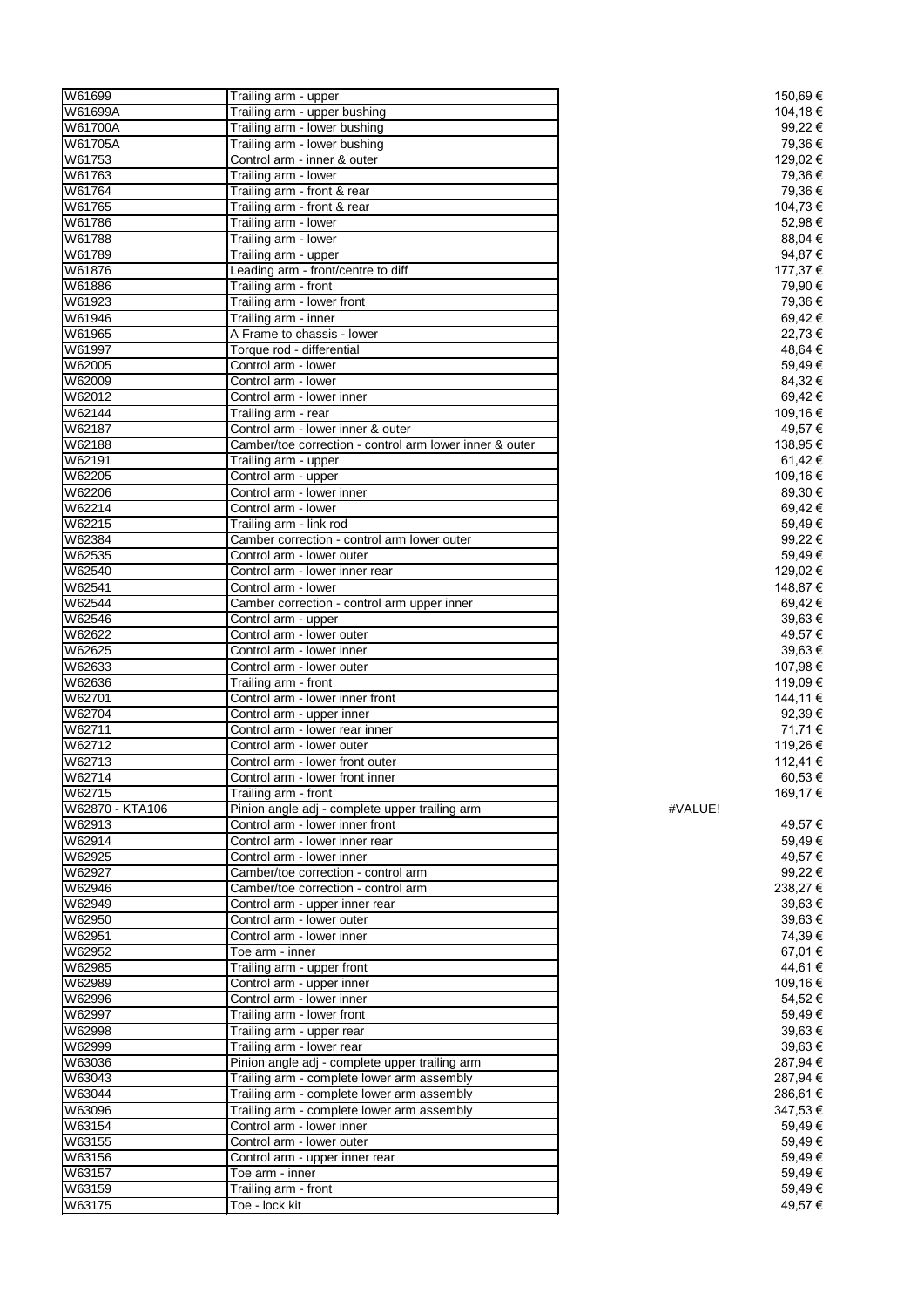| W63198     | Beam axle - front lateral lock insert           | 85,42€   |
|------------|-------------------------------------------------|----------|
| W63199     | Beam axle - front                               | 77,86 €  |
| W63205     | Beam axle - front                               | 64,46 €  |
| W63215     | Trailing arm - upper                            | 119,09€  |
| W63216     | Control arm - rear inner & outer bushing        | 149,03€  |
| W63217     | Trailing arm - lower front                      | 116,89€  |
|            |                                                 |          |
| W63218     | Control arm - lower front                       | 109,16€  |
| W63219     | Control arm - upper                             | 99,22 €  |
| W63220     | Control arm - lower front                       | 69,42€   |
| W63221     | Control arm - lower rear outer                  | 69,42€   |
| W63222     | Trailing arm - lower                            | 69,42€   |
| W63225     | Control arm - upper inner                       | 143,91 € |
| W63227     | Camber correction - control arm upper inner     | 133,63 € |
| W63229     | Toe link - inner                                | 60,38€   |
| W63320     | Control arm - lower front                       | 79,36 €  |
| W63321     | Control arm - lower rear                        | 69,42€   |
|            |                                                 |          |
| W63322     | Control arm - upper inner                       | 69,42€   |
| W63339     | Control arm - lower inner                       | 54,52€   |
| W63340     | Control arm - upper                             | 59,49€   |
| W63342     | Camber correction - control arm upper           | 99,22 €  |
| W63344     | Trailing arm - lower front                      | 34,67€   |
| W63345     | Toe link - inner & outer                        | 49,57€   |
| W63346     | Trailing arm - lower rear                       | 44,61 €  |
| W63348     | Control arm - upper inner rear                  | 49,57€   |
| W63350     | Trailing arm - front                            | 168,75 € |
| W63351     |                                                 |          |
|            | Trailing arm - lower bushing                    | 109,16 € |
| W63352     | Trailing arm - lower                            | 84,32€   |
| W63366     | Camber/toe correction - control arm bushing     | 168,75€  |
| W63378     | Trailing arm - lower                            | 69,42 €  |
| W63379     | Trailing arm - upper bushing                    | 79,36 €  |
| W63380     | Trailing arm - lower bushing                    | 79,36 €  |
| W63381     | Control arm - lower inner rear bushing          | 39,63 €  |
| W63382     | Control arm - lower outer bushing               | 49,57 €  |
| W63383     | Control arm - upper outer bushing               | 46,64 €  |
| W63385     | Control arm - lower outer bushing               | 79,36 €  |
|            |                                                 |          |
| W63386     | Trailing arm - lower bushing                    | 39,63€   |
| W63387     | Control arm - lower inner bushing               | 69,42€   |
| W63388     | Control arm - upper inner bushing               | 69,42€   |
| W63389     | Beam axle - front bushing                       | 67,71€   |
| W63390     | Trailing arm - upper front bushing              | 34,67€   |
| W63391     | Beam axle - front bushing                       | 111,10€  |
| W63392     | Toe arm - inner bushing                         | 29,70 €  |
| W63393     | Control arm - lower front inner & outer         | 89,30 €  |
| W63394     | Control arm - lower rear outer                  | 44,61 €  |
| W63395     | Control arm - lower rear inner                  | 59,49€   |
|            |                                                 |          |
| W63396     | Control arm - upper inner                       | 39,63 €  |
| W63397     | Control arm - upper outer                       | 111,27 € |
| W63398     | Trailing arm - lower front bushing              | 59,49€   |
| W63400     | Control arm - upper rear outer bushing          | 81,51 €  |
| W63401     | Control arm - lower inner bushing               | 59,49€   |
| W63402     | Control arm - upper rear outer bushing          | 49,58€   |
| W63403     | Control arm - upper front inner & outer bushing | 106,39€  |
| W63404     | Camber/toe correction - control arm bushing     | 97,40 €  |
| W63413     | Trailing arm - inner & outer bushing            | 81,11 €  |
| W63415     |                                                 | 193,96€  |
|            | Leading arm - to diff bushing                   |          |
| W63417     | Rear Control arm - upper inner bushing          | 141,66 € |
| W63418     | Control arm - lower outer bushing               | 74,24 €  |
| W63419     | Trailing arm - lower front bushing              | 112,53 € |
| W63420     | Trailing arm - lower rear bushing               | 123,58€  |
| W63421     | Control arm - lower inner bushing               | 74,24 €  |
| W63422     | Control arm - lower rear bushing                | 137,44 € |
| W63423     | Control arm - lower rear bushing                | 138,64 € |
| W63424     | Control arm - upper front bushing               | 162,22 € |
| W63425     | Control arm - upper rear bushing                | 146,61 € |
|            |                                                 |          |
| W63439     | Trailing arm - upper bushing                    | 230,44 € |
| W71021     | Spring - eye rear & shackle                     | 22,73 €  |
| W71021/10  | Spring - eye rear & shackle bulk                | 215,95€  |
| W71021/100 | Spring - eye rear & shackle bulk                | 330,99€  |
| W71023     | Spring - eye rear & shackle                     | 40,03 €  |
| W71041     | Spring - eye front/rear & shackle               | 22,73 €  |
| W71041/10  | Spring - eye front/rear & shackle bulk          | 233,86€  |
|            |                                                 |          |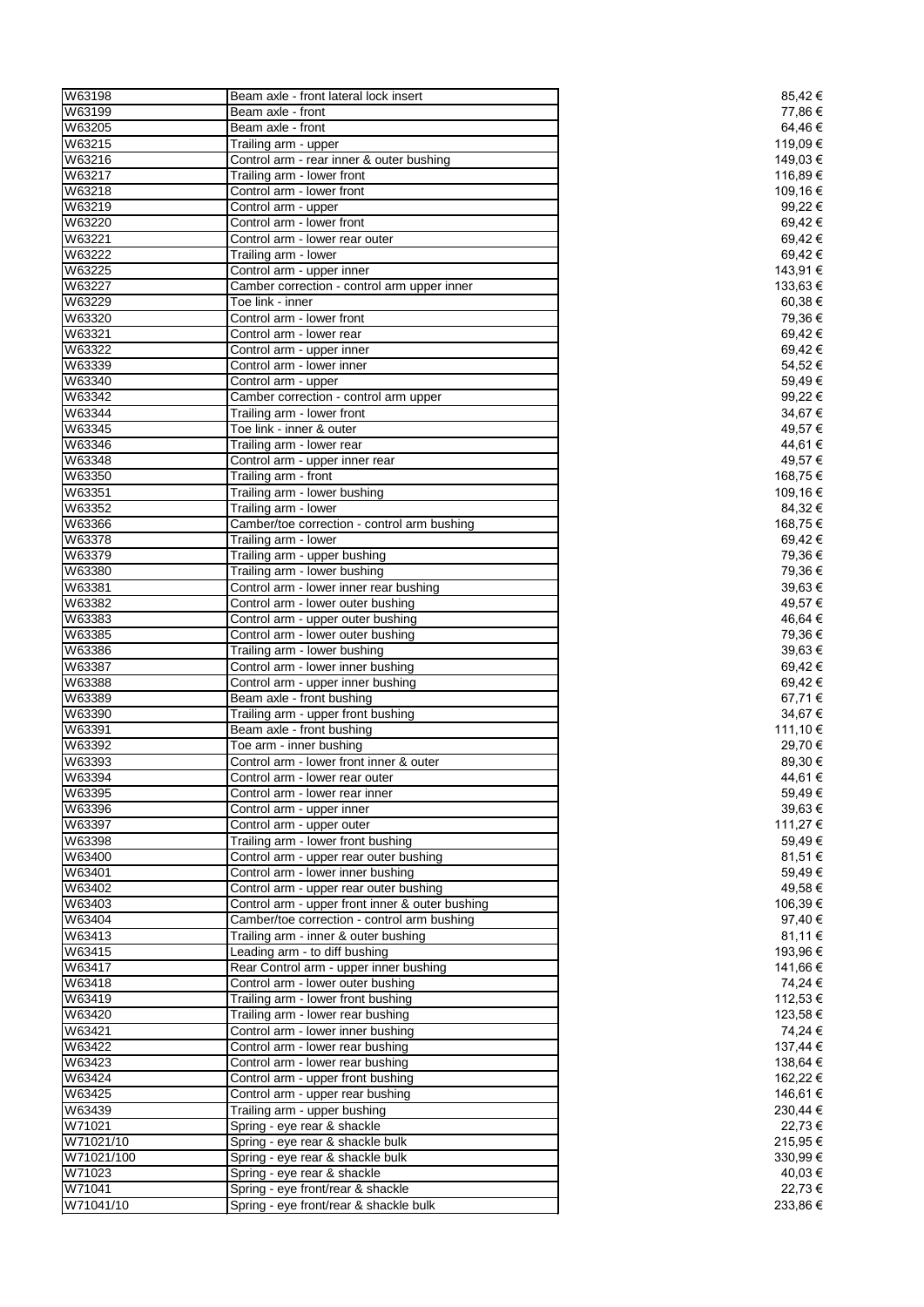| W71041/100       | Spring - eye front/rear & shackle bulk                           | 381,83 €           |
|------------------|------------------------------------------------------------------|--------------------|
| W71042           | Spring - eye front/rear & shackle                                | 69,42 €            |
| W71042/100       | Spring - eye front/rear & shackle bulk                           | 552,90 €           |
| W71043           | Spring - eye rear & shackle                                      | 29,70 €            |
| W71050           | Spring - shackle                                                 | 19,76 €            |
| W71055<br>W71056 | Spring - eye front                                               | 34,67 €<br>19,76 € |
| W71059           | Spring - eye rear<br>Spring - eye front/rear & shackle           | 49,57 €            |
| W71060           | Spring - eye rear & shackle                                      | 34,67 €            |
| W71065           | Spring - eye front                                               | 38,82 €            |
| W71074           | Spring - eye front/rear & shackle                                | 69,42 €            |
| W71078           | Spring - eye rear & shackle                                      | 50,52€             |
| W71078/100       | Spring - eye rear & shackle bulk                                 | 582,15€            |
| W71084           | Spring - eye front/rear & shackle                                | 79,36€             |
| W71084/100       | Spring - eye front/rear & shackle bulk                           | 673,49€            |
| W71085           | Spring - eye front                                               | 22,84 €            |
| W71093           | Spring - shackle                                                 | 22,73 €            |
| W71094           | Spring - eye front & rear                                        | 29,70 €            |
| W71098           | Spring - shackle                                                 | 26,62€             |
| W71101           | Spring - eye rear                                                | 29,70 €            |
| W71103           | Spring - eye front                                               | 57,90 €            |
| W71104           | Spring - eye front                                               | 29,70 €            |
| W71136           | Spring - eye rear                                                | 25,73€             |
| W71144           | Spring - eye rear & shackle                                      | 25,73€             |
| W71150           | Spring - eye front/rear & shackle                                | 31,43€             |
| W71159           | Spring - eye rear                                                | 38,05 €            |
| W71185<br>W71186 | Spring - eye rear                                                | 36,41€<br>29,70€   |
| W71187           | Spring - eye rear & shackle<br>Spring - eye front/rear & shackle | 25,88€             |
| W71189           | Spring - eye rear & shackle                                      | 23,37 €            |
| W71215           | Spring - shackle                                                 | 29,70 €            |
| W71216           | Spring - eye rear & shackle                                      | 39,63 €            |
| W71287           | Spring - eye front                                               | 34,67 €            |
| W71289           | Spring - eye front                                               | 39,63 €            |
| W71294           | Spring - eye front                                               | 16,09€             |
| W71374           | Spring - eye rear & shackle                                      | 29,70 €            |
| W71376           | Spring - eye front                                               | 49,57 €            |
| W71377           | Spring - eye front                                               | 39,63 €            |
| W71378           | Spring - eye rear                                                | 34,67 €            |
| W71386           | Spring - eye front                                               | 69,42€             |
| W71387           | Spring - eye rear                                                | 44,61 €            |
| W71388           | Spring - shackle                                                 | 22,73 €            |
| W71403           | Spring - sandwich pad                                            | 62,10 €            |
| W71405           | Spring - eye front                                               | 42,54 €            |
| W71406           | Spring - shackle                                                 | 21,75 €            |
| W71407<br>W71411 | Spring - saddle<br>Spring - eye front                            | 79,36 €<br>51,74 € |
| W71412           | Spring - eye rear & shackle                                      | 37,59€             |
| W71413           | Spring - sandwich pad                                            | 59,49€             |
| W71416           | Spring - eye front                                               | 81,81 €            |
| W71424           | Spring - eye front/rear & shackle                                | 89,30€             |
| W71439           | Spring - eye rear & shackle                                      | 41,54 €            |
| W71440           | Spring - eye rear & shackle                                      | 26,62€             |
| W71455           | Spring - eye front                                               | 49,57€             |
| W71456           | Spring - eye rear & shackle                                      | 39,36 €            |
| W71472           | Spring - pad upper                                               | 36,48€             |
| W71473           | Spring - pad upper                                               | 24,73 €            |
| W71474           | Spring - pad upper                                               | 24,73€             |
| W71475           | Spring - pad/trim packer                                         | 24,73 €            |
| W71476           | Spring - pad                                                     | 24,73 €            |
| W71477           | Spring - pad                                                     | 24,73 €            |
| W71478           | Spring - pad                                                     | 24,73 €            |
| W71492           | Spring - sandwich pad                                            | 77,23 €            |
| W71495           | Spring - eye front                                               | 57,30 €            |
| W71496           | Spring - sandwich pad                                            | 50,52€             |
| W71506           | Spring - eye front                                               | 39,63 €            |
| W71527           | Spring - eye front & rear                                        | 17,40 €            |
| W71533           | Spring - eye front                                               | 29,70 €            |
| W71534           | Spring - eye rear & shackle                                      | 29,70 €            |
| W71541           | Spring - eye rear                                                | 29,70 €            |
| W71542           | Spring - shackle                                                 | 29,70€             |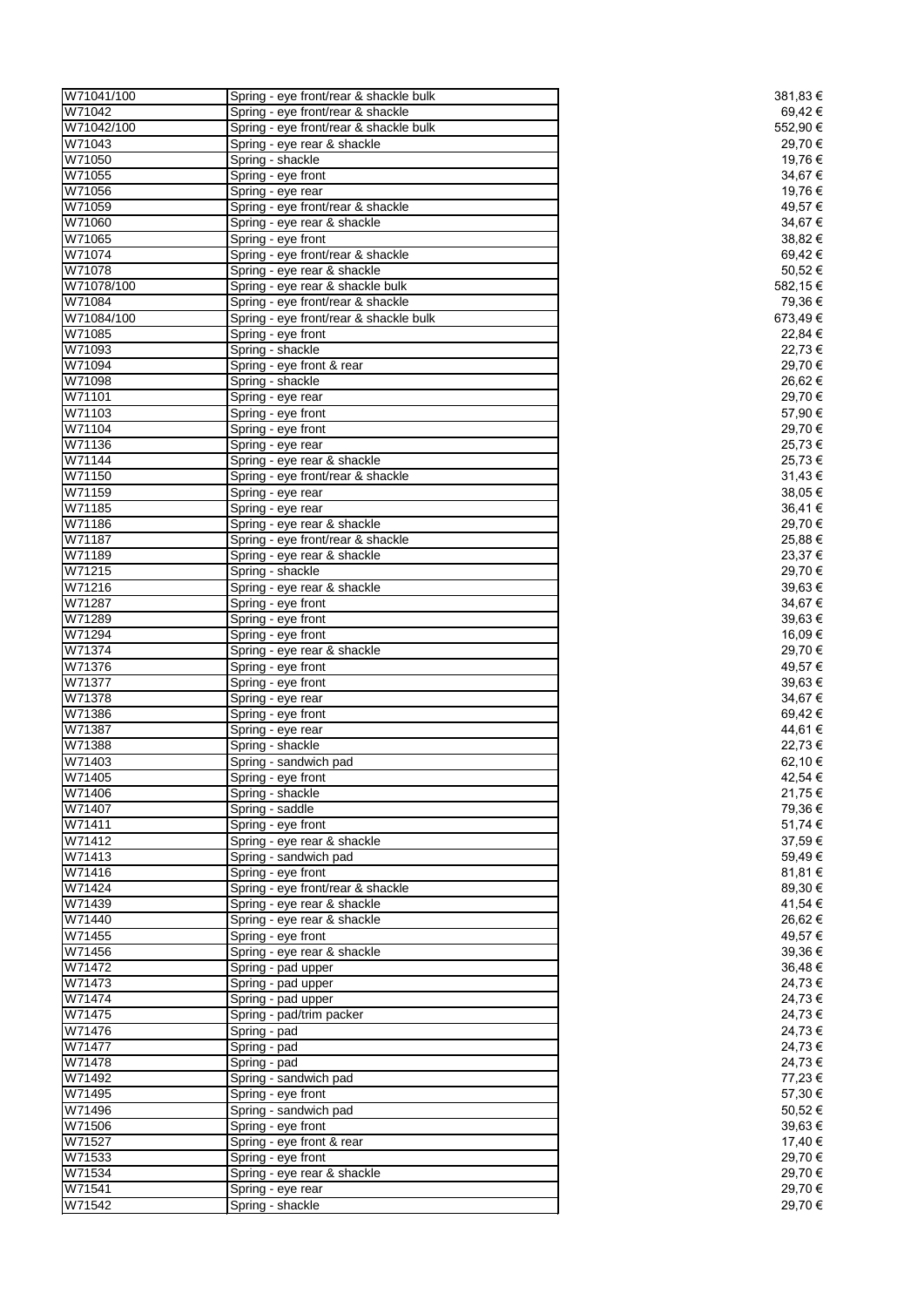| W71556    | Spring - shackle                   | 29,70€   |
|-----------|------------------------------------|----------|
| W71562    | Spring - eye front                 | 58,51€   |
| W71581    | Spring - eye rear & shackle        | 29,70€   |
| W71587    | Spring - shackle                   | 41,70 €  |
| W71600    | Spring - eye front                 | 19,76€   |
| W71624    | Spring - eye front                 | 29,70€   |
| W71625    | Spring - eye rear                  | 29,70€   |
| W71626    | Spring - shackle                   | 29,70€   |
| W71637    |                                    | 49,57€   |
|           | Spring - eye rear & shackle        |          |
| W71640    | Spring - shackle                   | 33,88 €  |
| W71645    | Control arm - lower inner          | 39,63€   |
| W71646    | Spring - eye front                 | 39,63 €  |
| W71647    | Spring - eye rear                  | 39,63€   |
| W71656    | Spring - eye front/rear & shackle  | 39,63€   |
| W71670    | Spring - eye rear & shackle        | 39,63€   |
| W71674    | Spring - eye front                 | 29,70 €  |
| W71676    | Spring - shackle                   | 29,70 €  |
| W71687    | Spring - eye front & rear          | 52,73€   |
| W71694    | Spring - shackle                   | 24,73 €  |
| W71694/10 | Spring - shackle bulk              | 214,54 € |
| W71708    | Spring - eye front/rear & shackle  | 81,54 €  |
| W71824    | Bump stop - lower                  | 24,73€   |
| W71862    | Spring - shackle                   | 39,63€   |
| W71973    | Spring - sandwich pad              | 49,57€   |
|           |                                    |          |
| W72042    | Spring - pad                       | 29,70€   |
| W72043    | Spring - pad                       | 29,70 €  |
| W72044    | Spring - pad                       | 34,67€   |
| W72045    | Spring - pad                       | 34,67€   |
| W72065    | Spring - eye front/rear & shackle  | 39,63€   |
| W72126    | Spring - slipper pad               | 19,95€   |
| W72127    | Spring - eye front                 | 43,49€   |
| W72128    | Spring - shackle                   | 24,73€   |
| W72129    | Spring - eye rear                  | 42,52 €  |
| W72130    | Spring - eye front                 | 26,48€   |
| W72133    | Spring - eye front/rear & shackle  | 59,49€   |
| W72167    | Spring - eye rear                  | 39,63€   |
| W72256    | Spring - eye front & rear          | 39,63€   |
| W72315    | Spring - eye front/rear & shackle  | 59,49€   |
| W72317    |                                    | 39,63€   |
|           | Spring - eye rear                  |          |
| W72318    | Spring - eye rear & shackle        | 39,63€   |
| W72319    | Spring - eye front                 | 39,63€   |
| W72364    | Spring - eye rear & shackle        | 59,49€   |
| W72385    | Spring - pad lower                 | 23,04 €  |
| W72718    | Coil spring - seat lower (std)     | 24,26€   |
| W72820    | Spring - pad                       | 49,57€   |
| W72821    | Spring - pad                       | 39,63€   |
| W72849    | Spring - eye rear & shackle        | 48,85€   |
| W72905    | Spring - pad lower                 | 24,73€   |
| W73078    | Spring - eye front                 | 69,42€   |
| W73079    | Spring - eye front                 | 69,42€   |
| W73250    | Spring - eye front                 | 39,63€   |
| W73251    | Spring - eye rear                  | 29,70€   |
| W73252    | Spring - shackle                   | 29,70 €  |
| W73254    | Spring - eye front                 | 38,37€   |
| W73255    | Spring - eye rear & shackle        | 50,61€   |
| W73256    | Spring - eye front                 | 44,59€   |
|           | Spring - eye front/rear & shackle  | 154,85€  |
| W73381    |                                    |          |
| W73382    | Spring - eye front/rear & shackle  | 154,85€  |
| W73383    | Spring - eye front bushing         | 39,27€   |
| W73384    | Spring - pad bushing               | 39,83 €  |
| W73385    | Spring - pad bushing               | 64,46€   |
| W73386    | Spring - shackle bushing           | 48,06€   |
| W73389    | Spring - to saddle bushing         | 80,48€   |
| W73393    | Spring - eye shackle bushing       | 65,77€   |
| W73394    | Spring - eye rear bushing          | 97,71€   |
| W73401    | Spring - shackle bushing           | 81,72€   |
| W73404    | Spring - pad lower bushing (+30mm) | 67,69€   |
| W73405    | Spring - pad lower bushing (+30mm) | 32,81 €  |
| W81000    | Radius rod - to chassis            | 47,43€   |
| W81004    | Radius rod - to chassis            | 40,23 €  |
|           |                                    |          |
| W81004/10 | Radius rod - to chassis bulk       | 433,09€  |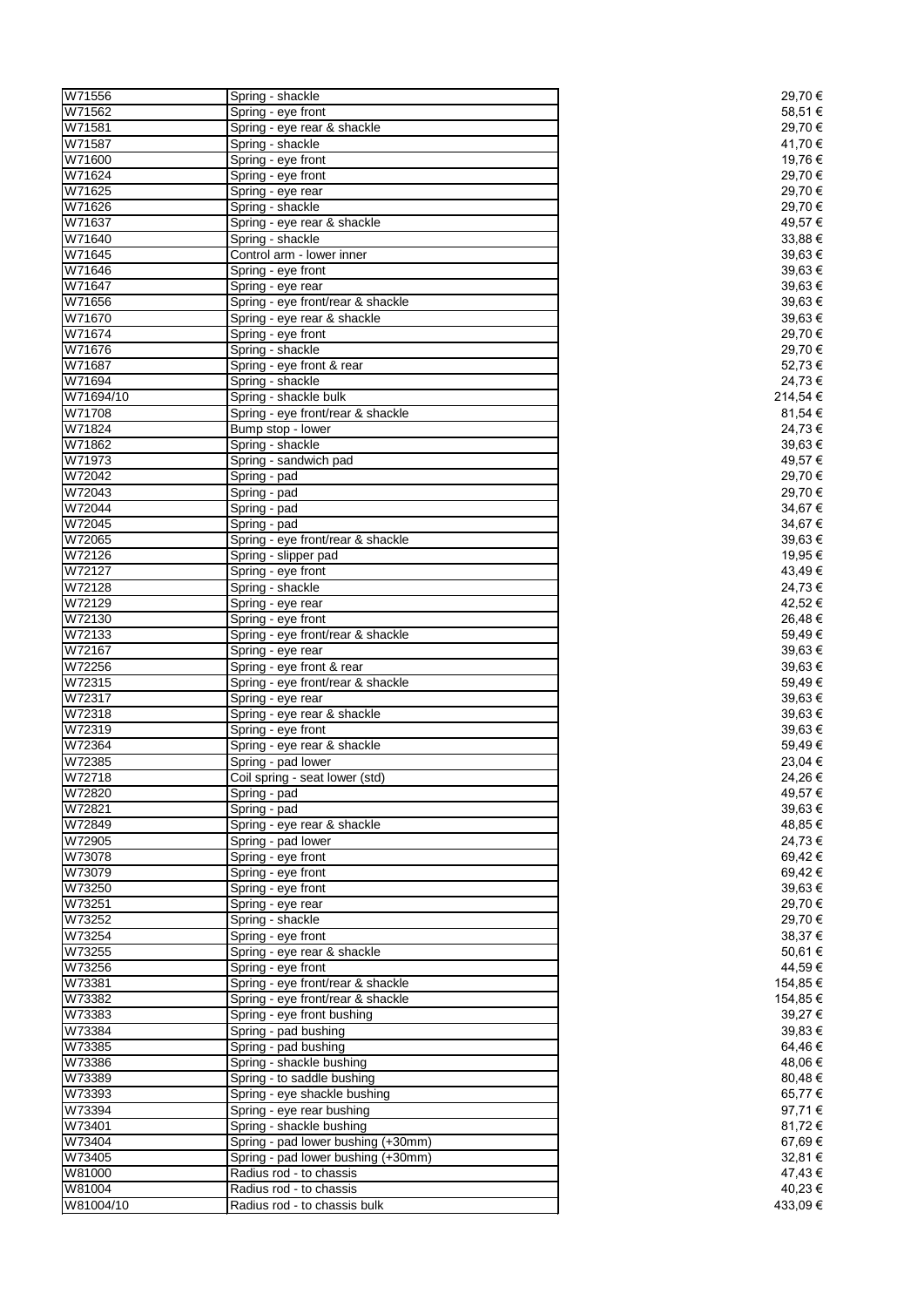| W81006    | Panhard rod - bush                                           | 24,26€   |
|-----------|--------------------------------------------------------------|----------|
| W81006/10 | Panhard rod - bush bulk                                      | 231,20 € |
| W81011    | Radius rod - to chassis                                      | 65,24 €  |
| W81035    | Radius rod - to chassis                                      | 37,08 €  |
| W81040    | Watts link - side rods                                       | 48,67 €  |
| W81048    | Radius rod - to chassis                                      | 35,88€   |
| W81061    | Radius rod - to chassis                                      | 34,67 €  |
| W81069    | Radius rod - to chassis                                      | 29,70 €  |
| W81073    | Radius rod - to chassis                                      | 44,61 €  |
| W81075    | Radius rod - to chassis                                      | 34,67€   |
| W81097    | Control arm - lower inner                                    | 32,67€   |
| W81099    | Radius rod - to control arm                                  | 38,97 €  |
| W81119    | Panhard rod - bush                                           | 29,70 €  |
| W81147    | Radius rod - to chassis                                      | 29,70 €  |
| W81152    | Radius rod - to chassis                                      | 43,59€   |
| W81156    | Radius rod - to chassis                                      | 19,56 €  |
| W81157    | Radius rod - to chassis                                      | 29,70 €  |
| W81191    | Radius rod - to chassis                                      | 29,70 €  |
| W81192    | Panhard rod - bush                                           | 19,76€   |
| W81193    |                                                              |          |
|           | Radius rod - to chassis                                      | 39,63€   |
| W81194    | Radius rod - to chassis                                      | 29,70 €  |
| W81195    | Radius rod - to control arm                                  | 36,48€   |
| W81197    | Radius rod - to chassis                                      | 39,63€   |
| W81198    | Radius rod - to chassis                                      | 25,64 €  |
| W81221    | Trailing arm - rear                                          | 39,63 €  |
| W81237    | Panhard rod - bush                                           | 29,70 €  |
| W81273    | Watts link - side rods                                       | 44,61 €  |
| W81274    | Watts link - pivot                                           | 19,76€   |
| W81292    | Panhard rod - bush                                           | 29,70 €  |
| W81312    | Radius rod - to chassis                                      | 40,03 €  |
| W81364    | Control arm - lower inner rear                               | 69,42 €  |
| W81367    | Radius rod - to chassis                                      | 49,57 €  |
| W81368    | Radius rod - to chassis                                      | 69,42€   |
| W81372    | Radius rod - to chassis                                      | 24,73 €  |
| W81399    | Radius rod - to chassis                                      | 35,32€   |
| W81425    | Leading arm - to chassis                                     | 39,63€   |
|           |                                                              |          |
| W81426    | Leading arm - to chassis                                     | 34,67 €  |
| W81428    | Leading arm - front/centre to diff                           | 99,22 €  |
| W81429    | Leading arm - to chassis                                     | 38,59€   |
| W81430    | Panhard rod - bush                                           | 42,95 €  |
| W81438    | Panhard rod - bush                                           | 46,19€   |
| W81457    | Panhard rod - bush                                           | 34,67 €  |
| W81482    | Panhard rod - bush                                           | 25,77€   |
| W81507    | Radius rod - to chassis                                      | 29,70 €  |
| W81526    | Radius rod - to chassis                                      | 21,75€   |
| W81551    | Panhard rod - bush                                           | 39,63€   |
| W81558    | Radius rod - to chassis                                      | 39,63 €  |
| W81609    | Panhard rod - bush                                           | 29,70 €  |
| W81632    | Panhard rod - bush                                           | 29,70 €  |
| W81650    | Leading arm - front/centre to diff                           | 89,30€   |
| W81651    | Leading arm - to chassis                                     | 39,63€   |
| W81652    | Trailing arm - upper                                         | 39,63 €  |
| W81653    | Trailing arm - lower rear                                    | 39,63 €  |
| W81654    | Trailing arm - lower front                                   | 109,16 € |
| W81655    | Trailing arm - lower front                                   | 109,16 € |
| W81664    | Radius rod - to chassis                                      | 29,70 €  |
|           |                                                              |          |
| W81682    | Radius rod - to chassis                                      | 49,57 €  |
| W81697    | Leading arm - to chassis                                     | 59,49€   |
| W81698    | Panhard rod - bush                                           | 64,46€   |
| W81701    | Panhard rod - bush                                           | 39,63 €  |
| W81707    | Radius rod - to chassis                                      | 89,30€   |
| W81715    | Panhard rod - complete adj assembly                          | 175,31 € |
| W81730    | Caster correction - leading arm front/centre                 | 158,81 € |
| W81730E   | Caster correction - leading arm front/centre                 | 119,09€  |
| W81730X   | Caster correction - leading arm front/centre to diff bushing | 148,87 € |
| W81768    | Radius rod - to chassis                                      | 56,81 €  |
| W81924    | Caster correction - control arm lower inner rear             | 59,49€   |
| W81956    | Radius rod - to chassis                                      | 148,87 € |
| W81978    | Radius rod - to chassis                                      | 39,63 €  |
| W82047    | Caster correction - radius rod to chassis                    | 188,62 € |
| W82047/5  | Caster correction - radius rod to chassis bulk               | 840,04 € |
|           |                                                              |          |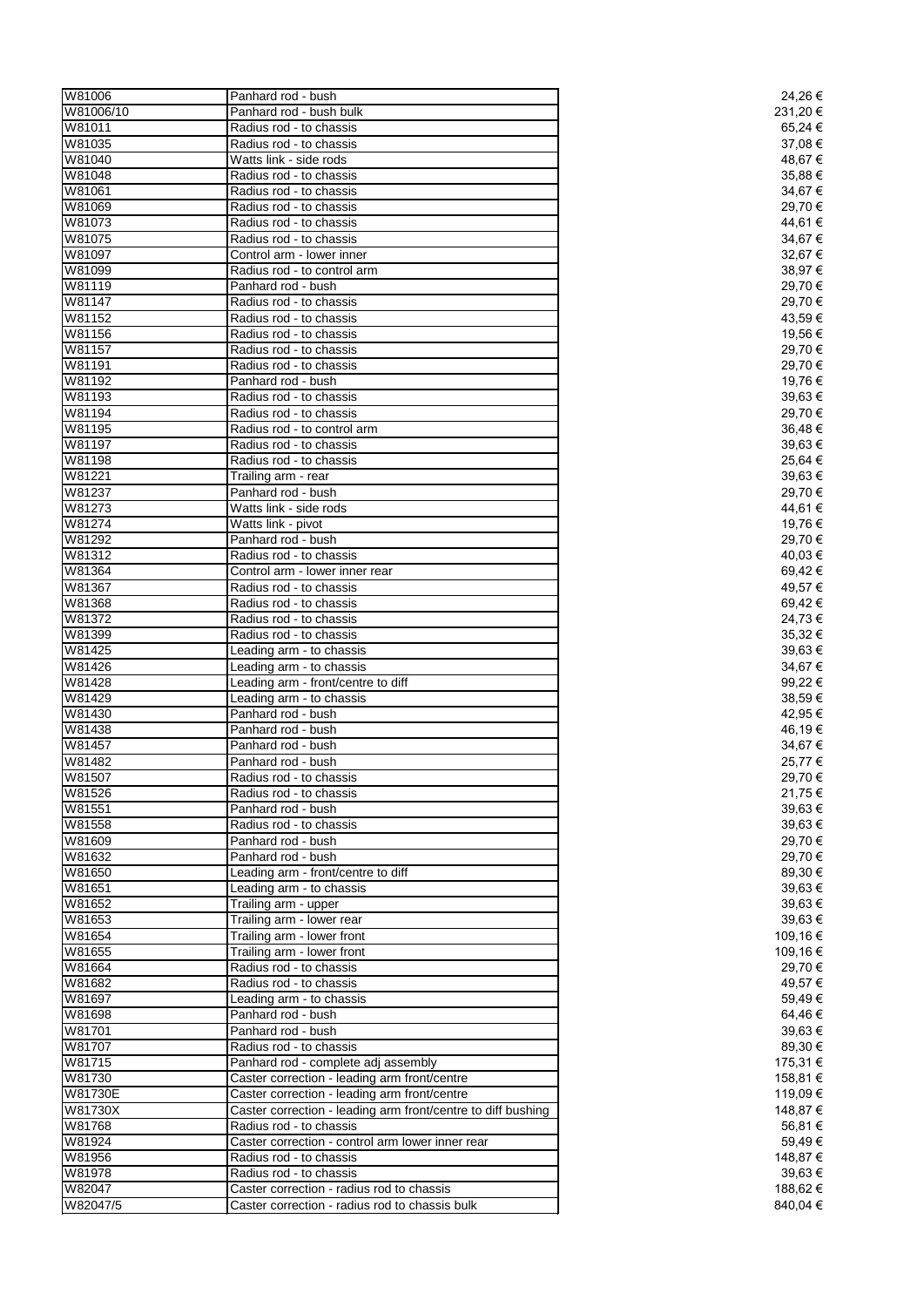| W82047E          | Radius rod - to chassis                                                    |         | 119,09 €             |
|------------------|----------------------------------------------------------------------------|---------|----------------------|
| W82047E/5        | Radius/strut rod - to chassis bushing bulk                                 |         | 928,25€              |
| W82134           | Radius rod - to chassis                                                    |         | 61,60 €              |
| W82151           | Radius rod - to chassis                                                    |         | 29,70 €              |
| W82264           | Leading arm - to chassis                                                   |         | 39,63 €              |
| W82267           | Radius rod - to chassis                                                    |         | 109,16 €             |
| W82479<br>W82481 | Radius rod - to control arm<br>Caster correction - radius rod to chassis   |         | 97,74 €<br>130,92 €  |
| W82500 - KPR005  | Panhard rod - complete adj assembly                                        | #VALUE! |                      |
| W82505           | Radius rod - to chassis                                                    |         | 49,57 €              |
| W82557           | Caster correction - radius rod to chassis                                  |         | 263,30 €             |
| W82567           | Caster correction - radius rod complete assembly                           |         | 322,33 €             |
| W82568           | Radius rod - to chassis                                                    |         | 49,57 €              |
| W82589           | Panhard rod - front eye                                                    |         | 24,73 €              |
| W82590           | Panhard rod - bush                                                         |         | 29,70 €              |
| W82681           | Panhard rod - complete adj assembly                                        |         | 334,05€              |
| W82684 - KPR029  | Panhard rod - complete adj assembly                                        | #VALUE! |                      |
| W82685           | Panhard rod - complete adj assembly                                        |         | 334,05 €             |
| W82687           | Panhard rod - complete adj assembly                                        |         | 218,41€              |
| W82688           | Panhard rod - complete adj assembly                                        |         | 218,41€              |
| W82918           | Panhard rod - complete adj assembly                                        |         | 189,29 €             |
| W82977           | Radius rod - to chassis                                                    |         | 79,36 €              |
| W83022<br>W83023 | Panhard rod - complete adj assembly                                        |         | 354,87€              |
| W83023X          | Panhard rod - complete adj assembly<br>Panhard rod - complete adj assembly |         | 351,98 €<br>430,05 € |
| W83024           | Panhard rod - complete adj assembly                                        |         | 218,41€              |
| W83026           | Panhard rod - complete adj assembly                                        |         | 218,41€              |
| W83050           | Panhard rod - complete adj assembly                                        |         | 248,21€              |
| W83055           | Panhard rod - complete adj assembly                                        |         | 302,74 €             |
| W83063           | Panhard rod - complete adj assembly                                        |         | 238,27 €             |
| W83072           | Panhard rod - complete adj assembly                                        |         | 311,34 €             |
| W83075           | Caster correction - leading arm front/centre                               |         | 178,68 €             |
| W83076           | Caster correction - leading arm front/centre                               |         | 188,62 €             |
| W83077           | Leading arm - front/centre to diff                                         |         | 188,62 €             |
| W83097A          | Panhard rod - complete adj assembly                                        |         | 266,15€              |
| W83098           | Panhard rod - bush                                                         |         | 85,42€               |
| W83100           | Panhard rod - complete adj assembly                                        |         | 178,68 €             |
| W83101           | Panhard rod - complete adj assembly                                        |         | 228,33 €             |
| W83160           | Control arm - front lower inner                                            |         | 129,02 €             |
| W83172           | Caster correction - control arm front lower inner                          |         | 138,95 €             |
| W83181<br>W83374 | Control arm - front lower inner<br>Panhard rod - bushing                   |         | 99,22 €              |
| W83383           | Panhard rod - bushing                                                      |         | 39,63€<br>59,49€     |
| W83384           | Panhard rod - complete adj assembly                                        |         | 208,48€              |
| W83385           | Radius rod - to chassis bushing                                            |         | 99,22 €              |
| W83386           | Panhard rod - bush diff end                                                |         | 29,90 €              |
| W83387           | Panhard rod - bush                                                         |         | 49,57€               |
| W83388           | Panhard rod - bushing                                                      |         | 24,73€               |
| W83389           | Radius rod - to chassis bushing                                            |         | 109,16 €             |
| W83391           | Radius rod - to chassis bushing                                            |         | 49,57€               |
| W83393           | Panhard rod - bushing                                                      |         | 97,94 €              |
| W83395           | Panhard rod - bushing                                                      |         | 56,44 €              |
| W83396           | Rear / Front Panhard rod - bushing                                         |         | 40,00 €              |
| W91096           | Engine steady                                                              |         | 13,59€               |
| W91107           | Subframe - mount                                                           |         | 55,46€               |
| W91109           | Crossmember - outrigger                                                    |         | 32,04 €              |
| W91124           | Alternator/Aircon/Psteer mount                                             |         | 19,76 €              |
| W91239           | Transfer shaft                                                             |         | 173,72 €             |
| W91252           | Sheet                                                                      |         | 79,36 €              |
| W91379<br>W91380 | Diff - support outrigger<br>Diff - mounts in cradle                        |         | 89,30 €<br>99,22 €   |
| W91494           | Crossmember - mount pad                                                    |         | 86,23€               |
| W91497           | Radiator support - panel mounts                                            |         | 36,48€               |
| W91500           | Chassis - to cabin                                                         |         | 51,74 €              |
| W91614           | Diff - mount moustache brace                                               |         | 54,52€               |
| W91616           | Crossmember - mount                                                        |         | 119,09 €             |
| W91797           | Solid rod                                                                  |         | 22,10 €              |
| W91798           | Solid rod                                                                  |         | 29,06 €              |
| W91799           | Solid rod                                                                  |         | 42,18€               |
| W91800           | Solid rod                                                                  |         | 44,85€               |
| W91801           | Solid rod                                                                  |         | 49,91€               |
|                  |                                                                            |         |                      |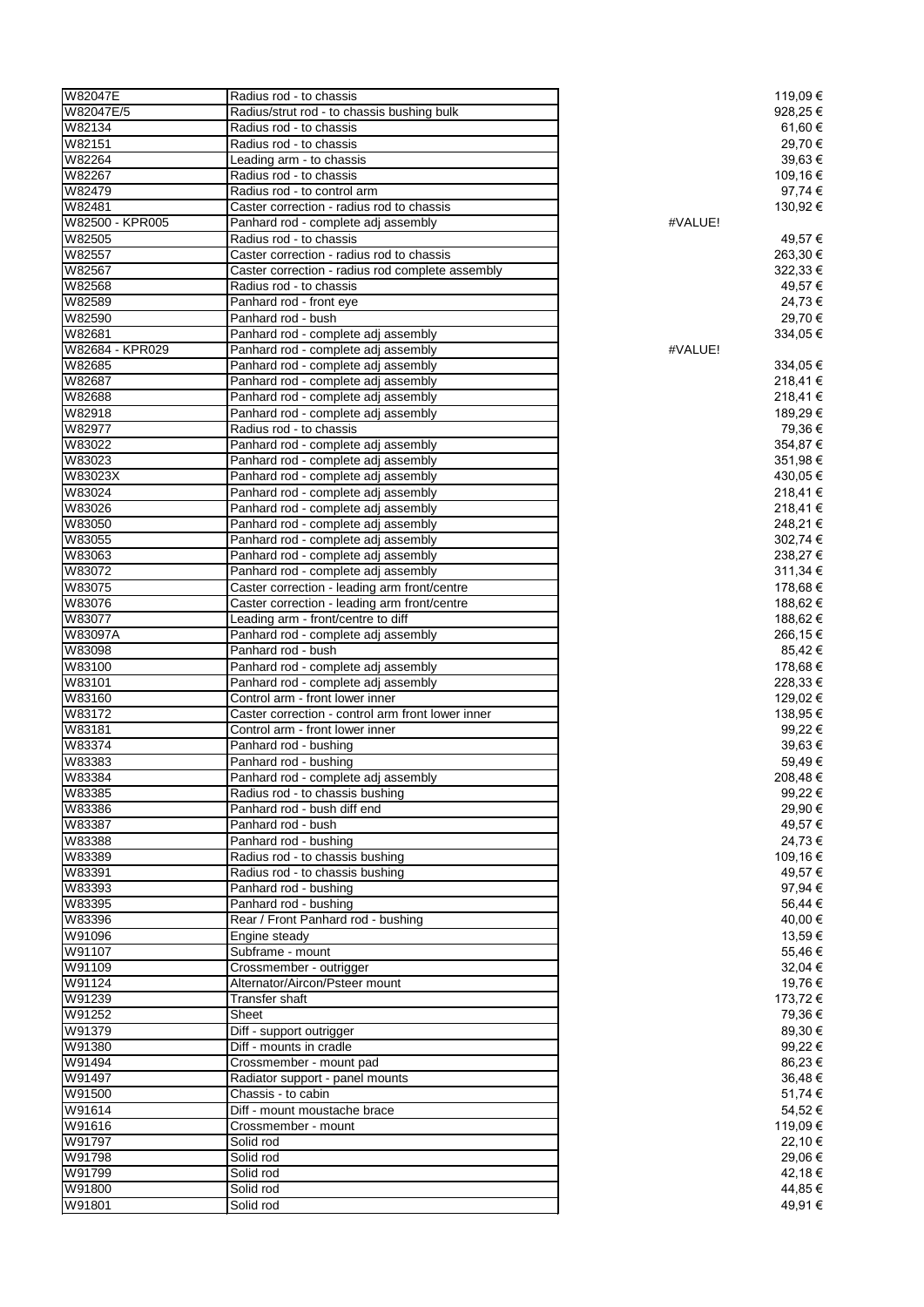| W91803        | Solid rod                                  | 58,74 €    |
|---------------|--------------------------------------------|------------|
| W91804        | Solid rod                                  | 90,75€     |
| W91805        | Solid rod                                  | 90,75€     |
|               |                                            |            |
| W92135        | Subframe - mount                           | 54,36€     |
| W92333        | Bump stop                                  | 49,57€     |
| W92334        | Bump stop                                  | 76,09€     |
| W92346        | Bump stop                                  | 24,73€     |
| W92347        | Bump stop                                  | 29,70 €    |
| W92350        | Crossmember - outer mount                  | 148,87 €   |
| W92446        | Subframe - mount                           | 148,87 €   |
| W92447        | Subframe - mount                           | 208,48€    |
|               |                                            |            |
| W92460        | Diff - mount moustache brace               | 34,67€     |
| W92493        | Engine steady                              | 54,93 €    |
| W92498        | <b>Transfer shaft</b>                      | 163,78 €   |
| W92539        | Engine mount                               | 148,87 €   |
| W92610        | Transmission shifter stabiliser            | 19,76€     |
| W92611        | Transmission shifter stabiliser            | 18,78€     |
| W92615        | Diff - mount insert                        | 33,90 €    |
| W92616        | Diff - mount insert                        | 39,63€     |
| W92619        | Crossmember - rear mount                   | 123,55 €   |
|               |                                            |            |
| W92623        | Diff - mount                               | 24,73€     |
| W92630        | Engine mount - insert upper rear           | 44,61€     |
| W92631        | Engine mount - insert lower front          | 44,61 €    |
| W92827        | Bump stop - upper                          | 24,73€     |
| W92829        | Gearbox - crossmember pad                  | 44,61 €    |
| W92830        | Gearbox - selector steady                  | 39,63€     |
| W92832        | Engine steady - insert                     | 24,73€     |
| W92835        | Diff - mounts in cradle                    | 44,61 €    |
| W92879        |                                            |            |
|               | Engine mount                               | 99,22€     |
| W92898        | Bump stop                                  | 24,73€     |
| W92899        | Bump stop                                  | 24,73€     |
| W92900        | Bump stop                                  | 24,73€     |
| W92901        | Bump stop - upper (std)                    | 24,73 €    |
| W92930        | Engine mount                               | 148,87 €   |
| W92956        | Rear Diff - mount rear bushing             | 69,42€     |
| W92962        | Subframe - mount                           | 129,02€    |
| W92994        | Subframe - mount front                     | 158,81 €   |
|               |                                            |            |
| W93047        | Diff - support front                       | 39,63 €    |
| W93102        | Gearbox - mount insert                     | 24,73€     |
| W93165        | Crossmember - mount bushing                | 258,13€    |
| W93166        | Crossmember - mount insert                 | 109,16€    |
| W93167        | Diff - mount                               | 69,42€     |
| W93189        | Diff - mount insert                        | 59,49€     |
| W93190        | Shock absorber - stone guard               | 1 706,91 € |
| W93192        | Shock absorber - stone guard               | 44,61 €    |
| W93193        | Crossmember - mount                        | 297,86€    |
| W93194        |                                            |            |
|               | Crossmember - mount insert                 | 119,09€    |
| W93200        | Ezy grease                                 | 29,70 €    |
| W93201        | Ezy grease                                 | 69,42€     |
| W93231        | Diff - mount in cradle insert              | 58,11 €    |
| W93238        | Diff - mount rear insert (std)             | 48,75€     |
| W93239        | Diff - mount rear insert (std)             | 43,74 €    |
| W93240        | Diff - mount front insert (std)            | 48,75 €    |
| W93343        | Crossmember - front & rear mount           | 273,04 €   |
| W93355        | Gearbox - positive shift kit               | 62,24 €    |
| W93356        | Diff - mount bushing MOTORSPORT            | 109,16 €   |
| W93385        | Diff - mount bushing                       | 119,09€    |
|               |                                            |            |
| W93394        | Diff mount - centre support                | 49,57 €    |
| W93395        | Diff - mount front & rear bushing          | 153,78€    |
| W93399        | Crossmember - mount bushing                | 48,60 €    |
| W93400        | Gearbox - mount bushing                    | 66,22 €    |
| W93401        | Gearbox - mount bushing                    | 66,22€     |
| W93402        | Diff - mount front support bushing         | 174,97 €   |
| W93402/5      | Diff - mount front support bushing bulk    | 872,73€    |
| W93403        | Diff - mount rear centre bushing           | 94,79€     |
| W93403/5      | Diff - mount rear centre bushing bulk      | 430,17€    |
|               |                                            |            |
| W93404        | Body mount - cab rear bushing              | 94,79€     |
| W93406        | Diff - mount bushing                       | 83,25€     |
| <b>WA110A</b> | Control arm - complete lower arm assembly  | 372,33 €   |
| <b>WA111A</b> | Control arm - complete lower arm assembly  | 384,11 €   |
| <b>WA112A</b> | Trailing arm - complete upper arm assembly | 151,66 €   |
|               |                                            |            |